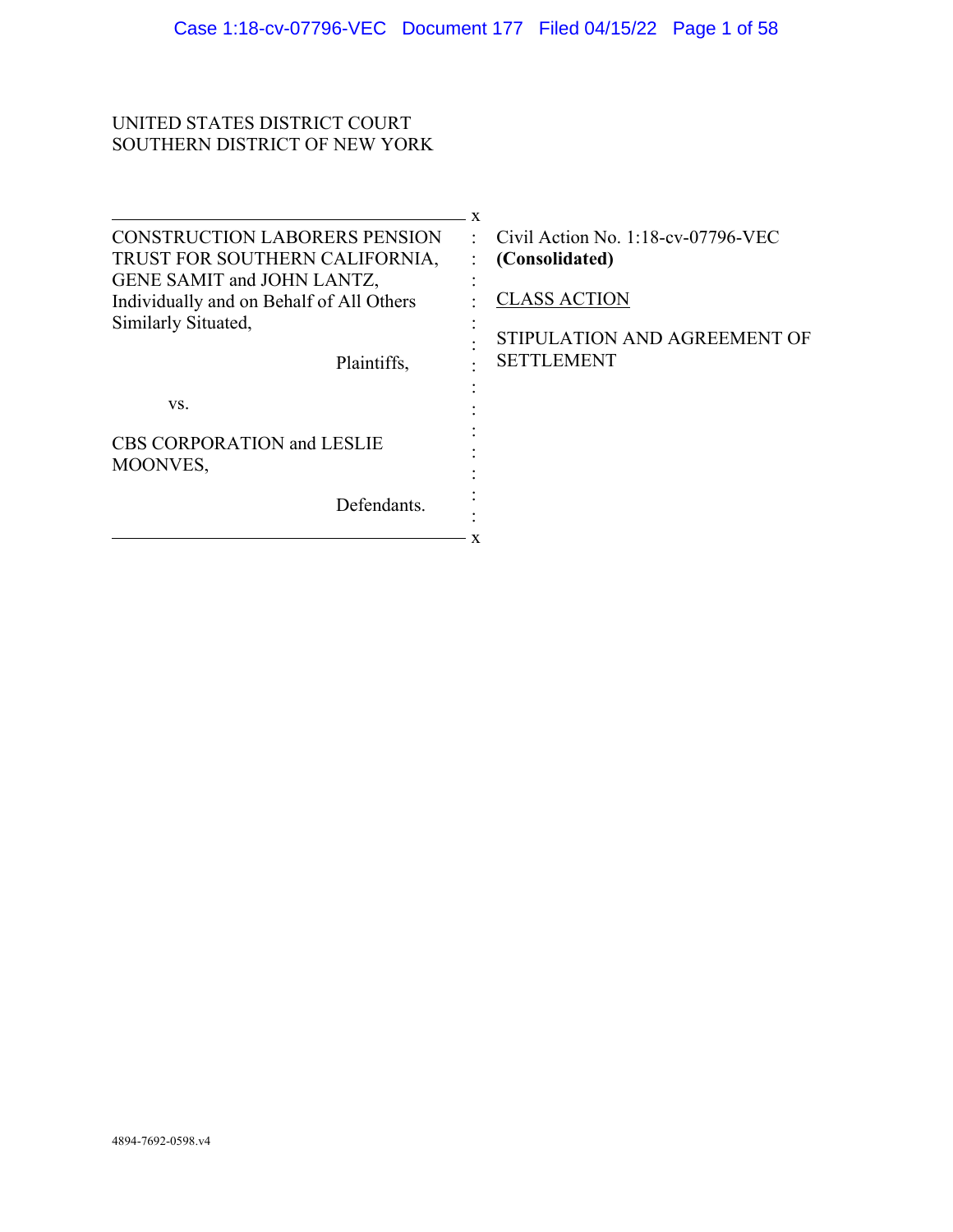## Case 1:18-cv-07796-VEC Document 177 Filed 04/15/22 Page 2 of 58

This Stipulation and Agreement of Settlement, dated April 15, 2022 (the "Stipulation" and the "Settlement," respectively), is made and entered into by and among the following: (i) lead plaintiff Construction Laborers Pension Trust for Southern California ("Lead Plaintiff"), on behalf of itself and the Settlement Class; and (ii) defendants CBS Corporation n/k/a Paramount Global ("CBS" or the "Company") and Leslie Moonves ("Moonves") (collectively, "Defendants"), by and through their respective undersigned counsel.<sup>1</sup> Subject to the approval of the United States District Court for the Southern District of New York pursuant to Rule 23(e) of the Federal Rules of Civil Procedure, the Settlement is intended by the Settling Parties to fully, finally, and forever compromise, resolve, discharge, and settle the Released Claims and result in the complete dismissal with prejudice of this Action (as those terms are defined below), upon and subject to the terms and conditions expressly provided herein.

#### **I. THE ACTION**

The Action is currently pending before the Honorable Valerie Caproni in the United States District Court for the Southern District of New York (the "Court"). The initial complaint in the Action was filed on August 27, 2018. On November 30, 2018, the Court appointed Lead Plaintiff and Lead Counsel.

Lead Plaintiff's Amended Complaint for Violations of the Federal Securities Laws (the "Amended Complaint"), filed on February 11, 2019, alleged that Defendants and Former Defendants violated Sections 10(b) and 20(a) of the Securities Exchange Act of 1934. More specifically, Lead Plaintiff alleged that throughout the putative class period, September 26, 2016 through December 4, 2018, inclusive, Defendants and Former Defendants made numerous materially false and misleading

 $\overline{a}$ 

<sup>1</sup> All terms with initial capitalization not otherwise defined herein shall have the meanings ascribed to them in ¶1.1 through ¶1.51, below.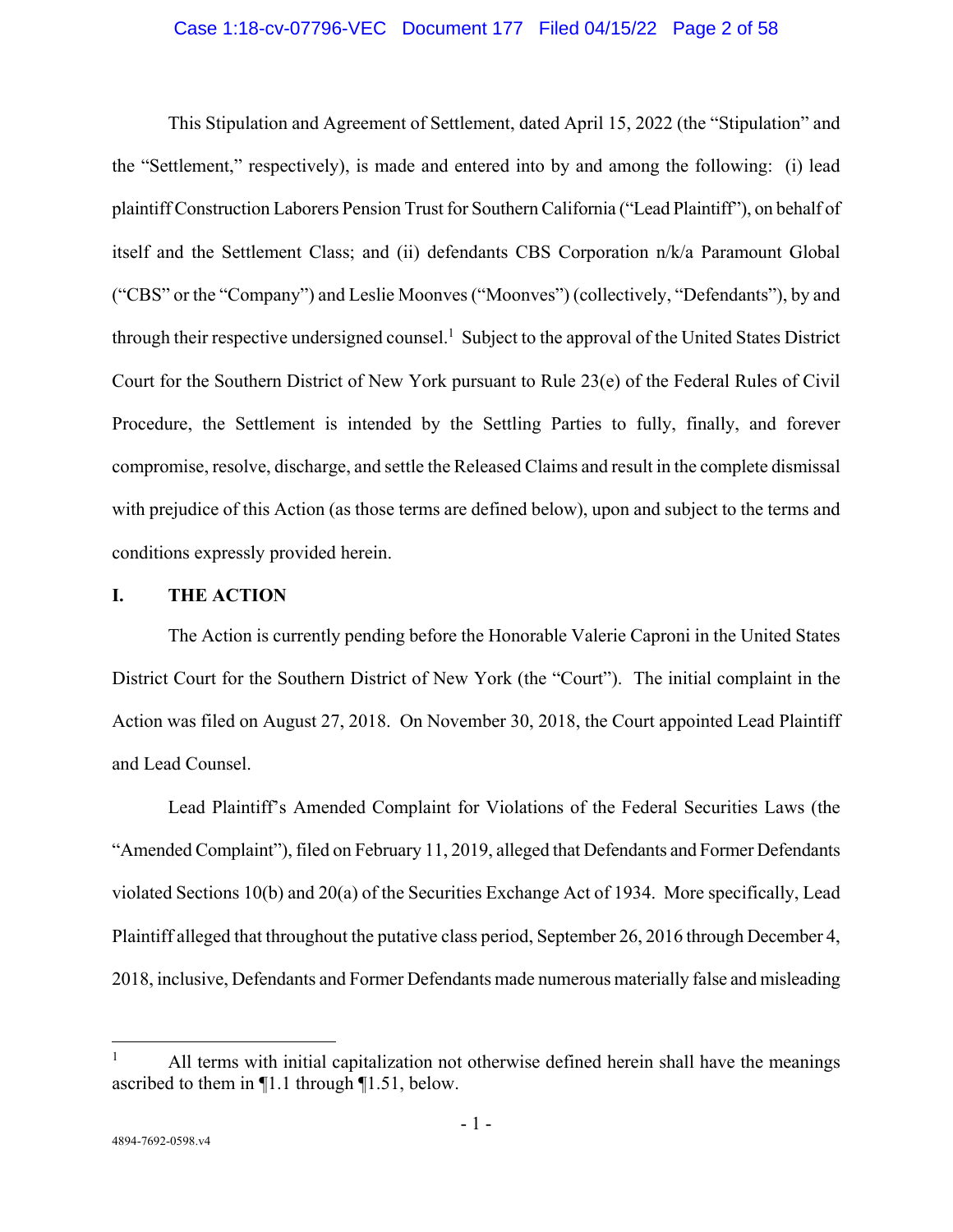### Case 1:18-cv-07796-VEC Document 177 Filed 04/15/22 Page 3 of 58

statements and/or omissions regarding the Company's policies and corporate governance, the importance of key personnel, including Moonves, and other statements made to news media, which caused the price of the Company's common stock to trade at artificially inflated prices, until the market learned of the false and misleading nature of the statements, and the Company's stock price significantly declined.

On April 12, 2019, Defendants and Former Defendants moved to dismiss the Amended Complaint, arguing that the Amended Complaint failed to allege a material misstatement or omission, failed to plead facts supporting scienter, and failed to allege loss causation. Lead Plaintiff filed its oppositions to the motions to dismiss on June 11, 2019, and Defendants and Former Defendants filed their reply briefs on July 26, 2019. On July 16, 2019, Lead Plaintiff filed a motion seeking to strike certain of the exhibits attached to one of the motions to dismiss. Defendants and Former Defendants filed an opposition to that motion on July 23, 2019.

On January 15, 2020, the Court granted in part and denied in part Defendants and Former Defendants' motions to dismiss. The Court held that only one of the alleged misstatements was potentially sufficient to support a claim under Sections 10(b) and 20(a), and denied Lead Plaintiff's motion to strike as moot. The sole alleged misstatement that the Court found to be adequately alleged was a statement made by Defendant Moonves on November 29, 2017, at an industry conference. As a result of the Court's decision, the putative class period was narrowed to November 29, 2017 to July 27, 2018, inclusive. Furthermore, the Court dismissed all of Lead Plaintiff's claims against the Former Defendants, holding that the Amended Complaint failed to adequately allege that any of the Former Defendants had the requisite scienter under Section 10(b). The Court also resolved Lead Plaintiff's request for Leave to Amend its Amended Complaint, observing that amendment would be futile but granting Lead Plaintiff leave to file an additional motion explaining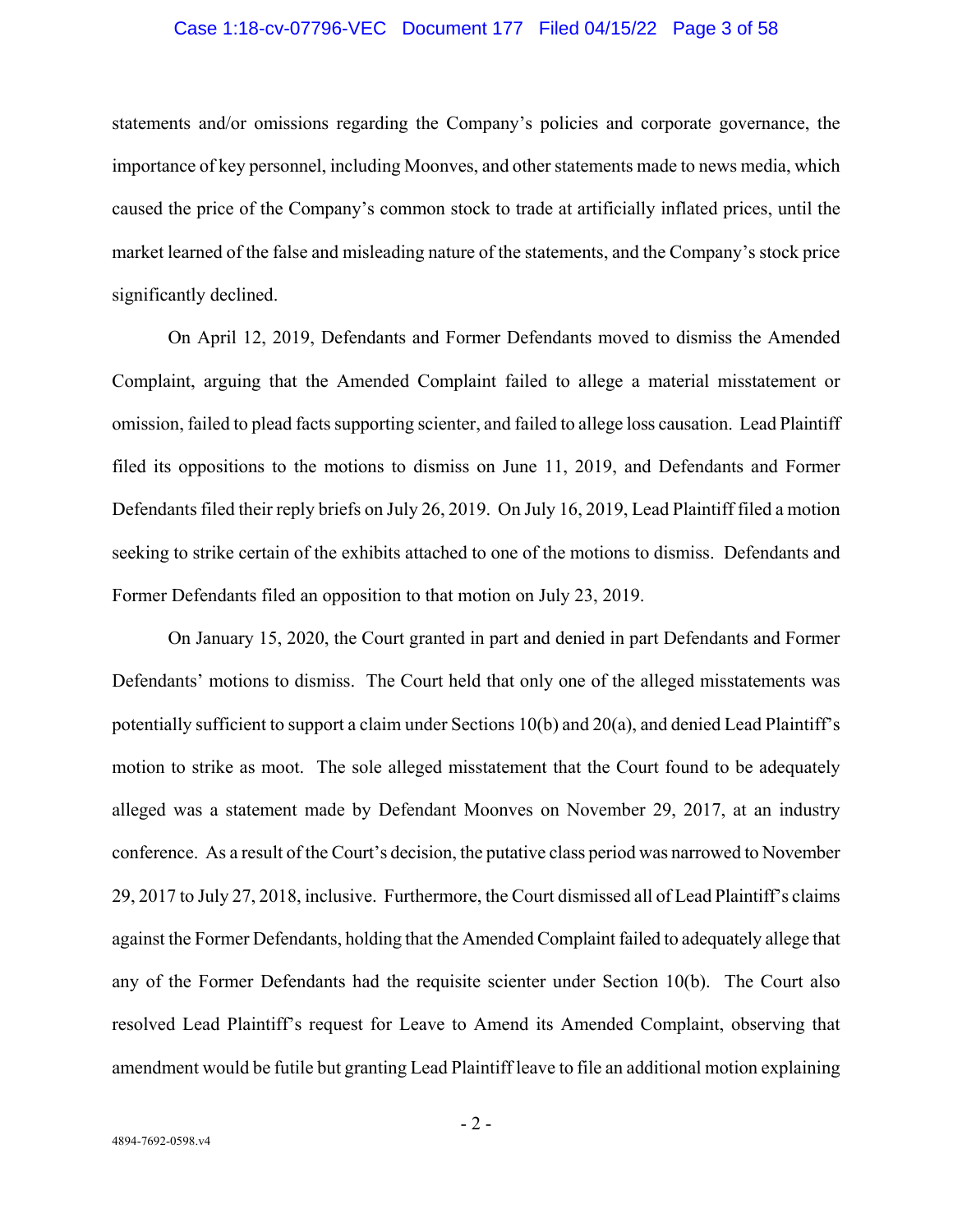### Case 1:18-cv-07796-VEC Document 177 Filed 04/15/22 Page 4 of 58

how it could cure the deficits of the Amended Complaint. On January 26, 2020, Lead Counsel informed Defendants' Counsel that Lead Plaintiff did not intend to renew its Motion for Leave to Amend the Amended Complaint. The remaining defendants, Defendants CBS and Moonves, answered the Amended Complaint on March 12, 2020. Defendants expressly denied, and continue to deny, any and all allegations of fault, liability, wrongdoing, or damages whatsoever, including (as set forth in more detail in Section III) that they engaged in any conduct that constituted violations of Sections 10(b) and 20(a) and that Lead Plaintiff has asserted any valid claims as to any of them.

Thereafter, for almost two years, the Settling Parties continued to vigorously litigate the Action. The Settling Parties briefed and argued whether, as proposed by Defendants, discovery should be bifurcated so that the Settling Parties proceed with class certification discovery before merits discovery, and, on February 21, 2020, the Court ordered the Settling Parties to proceed first with class discovery. The Settling Parties also briefed and argued certain disputes over the scope of class certification discovery, which the Court resolved on April 20, 2020, and subsequently, on April 30, 2020, so-ordered a schedule setting certain deadlines for class discovery. The Settling Parties engaged in extensive discovery of class certification issues, including (a) document productions by Lead Plaintiff and Lead Plaintiff's investment managers, (b) responses to written interrogatories by Lead Plaintiff, (c) depositions of Lead Plaintiff and one of Lead Plaintiff's investment managers, and (d) expert discovery, with Lead Plaintiff and Defendants submitting expert reports, and both parties' experts being deposed.

On March 19, 2021, Lead Plaintiff filed its motion for class certification. Defendants filed their opposition to class certification on May 18, 2021, and a Notice of Supplemental Authority relating to a recent U.S. Supreme Court decision regarding class certification on June 23, 2021.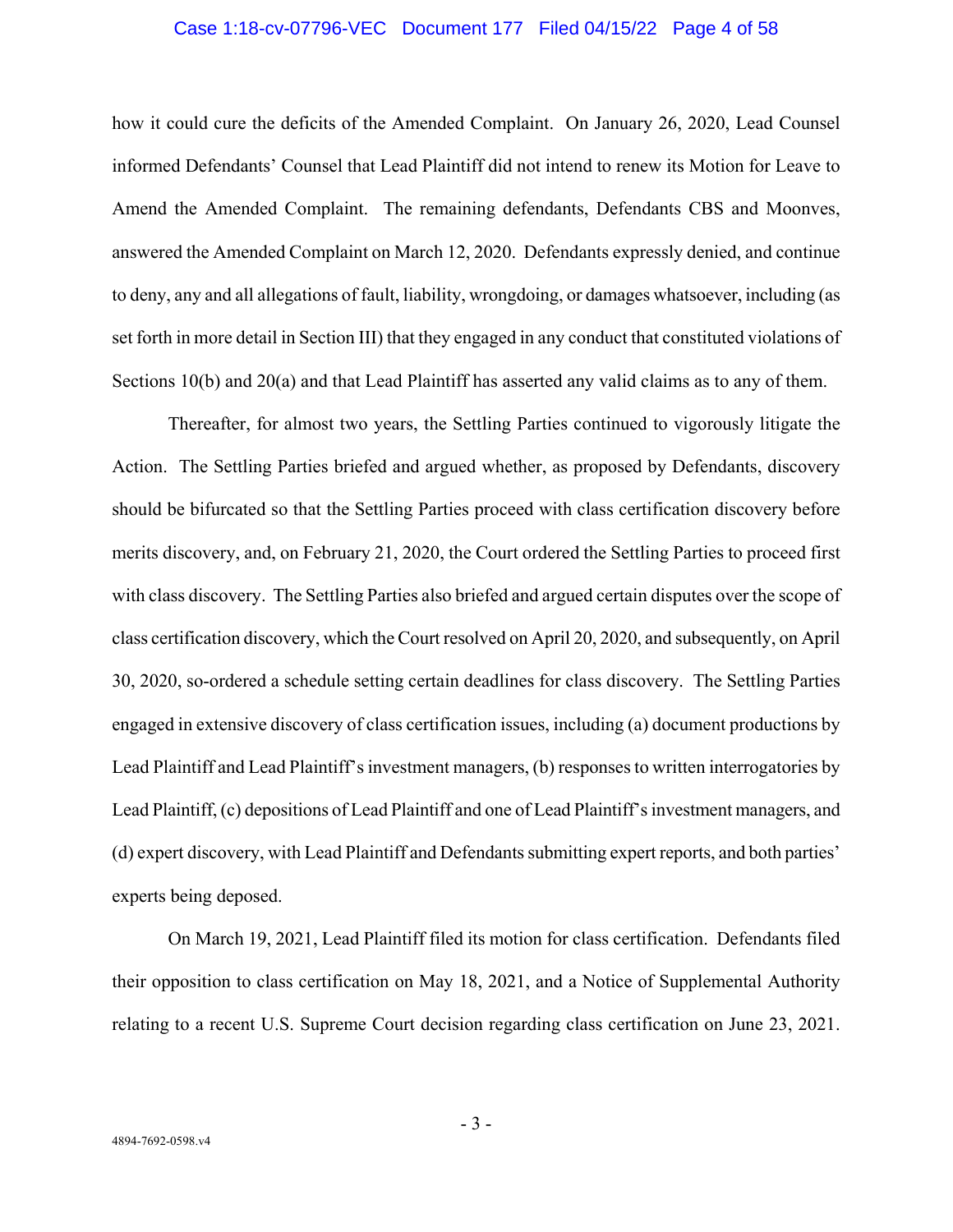#### Case 1:18-cv-07796-VEC Document 177 Filed 04/15/22 Page 5 of 58

Lead Plaintiff filed its reply brief on July 2, 2021. Lead Plaintiff's motion for class certification was pending at the time the Settling Parties reached their agreement-in-principle to settle the Action.

During the course of the Action, the Settling Parties engaged an experienced and neutral third-party mediator and participated in settlement discussions on multiple occasions. On January 10, 2022, the Settling Parties reached an agreement-in-principle to resolve the Action. The agreement included, among other things, the Settling Parties' agreement to settle the Action for releases and a cash payment of \$14,750,000 for the benefit of the Settlement Class, subject to the negotiation of the terms of a stipulation of settlement and approval by the Court. This Stipulation (together with the Exhibits hereto) reflects the final and binding agreement between the Settling Parties.

## **II. LEAD PLAINTIFF'S CLAIMS AND THE BENEFITS OF SETTLEMENT**

Lead Plaintiff and Lead Counsel believe that the claims asserted in the Action have merit and that their investigation, which did not include formal discovery on the merits of these claims, to date supports the claims alleged therein. However, Lead Plaintiff and Lead Counsel recognize and acknowledge the expense and length of continued proceedings necessary to prosecute the Action through trial and through appeals. Lead Plaintiff and Lead Counsel also have taken into account the uncertain outcome and the risk of any litigation, especially in complex actions such as the Action, as well as the difficulties and delays inherent in the Action. Lead Plaintiff and Lead Counsel also are mindful of the inherent problems of proof under and possible defenses to the securities law violations asserted in the Action. Lead Plaintiff and Lead Counsel believe that the Settlement set forth in this Stipulation confers substantial benefits upon the Settlement Class. Based on their own investigation and evaluation, Lead Plaintiff and Lead Counsel have determined that the Settlement set forth in this Stipulation is in the best interests of Lead Plaintiff and the Settlement Class.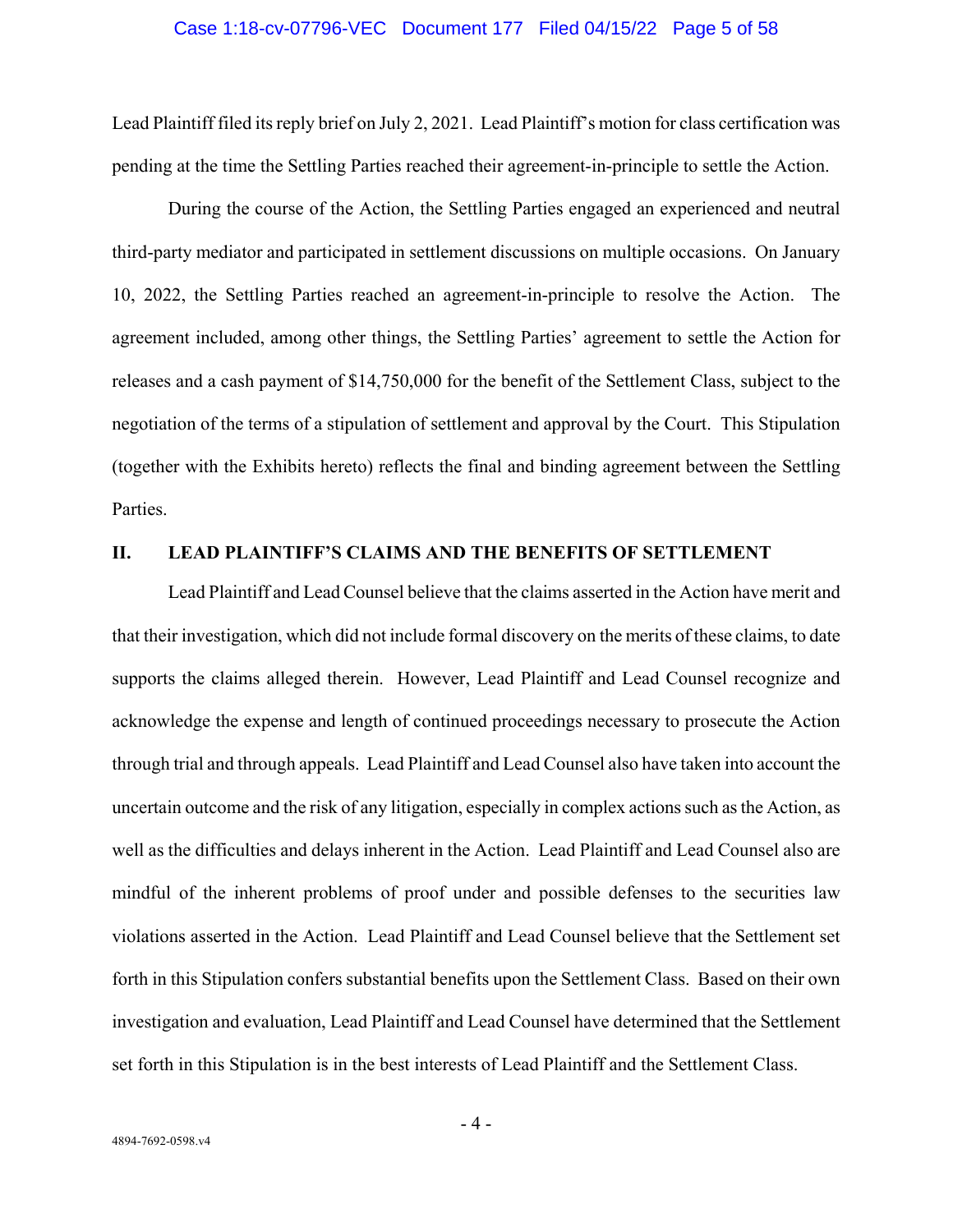## **III. DEFENDANTS' DENIALS OF WRONGDOING AND LIABILITY**

Throughout the Action, Defendants have expressly denied, and continue to deny, any and all of the allegations of fault, liability, wrongdoing, or damages whatsoever arising out of any of the conduct, statements, acts, or omissions alleged, or that could have been alleged, in the Action. Defendants have also expressly denied, and continue to deny, among other allegations, the allegations that Lead Plaintiff or the Settlement Class Members have suffered any damages; that Lead Plaintiff or the Settlement Class Members were harmed by the conduct alleged in the Action or that could have been alleged in the Action; that the price of CBS common stock was artificially inflated by reason of any alleged misrepresentations, omissions, or otherwise; that Defendants acted fraudulently in any way; that Defendants made any alleged material misrepresentations or omissions; or that the alleged harm suffered by Lead Plaintiff and other Settlement Class Members, if any, was causally linked to any alleged misrepresentations or omissions. The allegations in this Action are allegations only and there has been no formal discovery on the merits of these claims. Defendants maintain that they have meritorious defenses to all claims alleged in the Action.

Nonetheless, Defendants have concluded that further litigation of the Action, especially given the complexity of cases such as this one, would be protracted, burdensome, and expensive, and that it is desirable and beneficial to them that they secure releases to the fullest extent permitted by law and that the Action be fully and finally settled and terminated in the manner and upon the terms and conditions set forth in this Stipulation. As set forth below in ¶14.1 through ¶14.2, neither the Settlement nor any of the terms of this Stipulation shall be construed or deemed to be evidence of or constitute an admission, concession, or finding of any fault, liability, wrongdoing, or damage whatsoever or any infirmity in the defenses that Defendants have, or could have, asserted.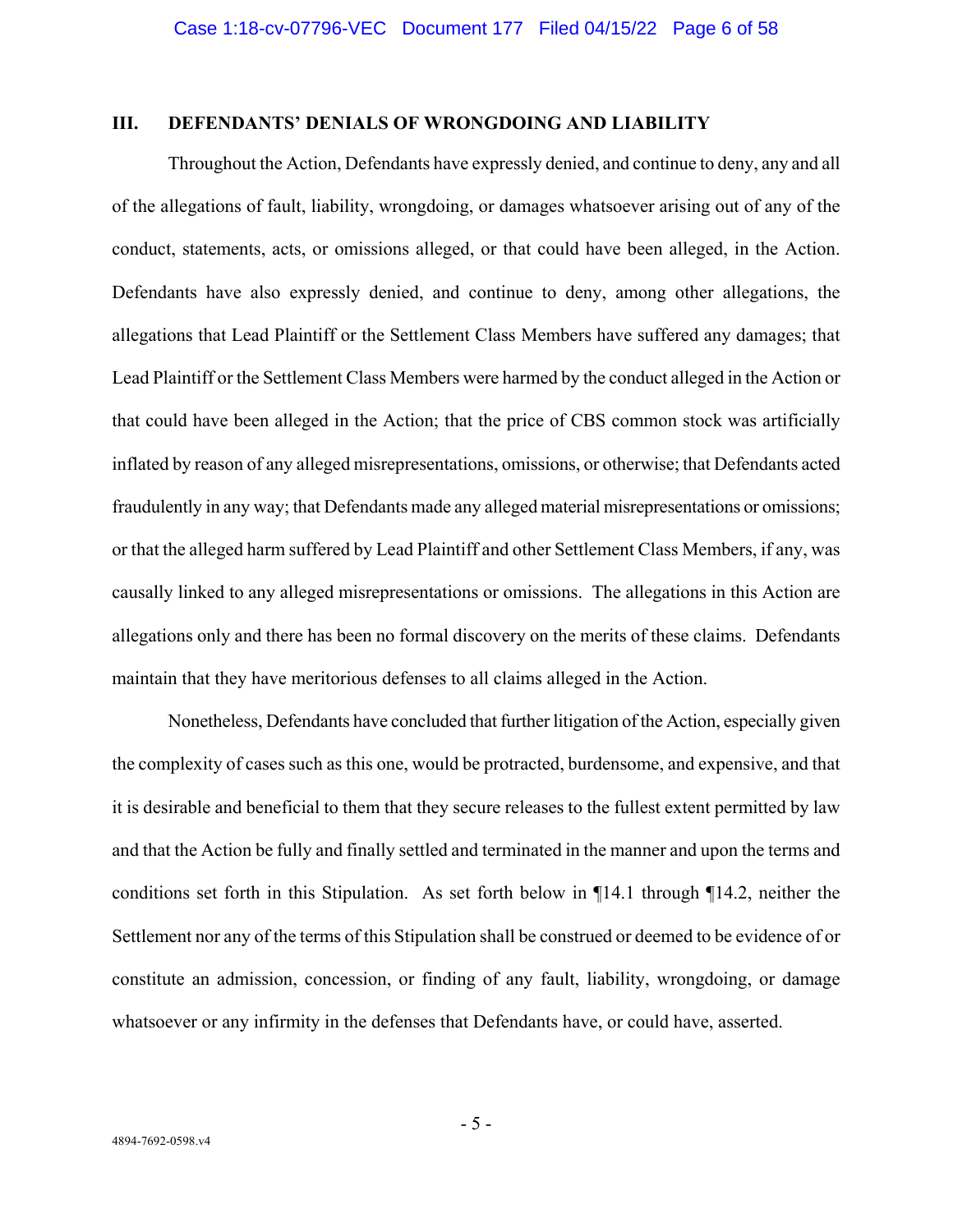# **IV. TERMS OF THE STIPULATION AND AGREEMENT OF SETTLEMENT**

NOW, THEREFORE, IT IS HEREBY STIPULATED AND AGREED by and among Lead Plaintiff (on behalf of itself and each and every Settlement Class Member) and Defendants, by and through their respective undersigned counsel, that, subject to the approval of the Court pursuant to Rule 23(e) of the Federal Rules of Civil Procedure, in consideration of the benefits flowing to the Settling Parties from the Settlement, the Action and the Released Claims shall be finally and fully compromised, resolved, discharged, settled, and released, and the Action shall be dismissed with prejudice, upon and subject to the terms and conditions of this Stipulation, as follows:

## **1. Definitions**

As used in this Stipulation the following terms, when capitalized, shall have the meanings specified below.

1.1 "Action" means the consolidated securities class action pending in this Court under the caption *Samit, et al. v. CBS Corporation, et al.*, Case No. 1:18-cv-07796-VEC, and includes all actions consolidated therein.

1.2 "Alternate Judgment" means a form of final judgment that may be entered by the Court herein but in a form other than the form of Judgment provided for in this Stipulation and where none of the Settling Parties hereto elects to terminate the Settlement by reason of such variance.

1.3 "Amended Complaint" means the Amended Complaint for Violations of the Federal Securities Laws filed by Lead Plaintiff in the Action on February 11, 2019.

1.4 "Authorized Claimant" means any Settlement Class Member who submits a valid Proof of Claim Form to the Claims Administrator that satisfies all the requirements set forth on the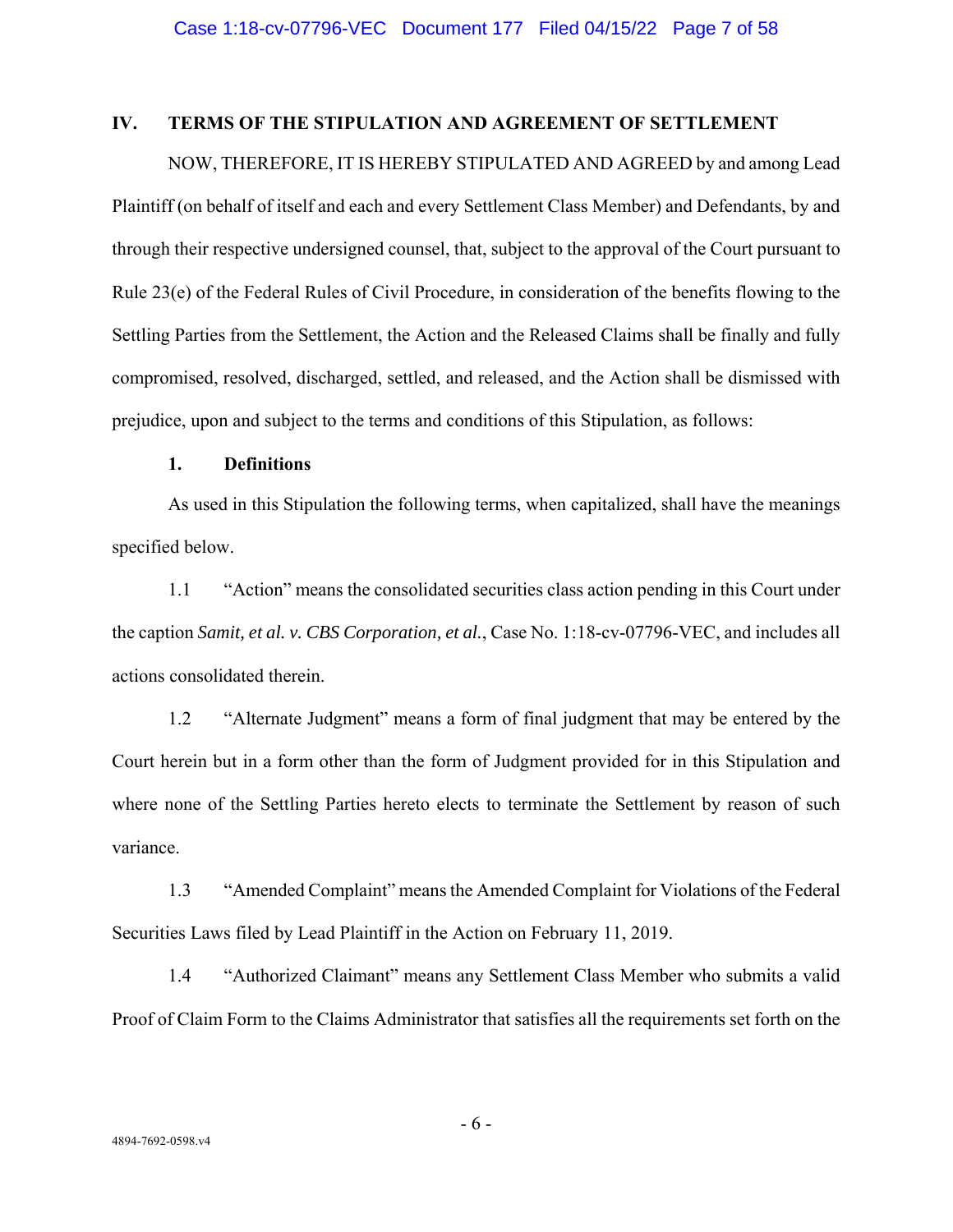### Case 1:18-cv-07796-VEC Document 177 Filed 04/15/22 Page 8 of 58

Proof of Claim Form in accordance with the requirements established by the Court and that is accepted for payment from the Net Settlement Fund.

1.5 "CBS" or the "Company" means CBS Corporation n/k/a Paramount Global.

1.6 "CBS's Counsel" means Willkie Farr & Gallagher LLP.

1.7 "Claim" means a Proof of Claim Form submitted by a Settlement Class Member, or on his, her, or its behalf, to the Claims Administrator.

1.8 "Claimant" means a Settlement Class Member that submits a Claim to the Claims Administrator.

1.9 "Claims Administrator" means the firm of Gilardi & Co. LLC.

1.10 "Court" means the United States District Court for the Southern District of New York.

1.11 "Defendant" or "Defendants" means individually and collectively CBS and Moonves.

1.12 "Defendants' Counsel" means the law firms of Willkie Farr & Gallagher LLP and Dechert LLP.

1.13 "CBS's Insurer" means the insurer that is paying the Settlement Amount.

1.14 "Effective Date," with respect to the Settlement, means the first date by which all of the events and conditions specified in ¶13.1 of this Stipulation have been met and have occurred or have been waived.

1.15 "Escrow Account" means one or more accounts that are maintained to hold the Settlement Fund, which accounts shall be created, controlled, and maintained exclusively by Lead Counsel, acting as agent for Lead Plaintiff and the Settlement Class, and shall be deemed to be in the custody of the Court and remain subject to the jurisdiction of the Court until such time as the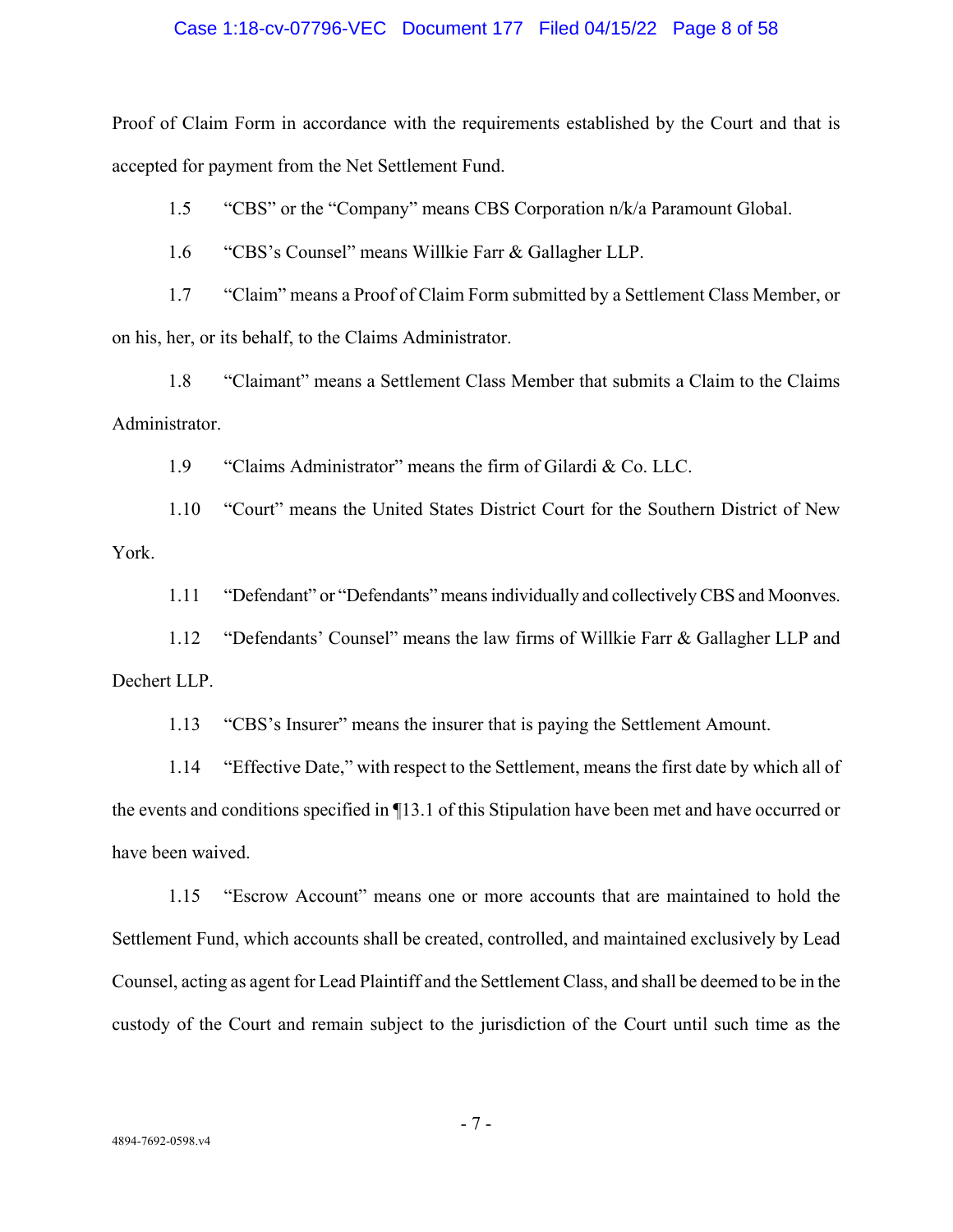### Case 1:18-cv-07796-VEC Document 177 Filed 04/15/22 Page 9 of 58

Settlement Fund is distributed or returned pursuant to the terms of this Stipulation and/or further order of the Court.

1.16 "Escrow Agent" means Robbins Geller Rudman & Dowd LLP, or its successor(s).

1.17 "Final," with respect to any order or judgment of the Court, including the proposed Judgment or, if applicable, the Alternate Judgment, means that such order or judgment represents a final and binding determination of all issues within its scope and has not been reversed, vacated, or modified in any way and is no longer subject to appellate review, either because of disposition on appeal and conclusion of the appellate process or because of passage, without action, of time for seeking appellate review. Without limitation, an order or judgment becomes Final when: (a) if no appeal is filed, the expiration date of the time provided for filing or noticing any appeal under the Federal Rules of Appellate Procedure, *i.e.*, thirty (30) days after entry of the order or judgment; or (b) if there is an appeal from the order or judgment, (i) the date of final dismissal of all such appeals, or the final dismissal of any proceeding on certiorari or otherwise, or (ii) the date the judgment or order is finally affirmed on an appeal, the expiration of the time to file a petition for a writ of certiorari or other form of review, or the denial of a writ of certiorari or other form of review, and, if certiorari or other form of review is granted, the date of final affirmance following review pursuant to that grant. However, any appeal or proceeding seeking subsequent judicial review pertaining solely to an order issued with respect to: (a) any Fee and Expense Award, (b) the Plan of Allocation (as submitted or subsequently modified), or (c) the procedures for determining Authorized Claimants' Recognized Losses shall not in any way delay, affect, or preclude the time set forth above for the Judgment or, if applicable, the Alternate Judgment to become Final, or otherwise preclude the Judgment or, if applicable, the Alternate Judgment from becoming Final.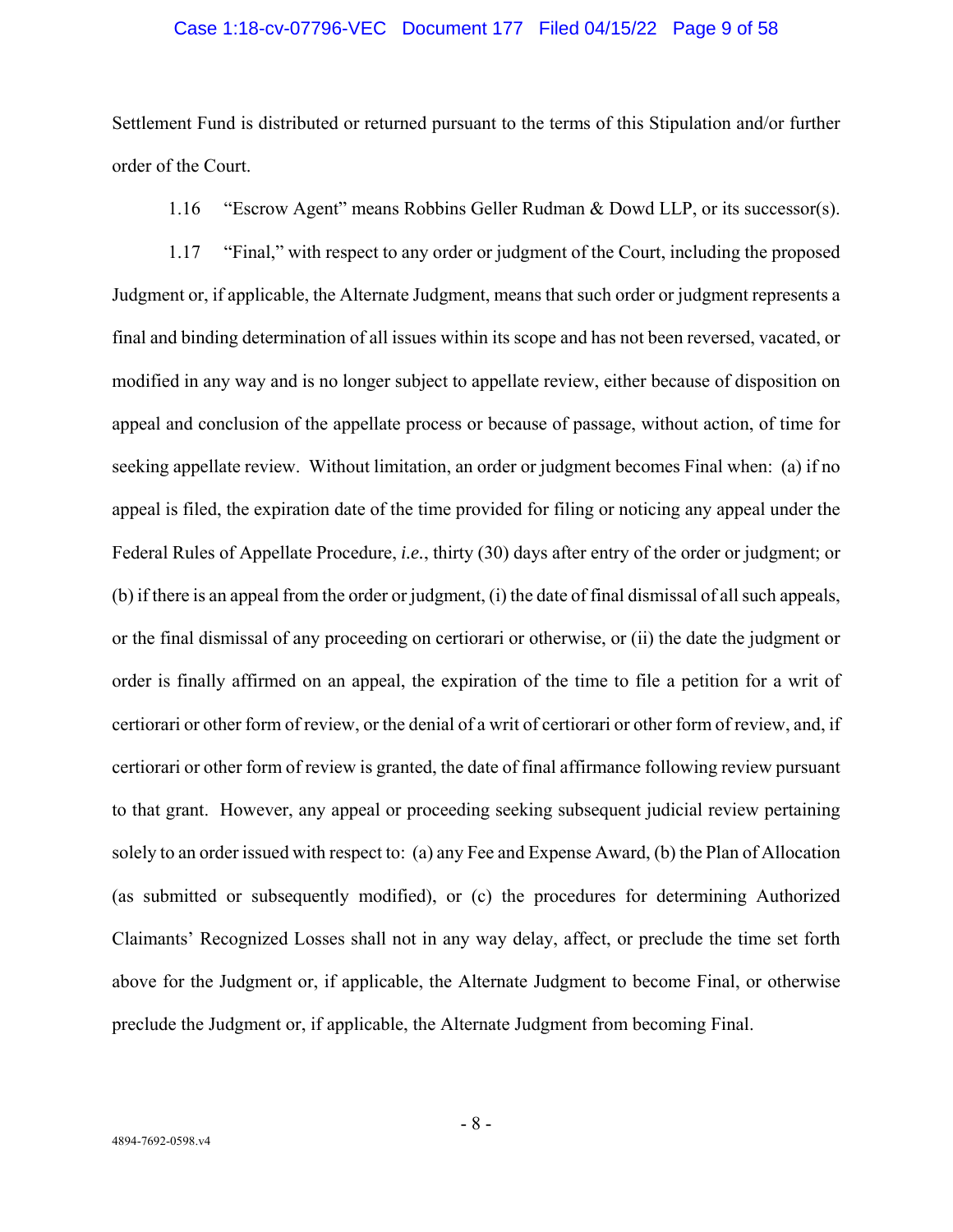#### Case 1:18-cv-07796-VEC Document 177 Filed 04/15/22 Page 10 of 58

1.18 "Final Approval Hearing" means the hearing set by the Court in the Preliminary Approval Order to consider, among other things, approval of the Settlement embodied herein.

1.19 "Former Defendant" and "Former Defendants" mean, individually and collectively, Joseph R. Ianniello, Lawrence Liding, David Rhodes, David R. Andelman, Joseph A. Califano, Jr., Williams S. Cohen, Gary L. Countryman, Charles K. Gifford, Leonard Goldberg, Bruce S. Gordon, Linda M. Griego, Robert N. Klieger, Martha L. Minow, Doug Morris, and Shari Redstone.

1.20 "Immediate Family Members" means children, stepchildren, parents, stepparents, spouses, siblings, mothers-in-law, fathers-in-law, sons-in-law, daughters-in-law, brothers-in-law, and sisters-in-law. As used in this paragraph, "spouse" shall mean a husband, wife, or partner in a staterecognized domestic relationship or civil union.

1.21 "Judgment" means the proposed order and final judgment to be entered by the Court approving the Settlement embodied herein, which shall be substantially in the form attached hereto as Exhibit B.

1.22 "Lead Counsel" means the law firm of Robbins Geller Rudman & Dowd LLP.

1.23 "Lead Plaintiff" means Construction Laborers Pension Trust for Southern California.

1.24 "Lead Plaintiff's Counsel" means Lead Counsel and all other legal counsel who, at the direction and under the supervision of Lead Counsel, performed services on behalf of the Settlement Class in the Action.

1.25 "Litigation Expenses" means the reasonable costs and expenses incurred by Lead Counsel in connection with commencing, prosecuting, and settling the Action (which may include the costs and expenses of Lead Plaintiff directly related to its representation of the Settlement Class), for which Lead Counsel intends to apply to the Court for payment from the Settlement Fund.

1.26 "Moonves" means Leslie Moonves.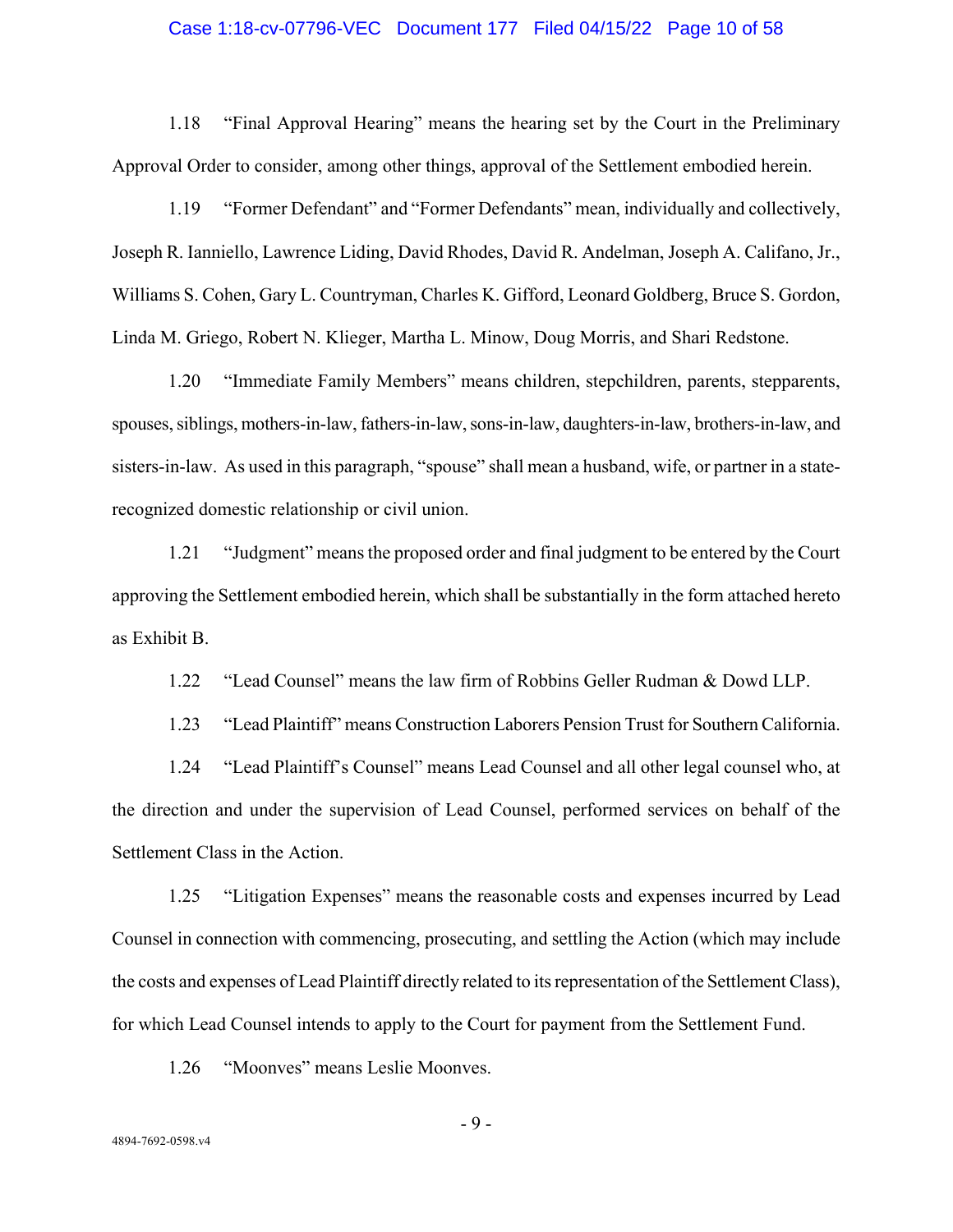#### Case 1:18-cv-07796-VEC Document 177 Filed 04/15/22 Page 11 of 58

1.27 "Net Settlement Fund" means the Settlement Fund less: (a) any attorneys' fees awarded by the Court; (b) any Litigation Expenses awarded by the Court; (c) any Notice and Administration Costs; (d) any Taxes and Tax Expenses; and (e) any other costs or fees approved by the Court.

1.28 "Notice" means the Notice of Pendency and Proposed Settlement of Class Action, which, subject to approval of the Court, shall be substantially in the form attached hereto as Exhibit A-1, which is to be sent to Settlement Class Members.

1.29 "Notice and Administration Costs" means the costs, fees, and expenses that are reasonably incurred by the Claims Administrator, as described herein and in the Preliminary Approval Order, in connection with (a) providing notice of the Settlement by mail, publication, and other means to the Settlement Class, (b) locating potential Settlement Class Members, (c) assisting with the submission of Claims, (d) processing Proof of Claim Forms, (e) administering the Settlement, and (f) paying fees, costs, and expenses in connection with the Escrow Account.

1.30 "Person(s)" means a natural person, individual, corporation (including all divisions and subsidiaries), limited liability corporation, professional corporation, general or limited partnership, limited liability partnership, limited liability company, joint venture, association, joint stock company, estate, personal or legal representative, trust, unincorporated association, government or any political subdivision or agency thereof, and any other business or legal entity.

1.31 "Plan of Allocation" means the proposed plan or formula of allocation of the Net Settlement Fund to the Authorized Claimants prepared by Lead Counsel and set forth in the Notice (or any other plan for the allocation of the Net Settlement Fund that Lead Counsel may propose).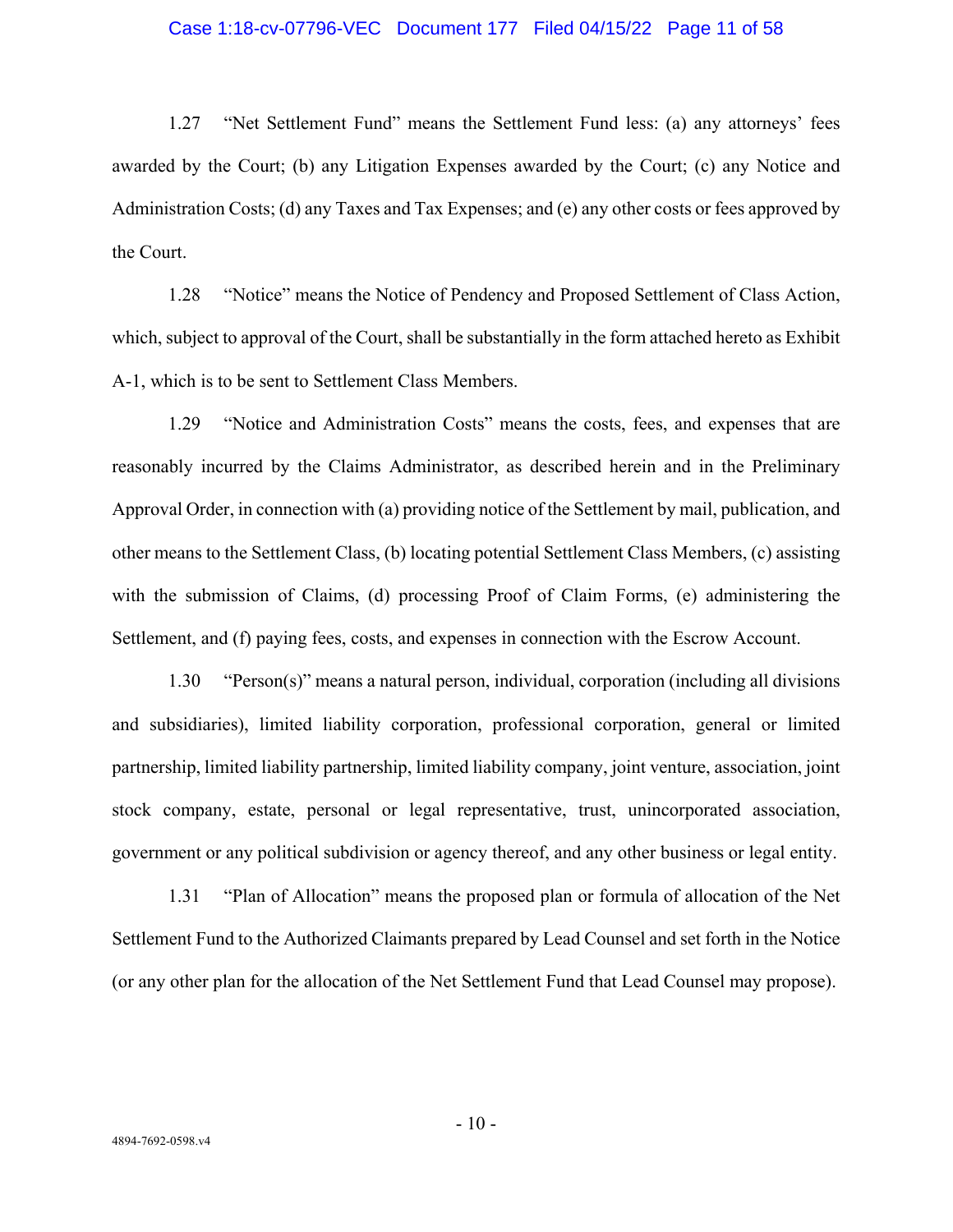### Case 1:18-cv-07796-VEC Document 177 Filed 04/15/22 Page 12 of 58

1.32 "Preliminary Approval Order" means the order to be entered by the Court preliminarily approving the Settlement embodied herein, which shall be substantially in the form attached hereto as Exhibit A.

1.33 "Proof of Claim Form" means the Proof of Claim and Release form for submitting a Claim to be approved by the Court, which shall be substantially in the form attached hereto as Exhibit A-2, that a Settlement Class Member must complete and submit should that Settlement Class Member seek to share in a distribution of the Net Settlement Fund.

1.34 "Released Claims" means all Released Defendants' Claims and all Released Plaintiff's Claims.

1.35 "Released Defendant Party" or "Released Defendant Parties" means each and all of the following: (a) each and every Defendant; (b) each and every Former Defendant; (c) any and all of Defendants' and Former Defendants' respective past, present, or future parents, affiliates, associates, subsidiaries, divisions, related entities and affiliates, professional corporations, general or limited partnerships, limited liability corporations, limited liability companies, joint ventures, associations, joint stock companies, personal or legal representatives, unincorporated associations, any other business or legal entities, controlling persons, directors, officers, shareholders, partners, principals, Immediate Family Members, heirs, estates, estate managers, trustees, trusts, executors, heirs, administrators, predecessors, successors, successors in interest, assigns, assignees, members, agents, employees, managers, representatives, indemnifiers, insurers, co-insurers, reinsurers, advisors (including financial or investment advisors), bankers, consultants, attorneys, accountants, auditors, underwriters, and entities providing fairness opinions; and (d) any entity in which a Defendant or Former Defendant has or had a controlling interest.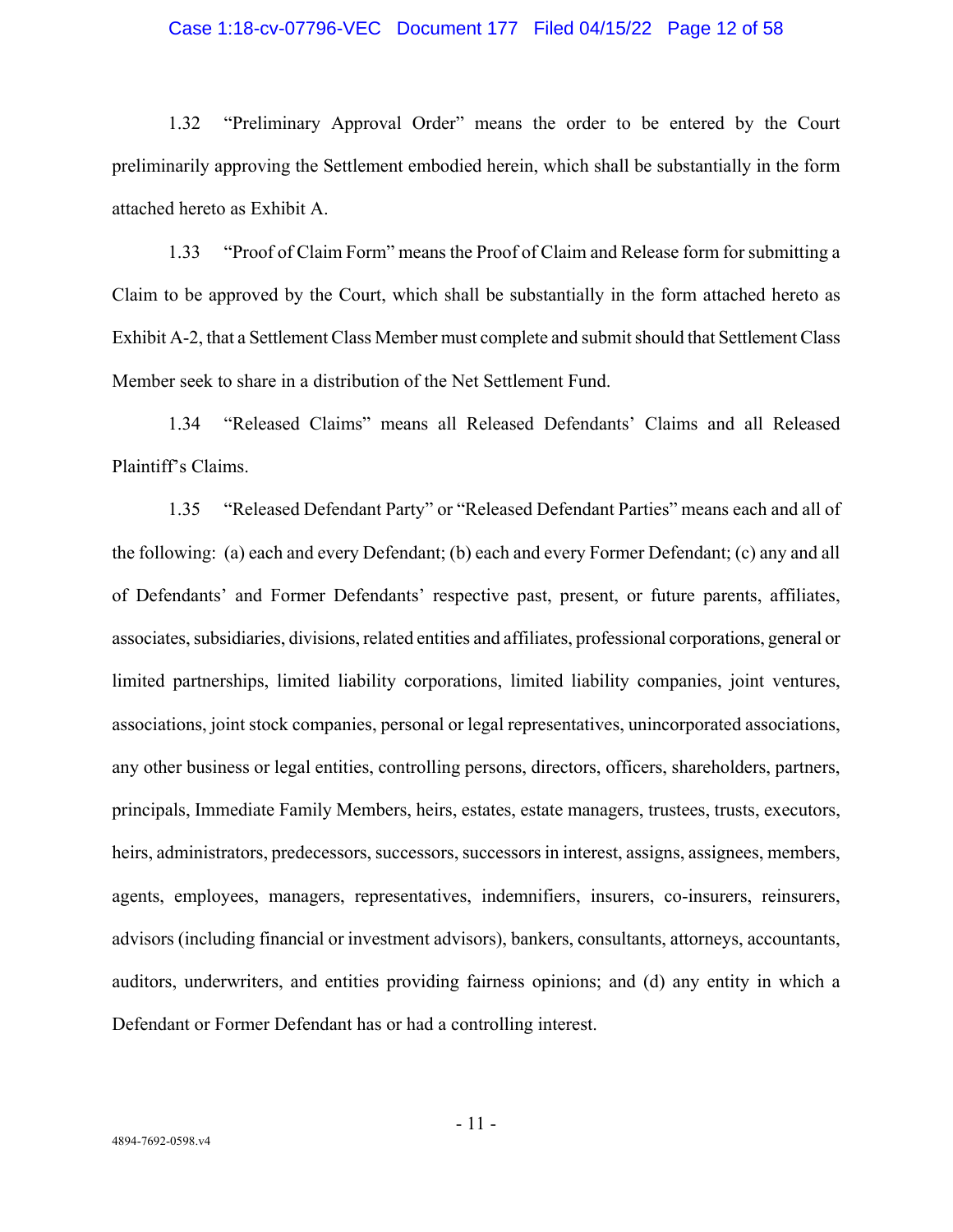### Case 1:18-cv-07796-VEC Document 177 Filed 04/15/22 Page 13 of 58

1.36 "Released Defendants' Claims" means any and all claims, rights, causes of action, or liabilities of every nature and description whatsoever, whether known claims or Unknown Claims, whether asserted or unasserted, whether arising under federal, state, common, or foreign law, against a Releasing Plaintiff Party that are based upon, arise out of, concern, or relate in any way to the institution, prosecution, or settlement of the Action against Defendants and Former Defendants. Released Defendants' Claims do not include, settle, or release any claims relating to the enforcement of the Settlement.

1.37 "Releasing Plaintiff Party" or "Releasing Plaintiff Parties" means each and all of the following: (a) Lead Plaintiff; (b) each and every Settlement Class Member; and (c) any and all of Lead Plaintiff's and each Settlement Class Member's respective past, present, or future respective parents, affiliates, associates, subsidiaries, divisions, related entities and affiliates, professional corporations, general or limited partnerships, limited liability corporations, limited liability companies, joint ventures, associations, joint stock companies, personal or legal representatives, unincorporated associations, any other business or legal entities, controlling persons, directors, officers, shareholders, partners, principals, Immediate Family Members, heirs, estates, estate managers, trustees, trusts, executors, heirs, administrators, predecessors, successors, successors in interest, assigns, assignees, members, agents, employees, managers, representatives, indemnifiers, insurers, co-insurers, reinsurers, advisors (including financial or investment advisors), bankers, consultants, attorneys, including, but not limited to, Lead Plaintiff's Counsel, accountants, auditors, underwriters, and entities providing fairness opinions. Releasing Plaintiff Parties do not include any Person who would otherwise be a Settlement Class Member but who validly and timely requests exclusion from the Settlement Class.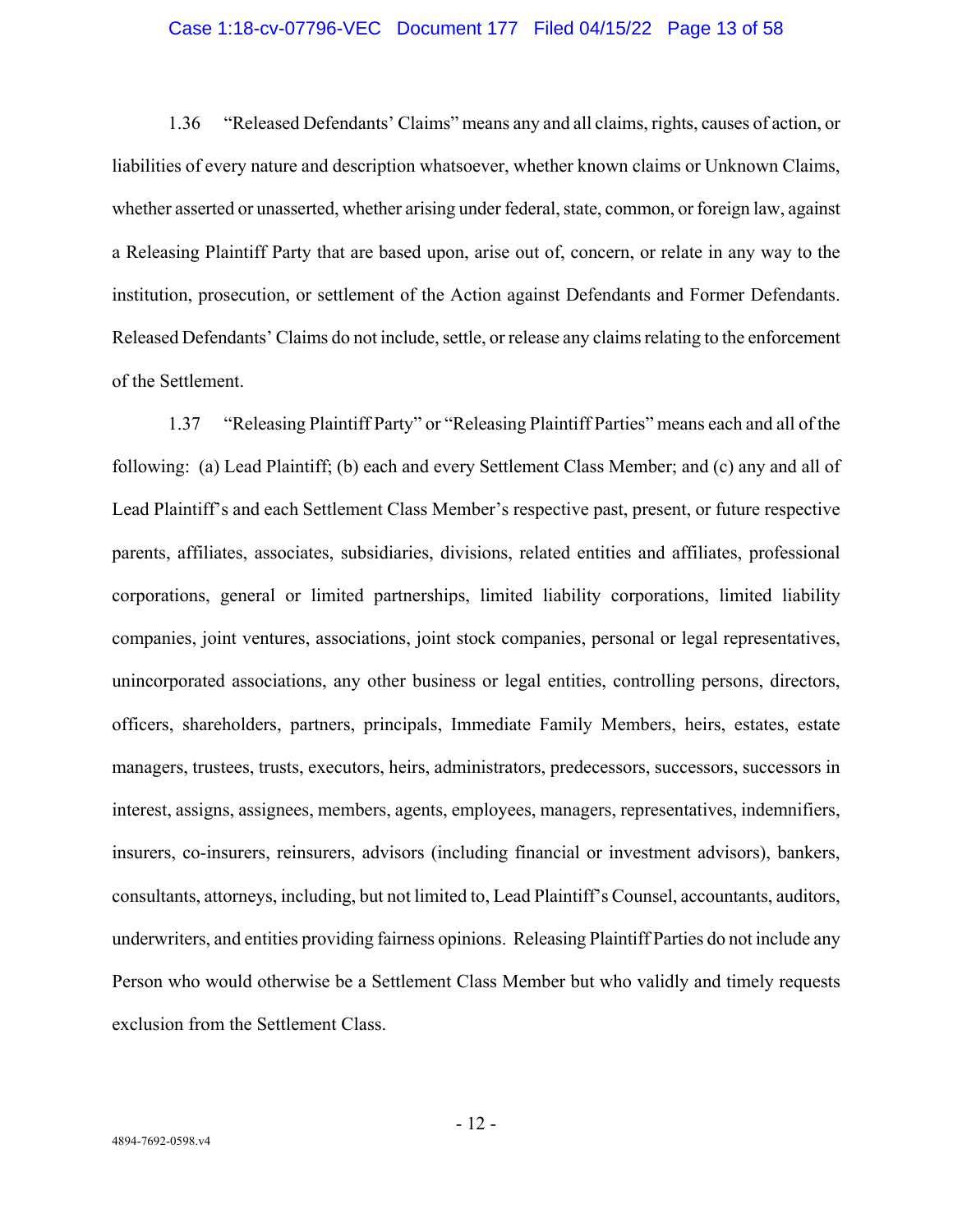#### Case 1:18-cv-07796-VEC Document 177 Filed 04/15/22 Page 14 of 58

1.38 "Released Plaintiff's Claims" means any and all claims, causes of action, demands, losses, rights, or liabilities of every nature and description whatsoever against the Released Defendant Parties, whether known claims or Unknown Claims, whether asserted or unasserted, whether arising under federal, state, common, or foreign law, whether class or individual in nature, that (a) were asserted, alleged, or set forth in the Amended Complaint or any prior complaint filed in the Action (including prior to consolidation), (b) were asserted or alleged in the Action, (c) could have been asserted, alleged, or set forth in the Amended Complaint or the Action or could in the future be asserted or alleged in any other action or in any other forum (including, without limitation, any federal or state court, or in any other court, arbitration proceeding, administrative agency, or other forum, in the U.S. or elsewhere) by Lead Plaintiff, any Settlement Class Member, or any other Releasing Plaintiff Party arising out of, based upon, concerning, or relating in any way to both (i) the purchase or acquisition of any CBS common stock during the Settlement Class Period, and (ii) the allegations, transactions, facts, circumstances, events, matters, occurrences, rumors, acts, disclosures (including financial statements), U.S. Securities and Exchange Commission filings, press releases, investor calls, registration statements, offering memoranda, web postings, presentations, investigations, corporate governance, manuals, handbooks, policies, programs, initiatives, practices, codes of conduct, statements, representations, opinions, commentary, interviews, omissions, failures to act, or any other statement or conduct by Defendants or Former Defendants during the Settlement Class Period alleged, set forth, referred to, or involved in the Amended Complaint or any prior complaint filed in this Action or which could have been alleged in the Amended Complaint or this Action. Released Plaintiff's Claims do not include, settle, or release any claims relating to the enforcement of the Settlement.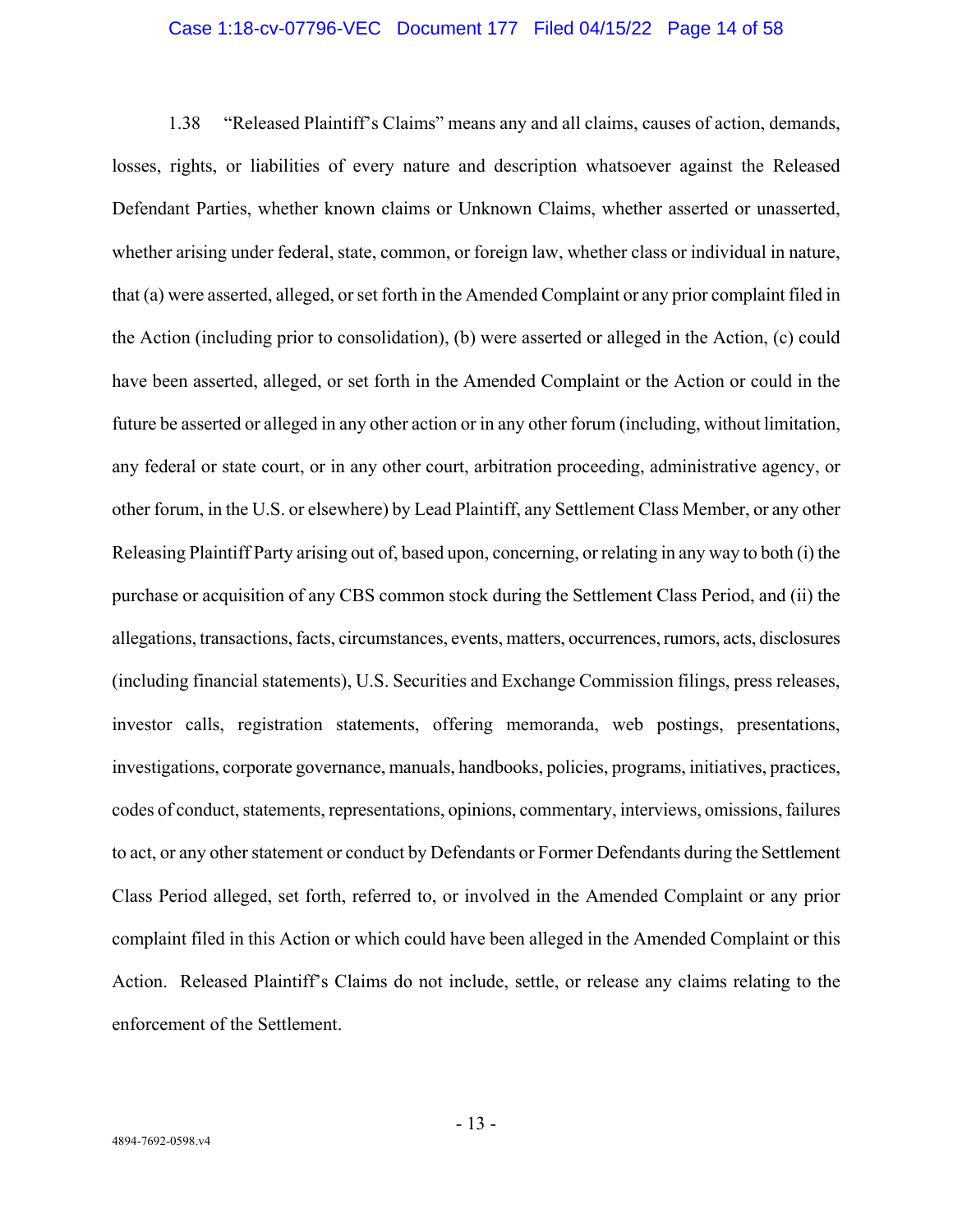### Case 1:18-cv-07796-VEC Document 177 Filed 04/15/22 Page 15 of 58

1.39 "Settlement" means the resolution of the Action in accordance with the terms and conditions of this Stipulation.

1.40 "Settlement Class" means all Persons who purchased or otherwise acquired CBS common stock during the Settlement Class Period. Excluded from the Settlement Class are: (a) Defendants; (b) Former Defendants; (c) any person who served as an officer or director of CBS during the Settlement Class Period; (d) the Immediate Family Members of Moonves, the Former Defendants, and the excluded officers and directors; (e) any firm, trust, corporation, or other entity in which any excluded person or entity has, or had during the Settlement Class Period, a controlling interest; (f) the legal representatives, parents, subsidiaries, agents, affiliates, heirs, successors-ininterest, predecessors, or assigns of any such excluded person or entity, in their capacities as such; and (g) any Person who would otherwise be a Settlement Class Member but who validly and timely requests exclusion in accordance with the requirements set by the Court. Notwithstanding the foregoing, any CBS employee retirement, savings, or benefit plan shall not be deemed an affiliate of any Defendant or Former Defendant, except that any Claim submitted on behalf of any CBS employee retirement, savings, or benefit plan shall be pro-rated to exclude the proportion owned by Defendants or Former Defendants and other specifically excluded persons or entities.

1.41 "Settlement Class Member" means a member of the Settlement Class.

1.42 "Settlement Class Period" means the period from November 29, 2017 through July 27, 2018, inclusive.

1.43 "Settlement Amount" means Fourteen Million Seven Hundred and Fifty Thousand U.S. Dollars (U.S. \$14,750,000.00) to be paid pursuant to ¶4.2 of this Stipulation.

1.44 "Settlement Fund" means the Settlement Amount plus any and all interest or income earned thereon after it is deposited into the Escrow Account.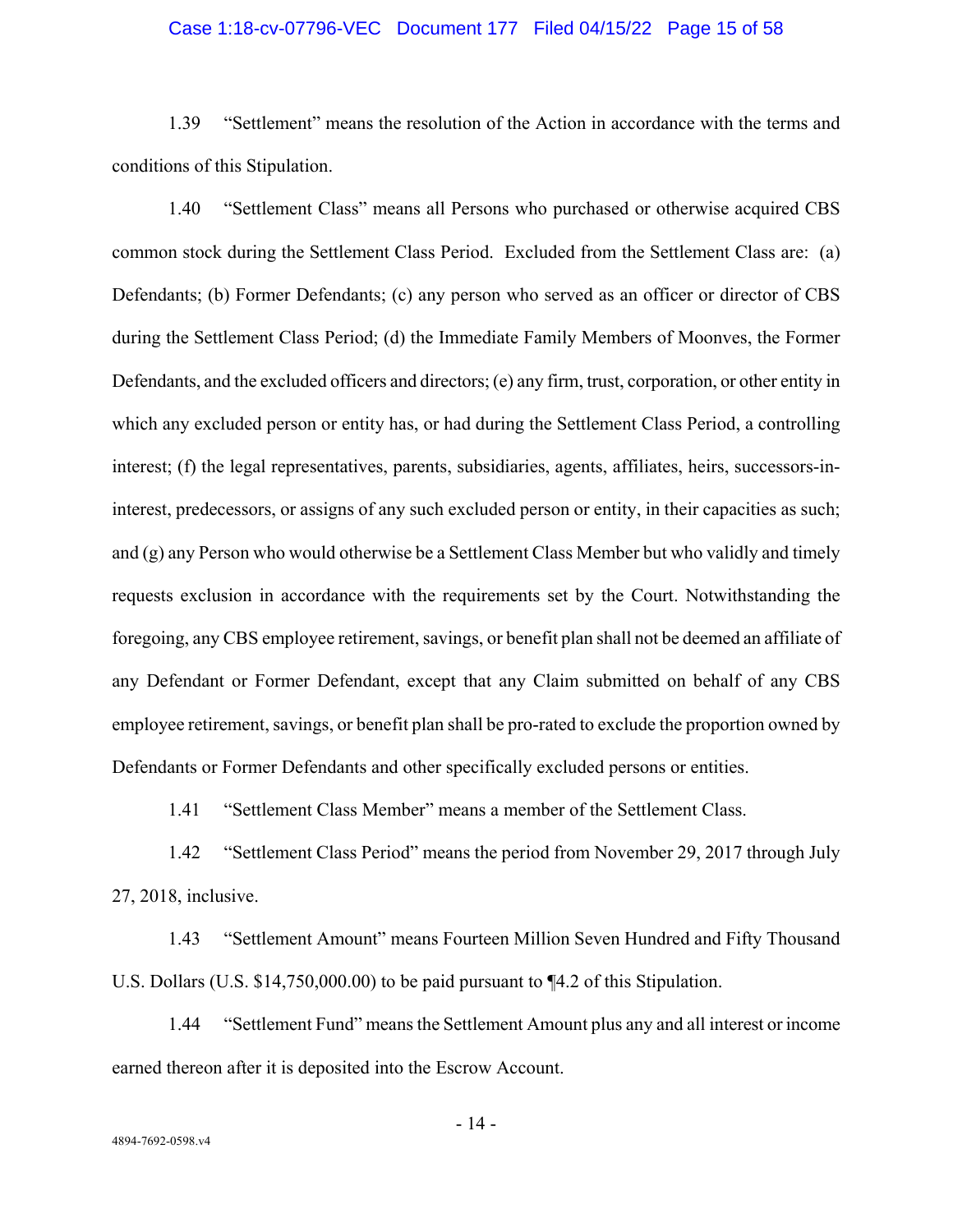#### Case 1:18-cv-07796-VEC Document 177 Filed 04/15/22 Page 16 of 58

1.45 "Settling Parties" means, collectively, Defendants and Lead Plaintiff, on behalf of itself and the Settlement Class.

1.46 "Stipulation" means this Stipulation and Agreement of Stipulation.

1.47 "Settlement Notices" means, collectively, the Notice and Summary Notice.

1.48 "Summary Notice" means the Summary Notice of Proposed Settlement of Class Action, which, subject to approval of the Court, shall be substantially in the form attached hereto as Exhibit A-3, to be published as set forth in the Preliminary Approval Order.

1.49 "Taxes" means any and all federal, state, or local taxes, fees, levies, duties, tariffs, imposts, and other similar charges (including any estimated taxes, withholdings, interest, penalties, additions to tax and additional amounts imposed with respect thereto) on any income earned by the Settlement Fund.

1.50 "Tax Expenses" means any expenses and costs incurred in connection with the taxation of the Settlement Fund (including, without limitation, expenses of tax attorneys and/or accountants and/or other advisors and expenses relating to the filing of or failure to file all necessary or advisable tax returns).

1.51 "Unknown Claims" means (a) any and all Released Plaintiff's Claims that any of the Releasing Plaintiff Parties do not know or suspect to exist in his, her, or its favor at the time of the release of the Released Defendant Parties, which, if known by him, her, or it, might have affected his, her, or its release of the Released Defendant Parties or decision(s) with respect to the Settlement, and (b) any and all Released Defendants' Claims that any of the Released Defendant Parties do not know or suspect to exist in his, her, or its favor at the time of the release of the Releasing Plaintiff Parties, which, if known by him, her, or it, might have affected his, her, or its release of the Releasing Plaintiff Parties. With respect to any and all Released Claims, the Settling Parties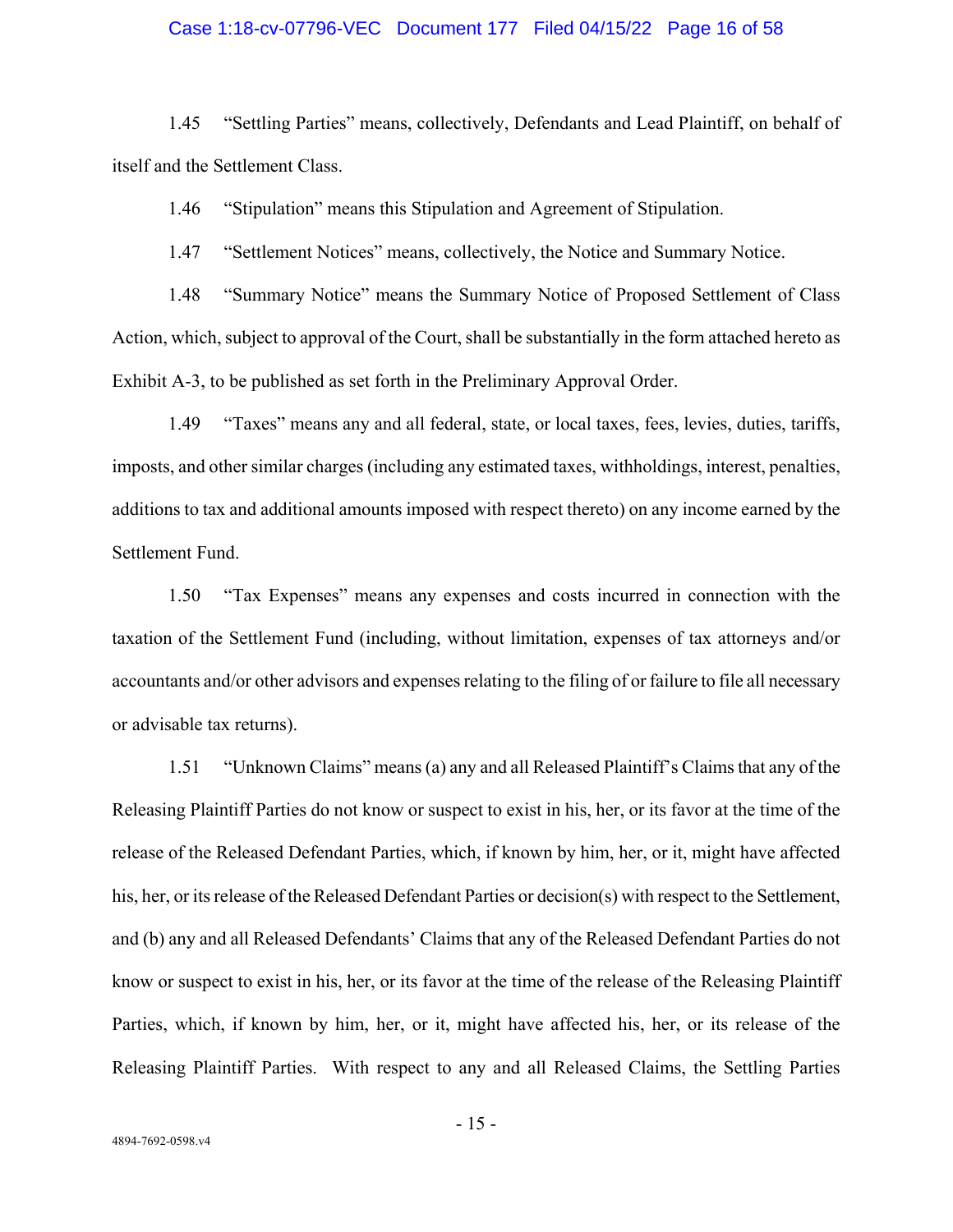### Case 1:18-cv-07796-VEC Document 177 Filed 04/15/22 Page 17 of 58

stipulate and agree that, upon the Effective Date of the Settlement, the Settling Parties shall expressly waive, and each Releasing Plaintiff Party and Released Defendant Party shall, by operation of the Judgment or, if applicable, the Alternate Judgment, be deemed to have expressly waived, any and all provisions, rights, and benefits conferred by California Civil Code §1542 and any law of any state or territory of the United States, or principle of common law, which is similar, comparable, or equivalent to California Civil Code §1542, which provides:

A general release does not extend to claims that the creditor or releasing party does not know or suspect to exist in his or her favor at the time of executing the release and that, if known by him or her, would have materially affected his or her settlement with the debtor or released party.

The Settling Parties acknowledge that they may hereafter discover facts, legal theories or authorities in addition to or different from those which they or their respective counsel now know or believe to be true with respect to the subject matter of the Released Plaintiff's Claims or Released Defendants' Claims that, had they known, may have affected their decision to enter into this Stipulation, but they are notwithstanding this potential entering into this Stipulation and intend it to be a full, final, and permanent resolution of the matters at issue in the Action. The Settling Parties acknowledge, and each Releasing Plaintiff Party and Released Defendant Party shall, by operation of law, be deemed to have acknowledged, that the foregoing waiver and the inclusion of the "Unknown Claims" in the definition of the Released Plaintiff's Claims and Released Defendants' Claims was separately bargained for and was a material element of the Settlement.

## **2. CAFA Notice**

2.1 Defendants shall serve any notice of Settlement required pursuant to the Class Action Fairness Act of 2005 (the "CAFA Notice"), 28 U.S.C. §1715(b), within the time period set forth in said statute. Defendants are solely responsible for the costs and expenses related to the creation and service of any CAFA Notice.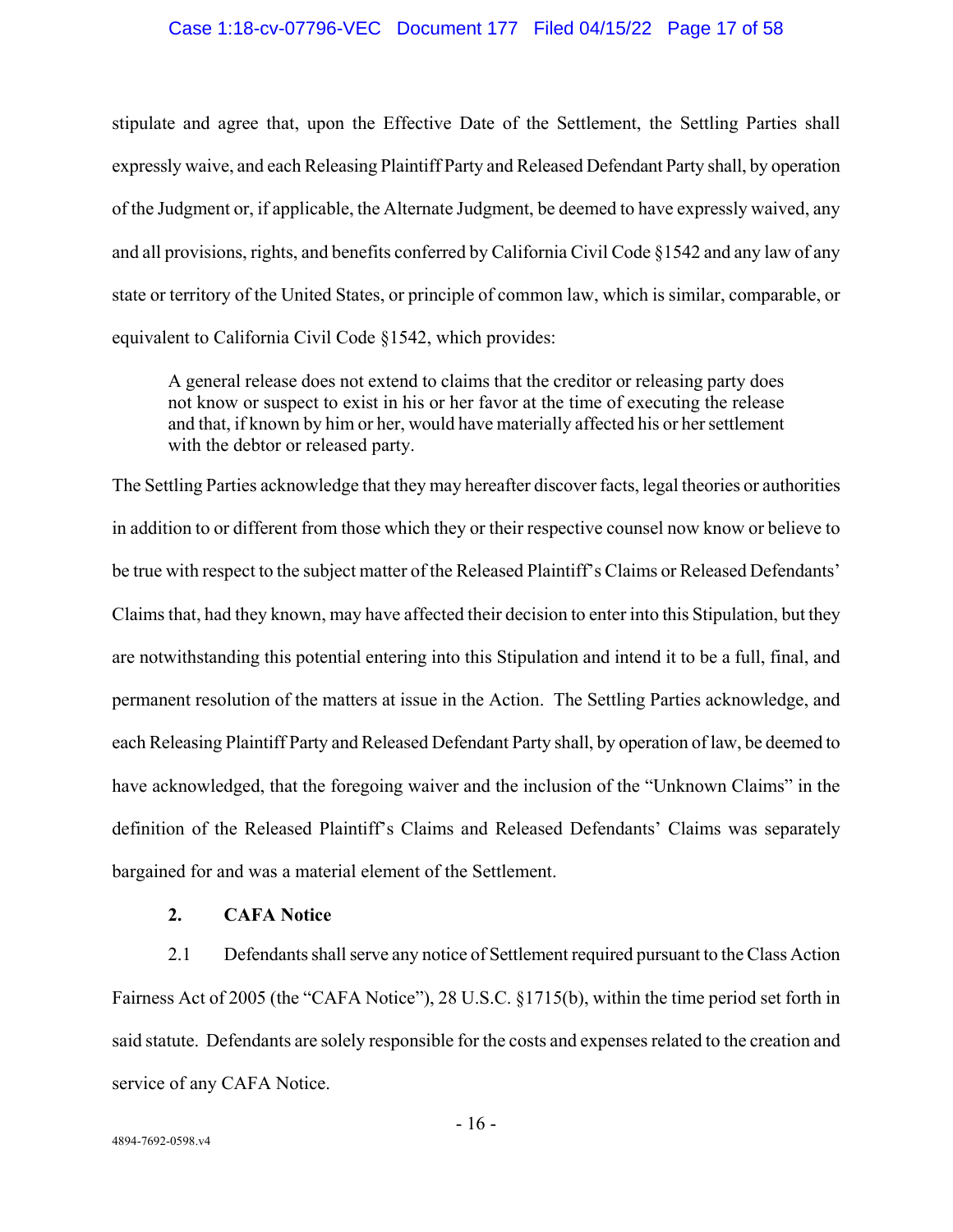#### Case 1:18-cv-07796-VEC Document 177 Filed 04/15/22 Page 18 of 58

2.2 Lead Counsel will request that, pursuant to 28 U.S.C. §1715(d), the Final Approval Hearing be scheduled for no earlier than ninety (90) days following the deadline for Defendants to serve the CAFA Notice as stated in this paragraph. Should Defendants serve any CAFA Notice, at least seven (7) calendar days before the Final Approval Hearing, Defendants shall cause the CAFA Notice to be served on Lead Counsel.

2.3 The Settling Parties further agree that any delay by Defendants in timely serving the CAFA Notice will not provide grounds for delay of the Final Approval Hearing or entry of the Judgment or, if applicable, the Alternate Judgment.

**3. Releases** 

3.1 The obligations incurred pursuant to this Stipulation are in consideration of: (a) the full and final disposition of this Action as against the Defendants; and (b) the releases provided for herein.

3.2 Pursuant to the Judgment or, if applicable, the Alternate Judgment, without further action by anyone, upon the Effective Date, Lead Plaintiff and each and every Releasing Plaintiff Party (a) shall be deemed to have, and by operation of law and of judgment shall have, fully, finally, and forever compromised, settled, resolved, waived, released, relinquished, discharged, and dismissed each and every one of the Released Plaintiff's Claims against each and every Defendant and any and all of the other Released Defendant Parties; (b) shall forever be barred and enjoined from commencing, instituting, prosecuting, or continuing to prosecute, or asserting, either directly or indirectly, the Released Plaintiff's Claims against each and every Defendant and any and all of the other Released Defendant Parties; and (c) shall forever be barred and enjoined from instituting, continuing, maintaining, or asserting, either directly or indirectly, whether in the United States or elsewhere, on their own behalf or on behalf of any class or any other person, any action, suit, cause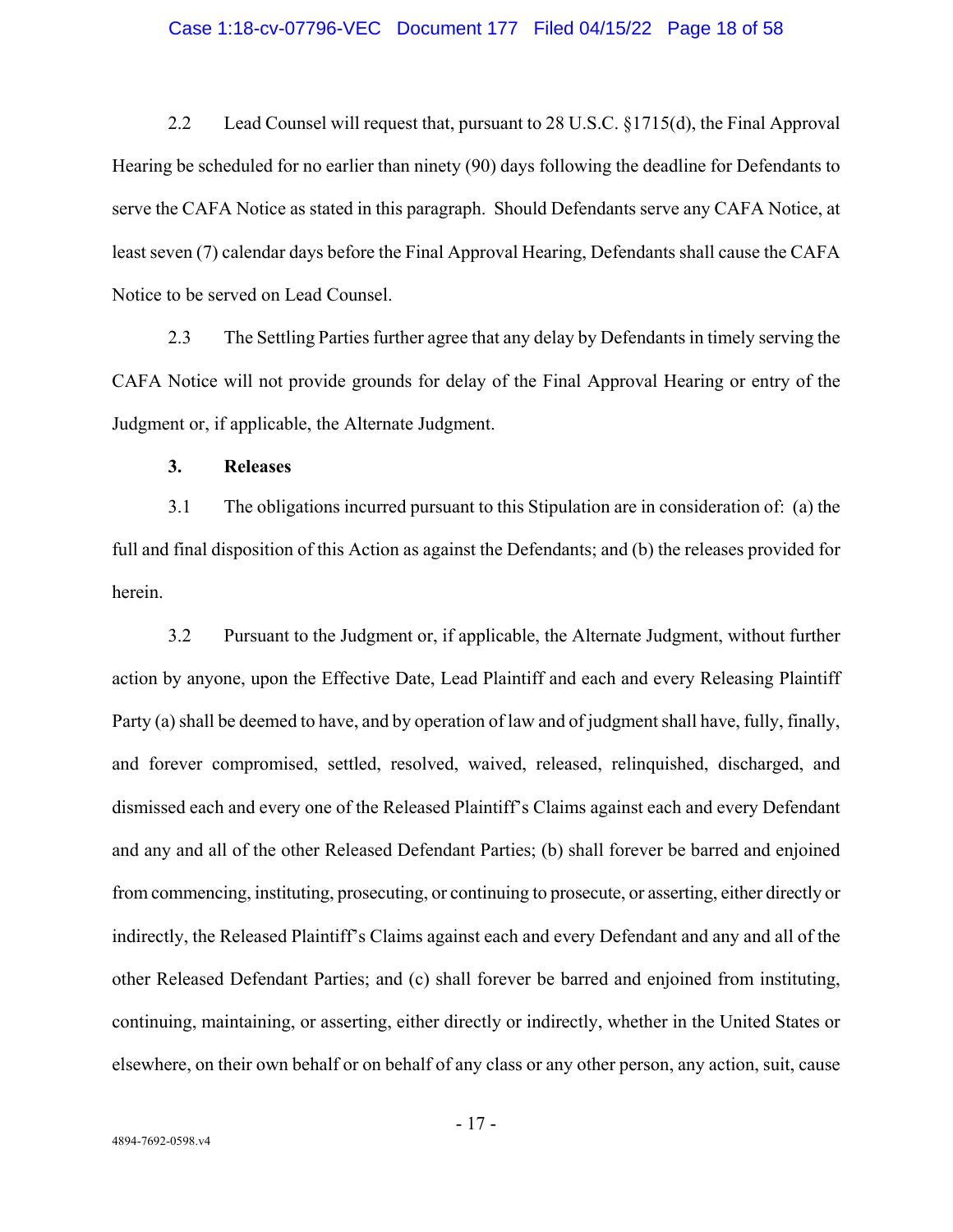#### Case 1:18-cv-07796-VEC Document 177 Filed 04/15/22 Page 19 of 58

of action, claim, or demand against any Person who may claim any form of contribution or indemnity from any of the Released Defendant Parties in respect of any Released Plaintiff's Claim. Claims to enforce the terms of this Stipulation are not released.

3.3 Pursuant to the Judgment or, if applicable, the Alternate Judgment, without further action by anyone, upon the Effective Date, Defendants and each and every Released Defendant Party (a) shall be deemed to have, and by operation of law and of judgment shall have, fully, finally, and forever compromised, settled, resolved, waived, released, relinquished, discharged, and dismissed each and every one of the Released Defendants' Claims against Lead Plaintiff, each and every Settlement Class Member, and any and all of the other Releasing Plaintiff Parties; (b) shall forever be barred and enjoined from commencing, instituting, prosecuting, or continuing to prosecute, or asserting, either directly or indirectly, the Released Defendants' Claims against Lead Plaintiff, each and every Settlement Class Member, and any and all of the other Releasing Plaintiff Parties; and (c) shall forever be barred and enjoined from instituting, continuing, maintaining, or asserting, either directly or indirectly, whether in the United States or elsewhere, on their own behalf or on behalf of any class or any other person, any action, suit, cause of action, claim, or demand against any Person who may claim any form of contribution or indemnity from any of the Released Plaintiff Parties in respect of any Released Defendants' Claim. Claims to enforce the terms of this Stipulation are not released.

3.4 Notwithstanding ¶3.1 through ¶3.3, nothing in the Judgment or, if applicable, the Alternate Judgment shall bar any action by any of the Settling Parties to enforce or effectuate the terms of this Stipulation or the Judgment or, if applicable, the Alternate Judgment.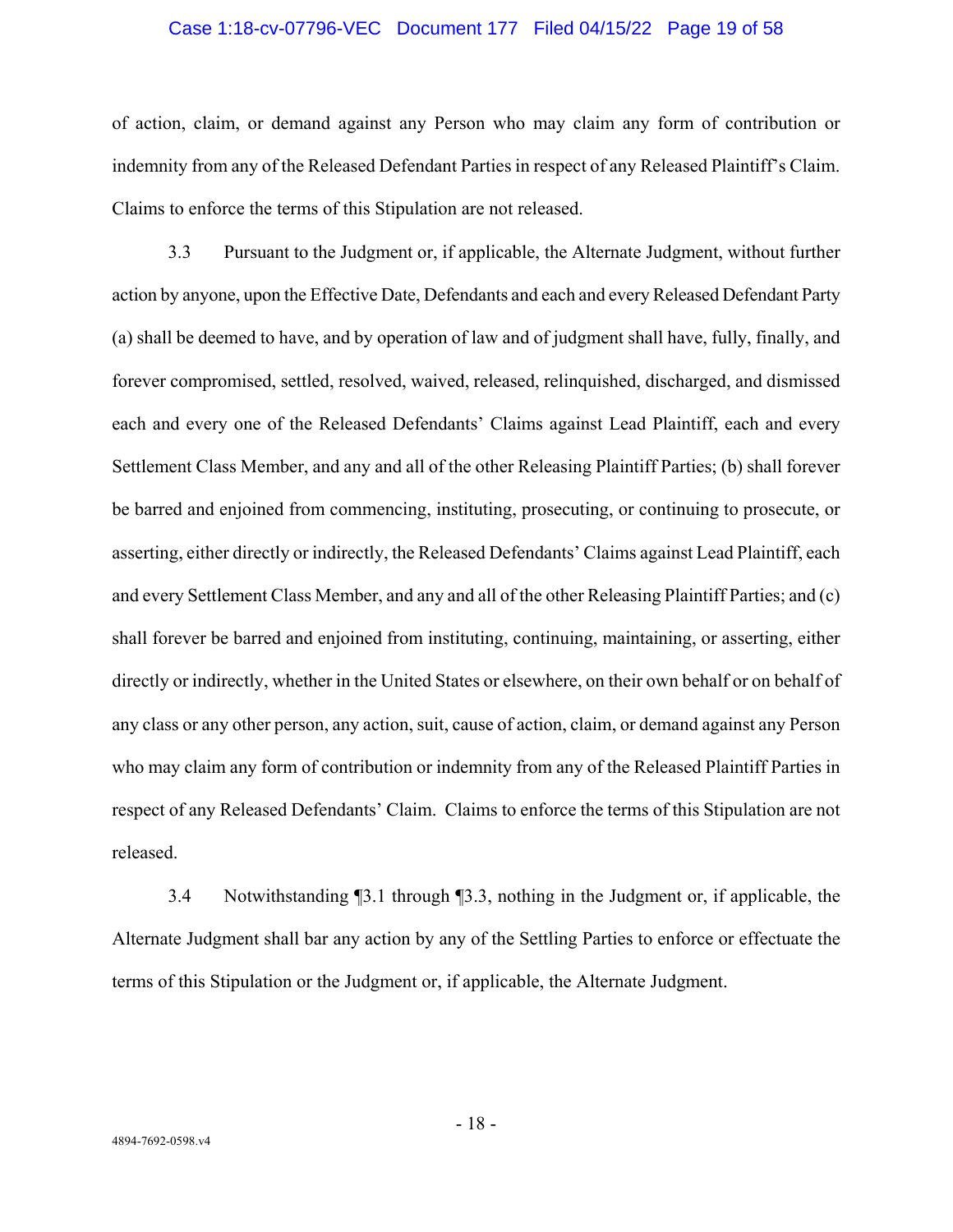## **4. Settlement Consideration**

4.1 In consideration of the settlement of the Released Plaintiff's Claims against Defendants, Former Defendants, and the other Released Defendant Parties, the Settlement Amount shall be paid or caused to be paid by CBS in accordance with ¶4.2. The payment of the Settlement Amount into the Escrow Account by CBS's Insurer fully discharges Defendants', Former Defendants', and the other Released Defendant Parties' financial obligations under this Stipulation and in connection with the Settlement, meaning that no Released Defendant Parties shall have any other obligation to make any payment into the Escrow Account or to any Settlement Class Member under this Stipulation or in connection with this Settlement. For the avoidance of doubt, neither Moonves nor any other Released Defendant Parties shall be required to pay or contribute any portion of the Settlement Amount.

4.2 CBS shall pay or cause to be paid the Settlement Amount into the Escrow Account no later than fourteen (14) calendar days after the later to occur of: (a) the date of entry by the Court of the Preliminary Approval Order, or (b) the date on which the Escrow Agent provides to CBS's Counsel all information necessary to effectuate a transfer of funds to the Escrow Account, including, without limitation, (i) wire transfer instructions (including bank name and ABA routing number, address, account name and number); (ii) payment address; and (iii) a complete and executed Form W-9 that reflects a valid taxpayer identification number for the Settlement Fund in which the Settlement Amount is to be deposited.

4.3 The Settlement Amount represents the entirety of the financial obligations in connection with the Settlement, meaning that it is inclusive of any Fee and Expense Award, the attorneys' fees and expenses of Lead Plaintiff's Counsel, all Notice and Administration Costs, and all Taxes and Tax Expenses. The Settlement Amount is the total, full, and final amount of all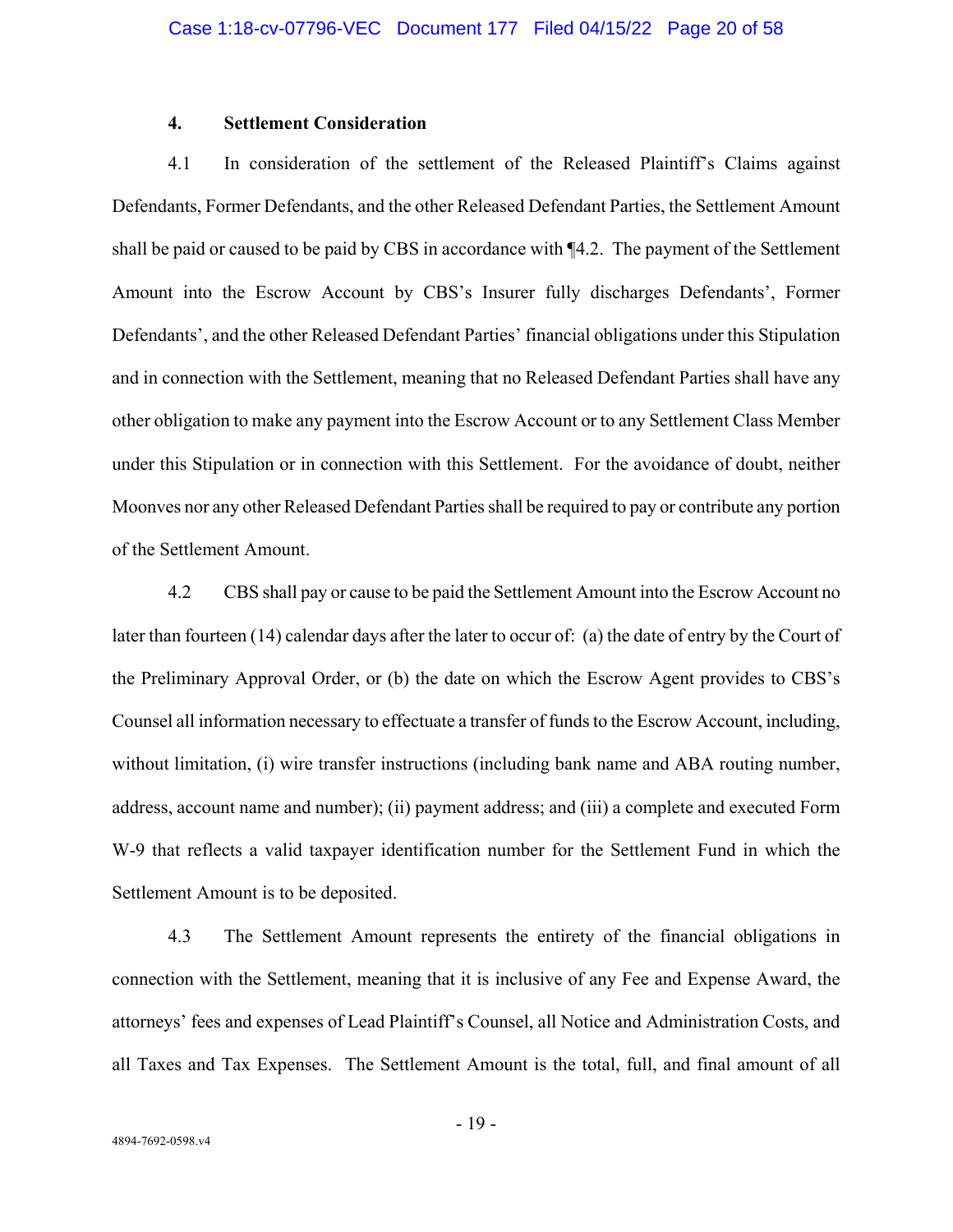#### Case 1:18-cv-07796-VEC Document 177 Filed 04/15/22 Page 21 of 58

payments to be paid by, or on behalf of, Defendants to Lead Plaintiff, Settlement Class Members, Lead Counsel, Lead Plaintiff's Counsel, or any other person or entity acting or purporting to act for the benefit of the Settlement Class in this Action, in connection with this Stipulation and the Settlement embodied herein.

4.4 CBS's or CBS's Insurer's deposit of the Settlement Amount into the Escrow Account shall fully discharge all financial obligations in connection with the Settlement, meaning that no Released Defendant Party shall have any other obligation to make any payment in connection with the Settlement. For the avoidance of doubt, under no circumstances shall CBS be required to contribute more to the Settlement Fund than the Settlement Amount or make any other payments pursuant to the Settlement. Furthermore, under no circumstances, shall Moonves or any other Released Defendant Party (excluding CBS's Insurer) be required to make any payment pursuant to the Settlement or to otherwise pay or contribute any portion of the Settlement Amount.

4.5 Immediately upon deposit of the Settlement Amount into the Escrow Account, the Released Defendant Parties shall have no responsibility for, interest in, or liability whatsoever with respect to the Settlement Fund, including: (a) any act, omission, or determination by Lead Counsel, the Escrow Agent, or the Claims Administrator, or any of their respective designees, in connection with the administration of the Settlement or otherwise; (b) the management, investment, or distribution of the Settlement Fund; (c) the Plan of Allocation; (d) the determination, administration, calculation, or payment of any Claims asserted against the Settlement Fund; (e) any loss suffered by, or fluctuation in value of, the Settlement Fund; or (f) the payment or withholding of any Taxes, Tax Expenses, legal fees, or any other costs or expenses incurred in connection with the Settlement Fund.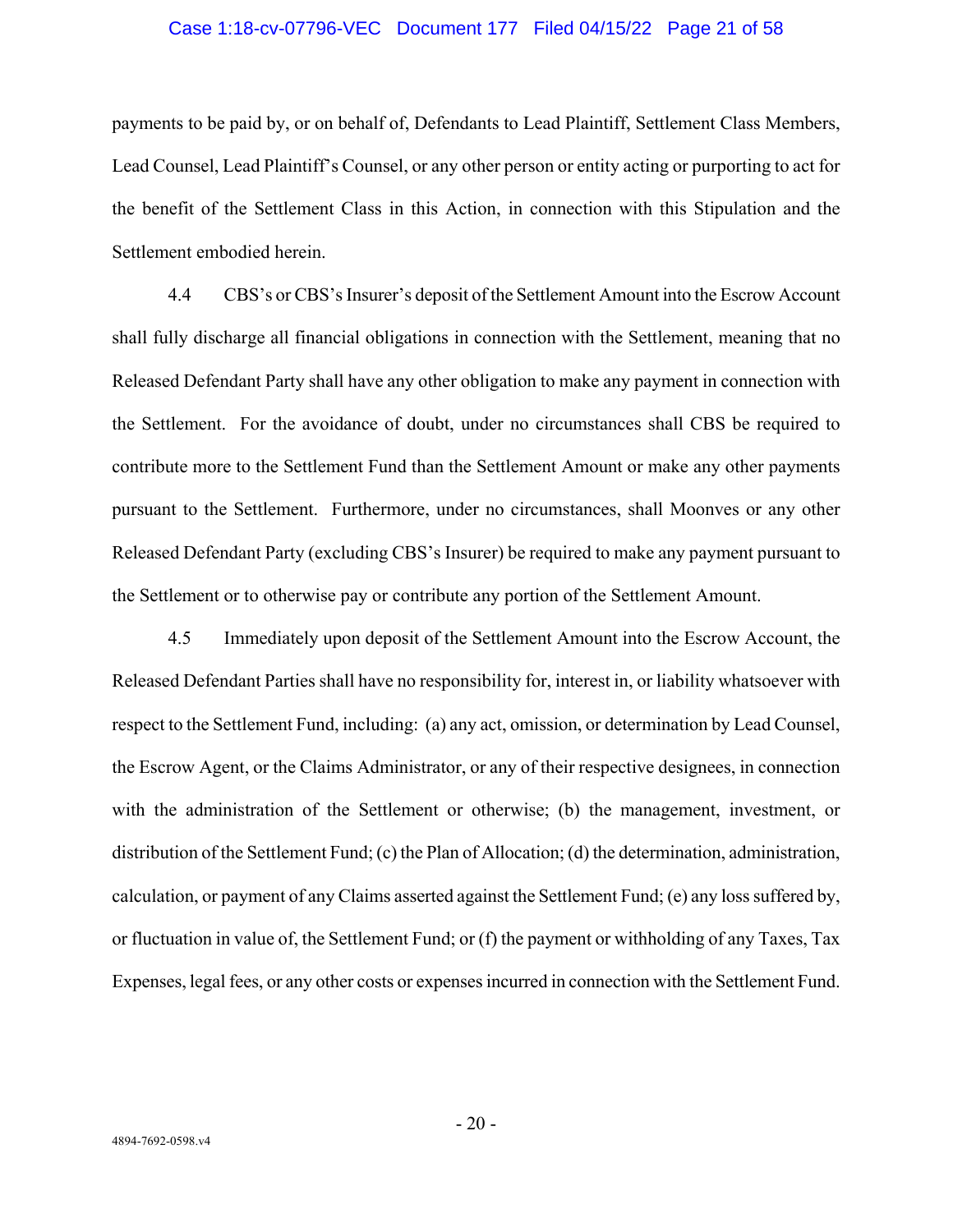#### Case 1:18-cv-07796-VEC Document 177 Filed 04/15/22 Page 22 of 58

4.6 Upon the Effective Date, any interest earned on the Settlement Fund shall be for the benefit of the Settlement Class. If the Effective Date does not occur and the Settlement is terminated, the Settlement Fund shall be returned to CBS pursuant to ¶13.1 through ¶13.6, hereof.

## **5. Use of Settlement Fund**

#### **a. The Escrow Agent Responsibilities**

5.1 The Settlement Fund shall be held in the Escrow Account as provided in ¶4.2 through ¶4.6 hereof. Any portion of the Settlement Fund held in the Escrow Account shall be deemed and considered to be in *custodia legis* of the Court, and shall remain subject to the jurisdiction of the Court, until such time as such funds shall be distributed or returned pursuant to the terms of this Stipulation or a further order of the Court.

5.2 The Escrow Agent shall invest the Settlement Amount deposited pursuant to ¶4.2 through ¶4.6 hereof in United States Agency or Treasury Securities or other instruments backed by the Full Faith & Credit of the United States Government or an Agency thereof, or fully insured by the United States Government or an Agency thereof, and shall reinvest the proceeds of these instruments as they mature in similar instruments at their then-current market rates. All risks related to the investment of the Settlement Fund in accordance with the investment guidelines set forth in this paragraph shall be borne by the Settlement Fund, and Defendants and the other Released Defendant Parties shall have no responsibility for, interest in, or liability whatsoever with respect to investment decisions or the actions of the Escrow Agent, or any transactions executed by the Escrow Agent. The Escrow Agent, through the Settlement Fund, shall indemnify and hold each Defendant and each of the other Released Defendant Parties harmless for the actions of the Escrow Agent.

5.3 The Escrow Agent shall not disburse the Settlement Fund from the Escrow Account except as provided in this Stipulation or by an order of the Court. Defendants and the other Released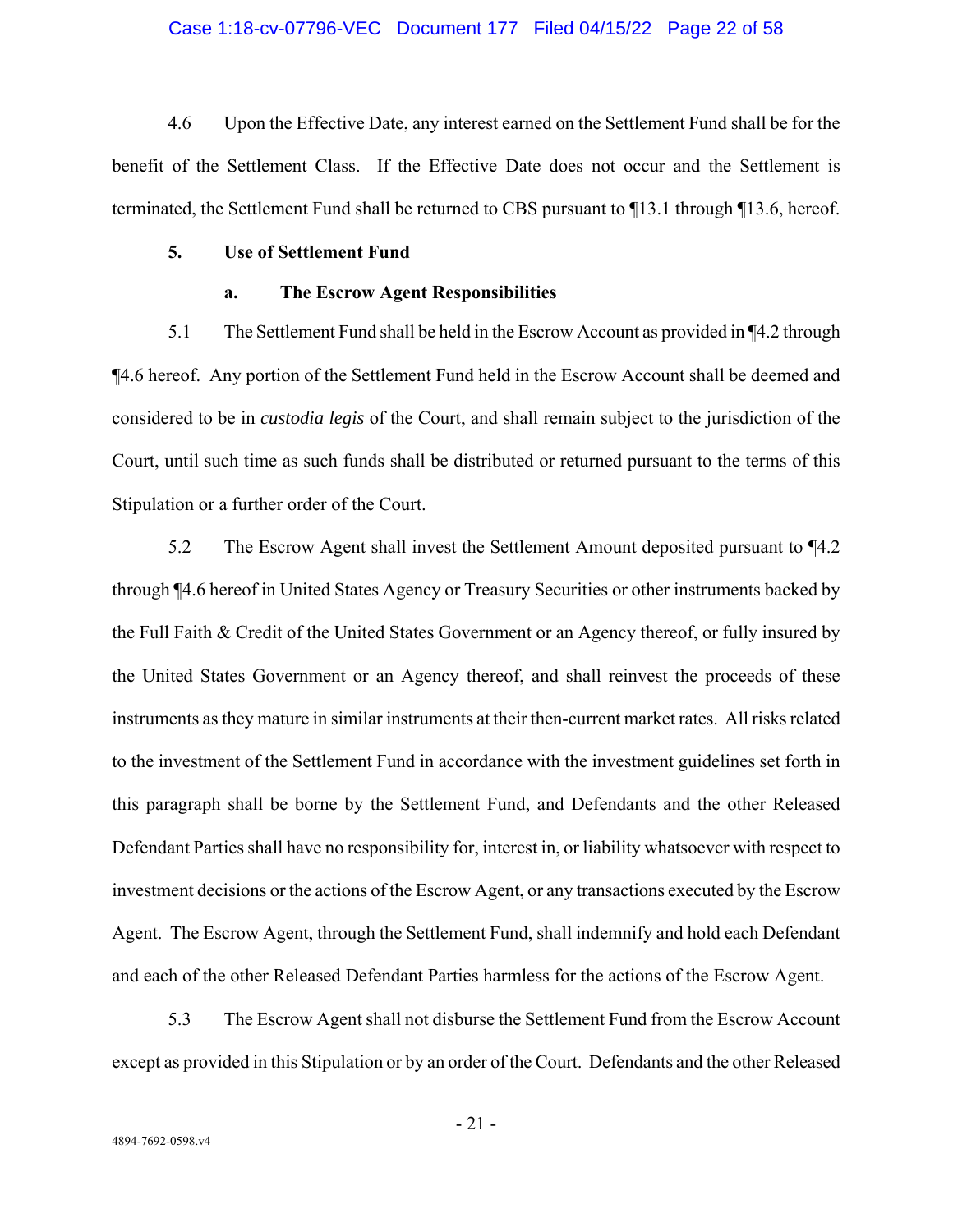#### Case 1:18-cv-07796-VEC Document 177 Filed 04/15/22 Page 23 of 58

Defendant Parties shall have no responsibility for, interest in, or liability whatsoever with respect to the actions of the Escrow Agent or any transaction executed by the Escrow Agent. The Escrow Agent shall indemnify and hold each Defendant and each of the other Released Defendant Parties harmless for any transaction executed by the Escrow Agent.

5.4 Subject to the terms and conditions of this Stipulation, the Escrow Agent is authorized to use the Settlement Fund to pay: (a) Taxes and Tax Expenses; (b) Notice and Administration Costs; and (c) any Fee and Expense Award. The balance remaining in the Settlement Fund after payment of the aforementioned items is the Net Settlement Fund and shall be distributed to the Authorized Claimants as provided herein.

5.5 Prior to the Effective Date, Lead Counsel may pay Notice and Administration Costs actually and reasonably incurred from the Settlement Fund, without further approval from Defendants and/or order of the Court. Such costs and expenses shall include, without limitation, the actual costs of printing and mailing the Notice, publishing the Summary Notice, reimbursements to nominee owners for forwarding the Notice to their beneficial owners, the administrative expenses incurred and fees charged by the Claims Administrator in connection with providing notice and administering the Settlement (including processing the submitted Claims), and the fees, if any, of the Escrow Agent. In the event that the Settlement is terminated pursuant to the terms of this Stipulation, all Notice and Administration Costs paid or incurred, including any related fees, shall not be returned or repaid to CBS. Defendants and other Released Defendant Parties shall not have any responsibility for, nor any liability with respect to, any Notice and Administration Costs incurred or paid, and shall have no responsibility for, and no liability with respect to, any acts or omissions of the Claim Administrator, Lead Counsel, or the Escrow Agent, or their respective agents with regard to any Notice and Administration Costs.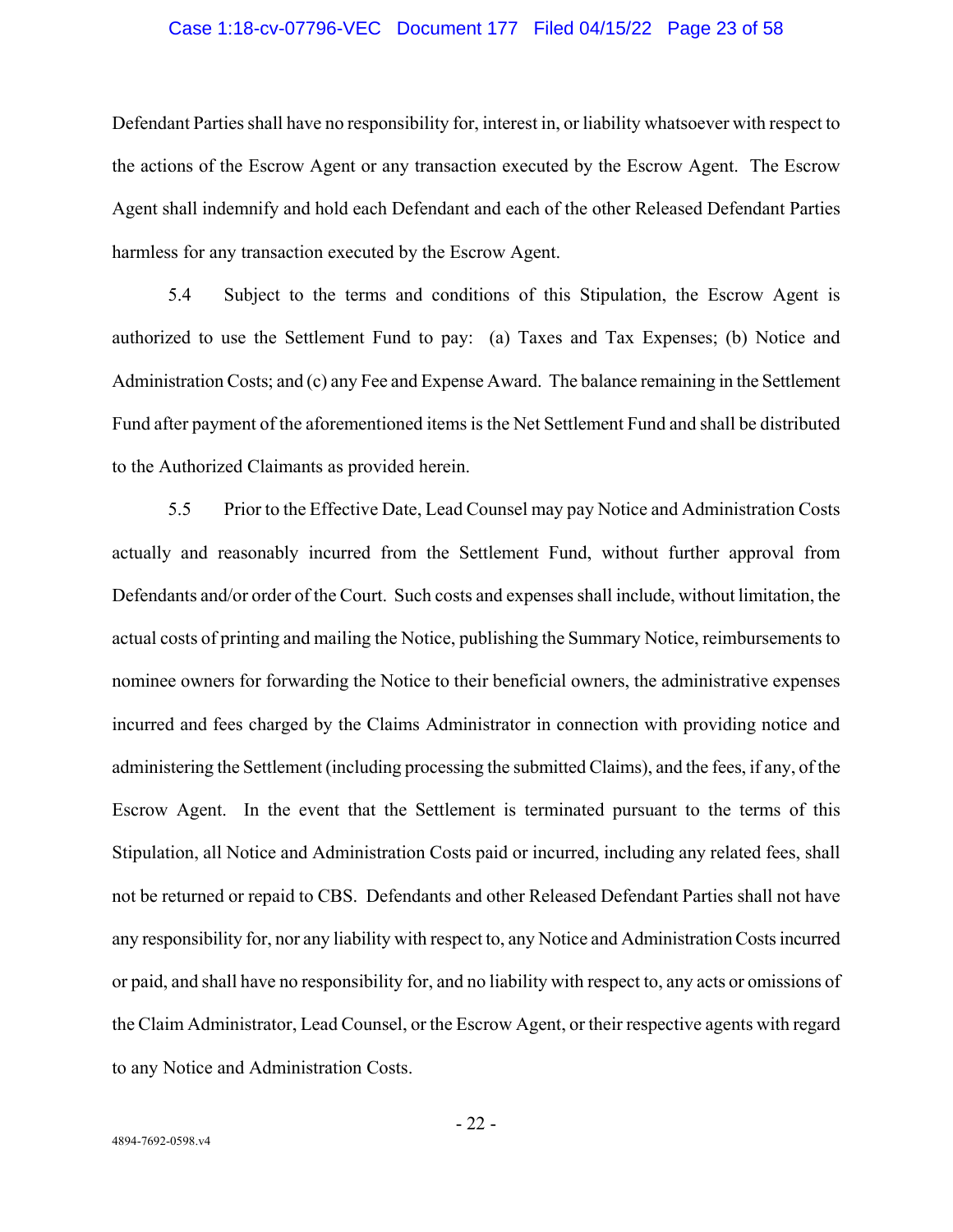#### Case 1:18-cv-07796-VEC Document 177 Filed 04/15/22 Page 24 of 58

5.6 After the Effective Date, Notice and Administration Costs may be paid as incurred, without approval of Defendants or further order of the Court. Defendants and the other Released Defendant Parties shall have no responsibility for, interest in, or liability whatsoever with respect to the Notice and Administration Costs, nor shall they have any responsibility, interest in, or liability whatsoever for any claims with respect thereto. The Escrow Agent through the Settlement Fund, shall indemnify and hold each Defendant and each of the other Released Defendant Parties harmless for any Notice and Administration Costs.

#### **b. Tax Treatment of Settlement Fund**

5.7 The Settling Parties agree that the Settlement Fund is intended to be at all times a "qualified settlement fund" within the meaning of Treasury Regulation §1.468B-1, and the regulations promulgated thereunder. The Settling Parties further agree that the Settlement Fund shall be established pursuant to the Court's subject matter jurisdiction within the meaning of Treasury Regulation §1.468B-1(c)(1).

5.8 For the purpose of §1.468B of the Internal Revenue Code of 1986, as amended, and the regulations promulgated thereunder, the "administrator" of the Settlement Fund (as defined in Treasury Regulation §1.468B-2(k)(3)) shall be the Escrow Agent. The Escrow Agent shall be solely responsible for timely and properly filing or causing to be filed all informational and other federal, state, or local tax returns necessary or appropriate for the Settlement Fund (including, without limitation, the returns described in Treasury Regulation §1.468B-2(k)). Such returns (as well as the elections described in herein) shall be consistent with this ¶5.8 and in all events shall reflect that all Taxes (including any estimated Taxes, interest, or penalties) on the income earned by the Settlement Fund shall be paid out of the Settlement Fund as provided in ¶5.11 hereof. In addition, the Escrow Agent shall timely make such elections as necessary or appropriate to carry out the provisions of this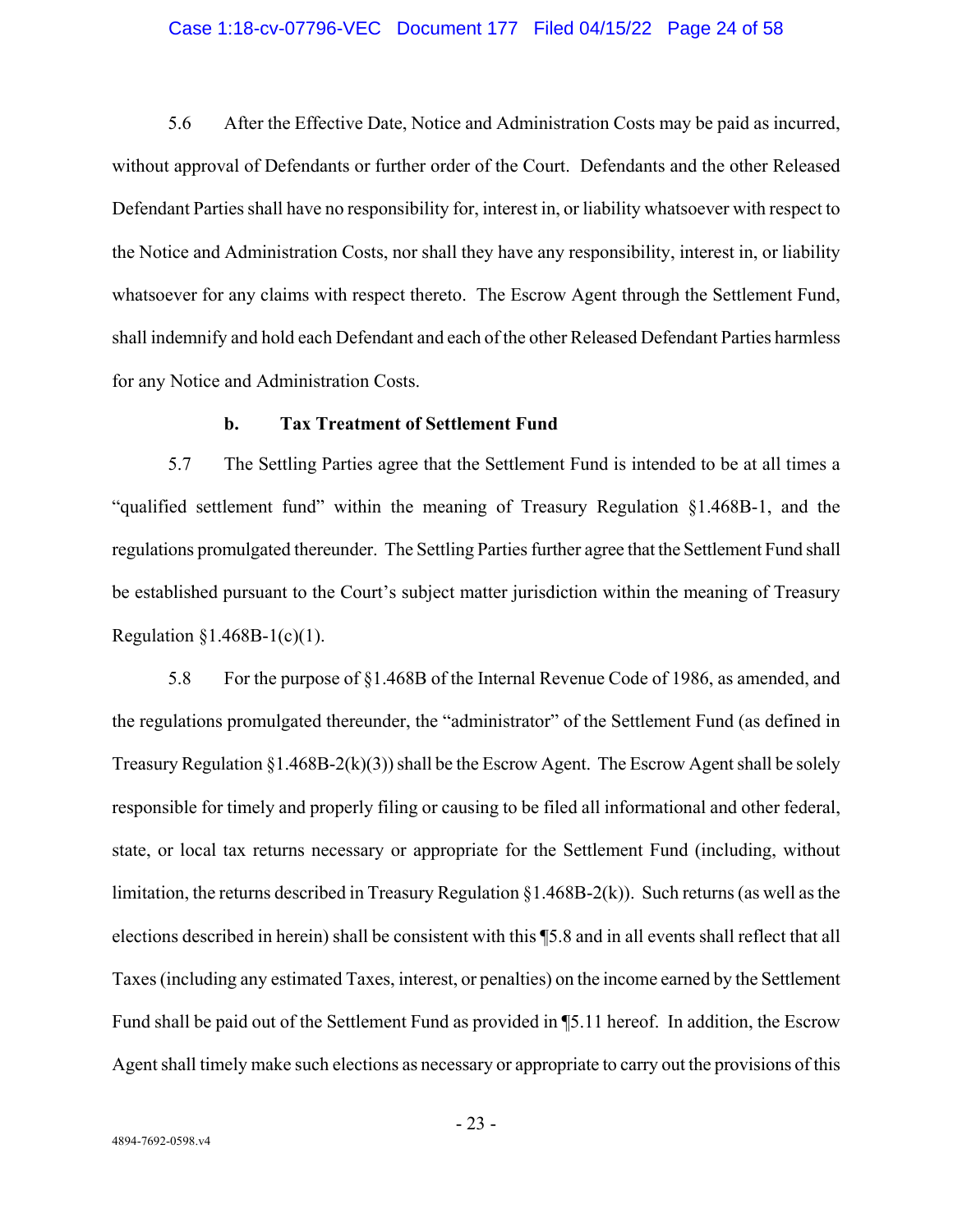#### Case 1:18-cv-07796-VEC Document 177 Filed 04/15/22 Page 25 of 58

¶5.8, including, as necessary, making the "relation-back election" (as described in Treasury Regulation §1.468B-1) to cause the Qualified Settlement Fund to come into existence at the earliest permitted date, and shall take or cause to be taken all action as may be necessary or appropriate in connection therewith. Such elections shall be made in compliance with the procedures and requirements contained in such regulations. It shall be the responsibility of the Escrow Agent to timely and properly prepare and deliver the necessary documentation for signature by all necessary parties, and thereafter to cause the appropriate filing to occur.

5.9 Any tax returns prepared for the Settlement Fund (as well as the election set forth therein) shall be consistent with this Stipulation and in all events shall reflect that all Taxes on the income and gains earned by the Settlement Fund shall be paid out of the Settlement Fund as provided herein.

5.10 The taxable year of the Settlement Fund shall be the calendar year in accordance with Treasury Regulation §1.468B-2(j). The Settlement Fund shall use an accrual method of accounting within the meaning of  $\S 446(c)$  of the IRS Code.

5.11 All (a) Taxes (including any estimated Taxes, interest, or penalties) arising with respect to the income earned by the Settlement Fund, including any Taxes or tax detriments that may be imposed upon Defendants or the other Released Defendant Parties with respect to any income earned by the Settlement Fund for any period, after the deposit of the Settlement Amount, during which the Settlement Fund does not qualify as a "qualified settlement fund" for federal, state, or local income tax purposes, and (b) Tax Expenses (including, without limitation, expenses of tax attorneys and/or accountants and mailing and distribution costs and expenses relating to filing (or failing to file) the returns described in ¶5.8 herein) shall be treated as, and considered to be, a cost of administration of the Settlement and shall be timely paid, or caused to be paid, by the Escrow Agent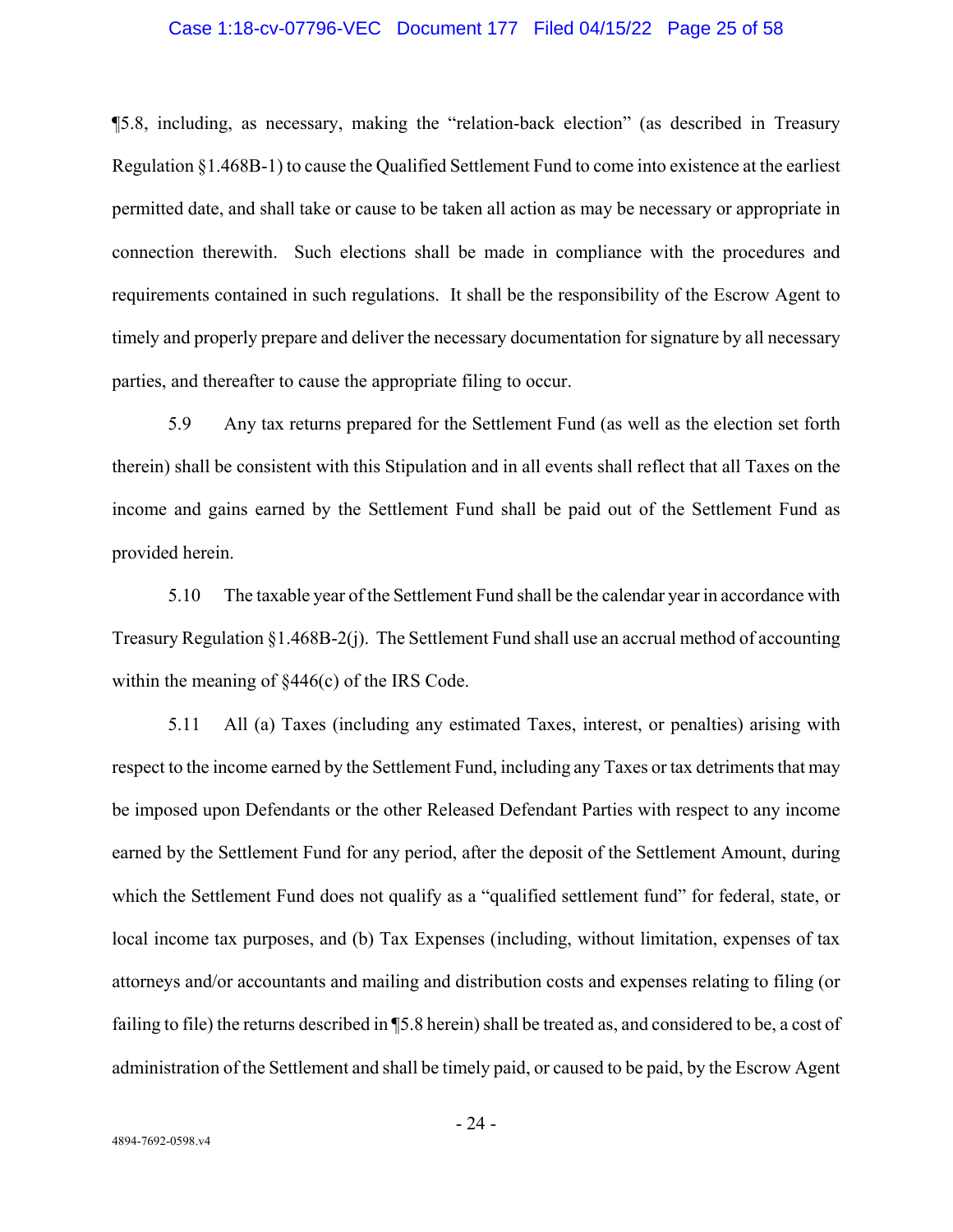### Case 1:18-cv-07796-VEC Document 177 Filed 04/15/22 Page 26 of 58

out of the Settlement Fund without prior order from the Court. The Escrow Agent shall be authorized (notwithstanding anything herein to the contrary) to withhold from distribution to Authorized Claimants any funds necessary to pay such amounts, including the establishment of adequate reserves for any Taxes and Tax Expenses (as well as any amounts that may be required to be withheld under Treas. Reg. §1.468B-2(l)(2)).

5.12 The Settling Parties agree to cooperate with the Escrow Agent, each other, and their tax attorneys and accountants to the extent reasonably necessary to carry out the provisions of ¶5.7 through ¶5.11.

5.13 In all events, Defendants and the other Released Defendant Parties shall have no liability or responsibility whatsoever for the Taxes or the Tax Expenses or for the acts or omissions of the Escrow Agent or its agent with respect to Taxes or Tax Expenses. The Escrow Agent shall indemnify and hold each Defendant and each of the other Released Defendant Parties harmless for Taxes and Tax Expenses (including, without limitation, Taxes payable by reason of any such indemnification).

5.14 The Settlement is not a claims-made settlement. As of the Effective Date, CBS shall not have any right to the return of the Settlement Fund or any portion thereof for any reason whatsoever, including, without limitation, the number of Claims submitted, the collective amount of Recognized Losses (as will be defined in the Plan of Allocation) of Authorized Claimants, the percentage of recovery of losses, or the amounts to be paid to Authorized Claimants from the Net Settlement Fund. Nor shall CBS, Moonves, or the other Released Defendant Parties have any liability should Claims made exceed the amount available in the Settlement Fund for payment of such Claims.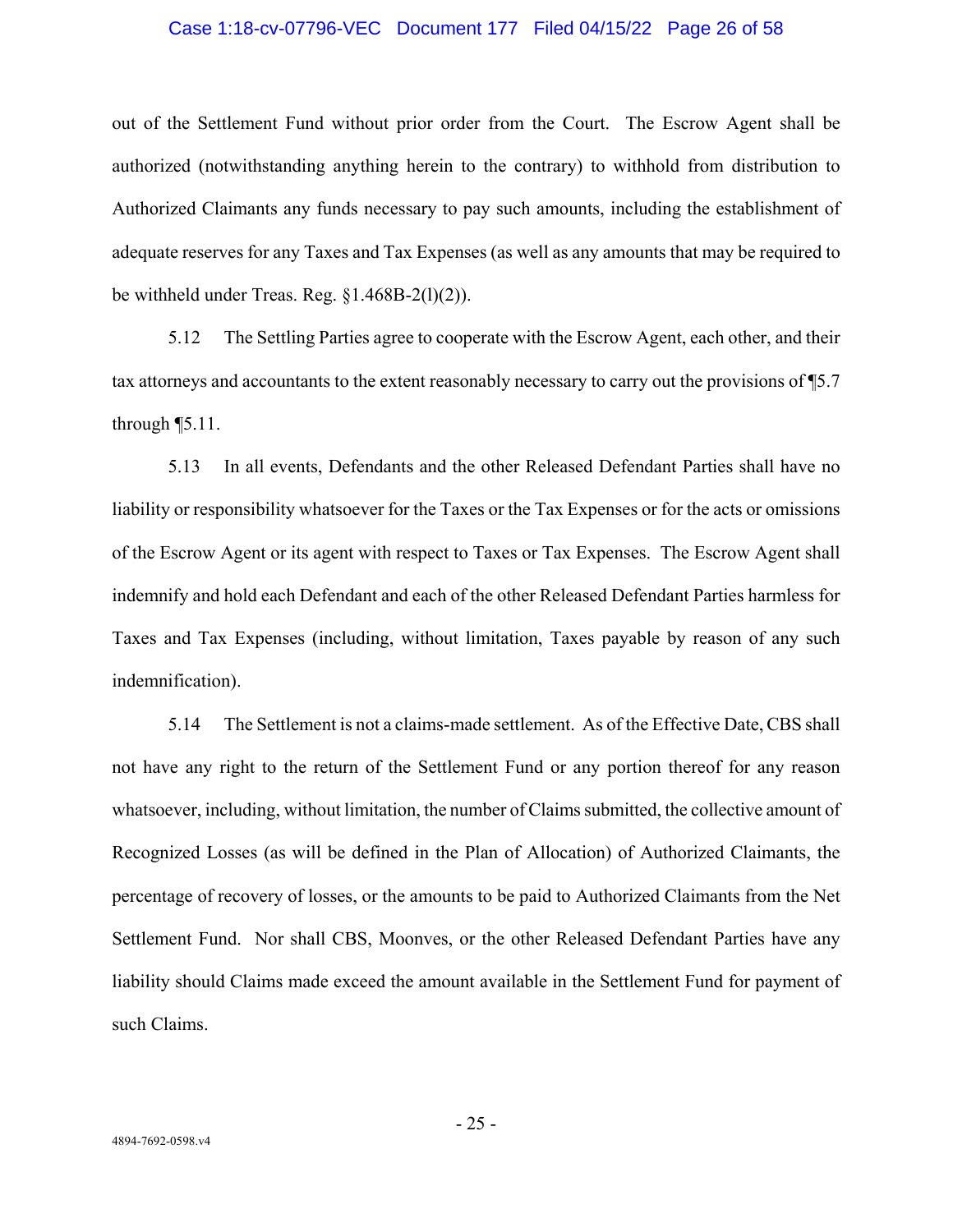## **6. Plan of Allocation**

6.1 Following the Effective Date, the Net Settlement Fund shall be distributed to Authorized Claimants in accordance with the Plan of Allocation, provided that such Plan of Allocation, after appropriate notice thereof to the Settlement Class, has been approved by the Court in an order that has become Final.

6.2 The Plan of Allocation is a matter separate and apart from the Settlement between the Settling Parties as embodied in this Stipulation. The Plan of Allocation is not a necessary or material term of this Stipulation, and it is not a condition of the Settlement that any Plan of Allocation be approved by the Court or that any order approving a Plan of Allocation becomes Final. Any Plan of Allocation, including, but not limited to, any adjustments to an Authorized Claimant's Claim set forth therein, is to be considered by the Court separately from the Court's consideration of the fairness, reasonableness, and adequacy of the Settlement set forth in this Stipulation.

6.3 Defendants and Defendants' Counsel shall have no role in the preparation of the Plan of Allocation and shall take no position with respect thereto. No Defendant nor any of the other Released Defendant Parties shall have any involvement with or liability, obligation, or responsibility whatsoever for the Plan of Allocation.

6.4 Any order or proceeding, whether in this Court or any appellate court, with respect to the Plan of Allocation shall not: (a) operate to modify, terminate, or cancel this Stipulation or the Settlement; (b) modify, terminate, or impact in any way the Releases set forth herein; (c) affect or delay the validity or finality of the Judgment or Alternate Judgment, if applicable, or any other orders entered by the Court giving effect to this Stipulation; (d) affect or delay the Effective Date; (e) provide any ground or otherwise permit any Person (including Lead Plaintiff and the other Settlement Class Members), or any of their counsel, to cancel, terminate, or withdraw from this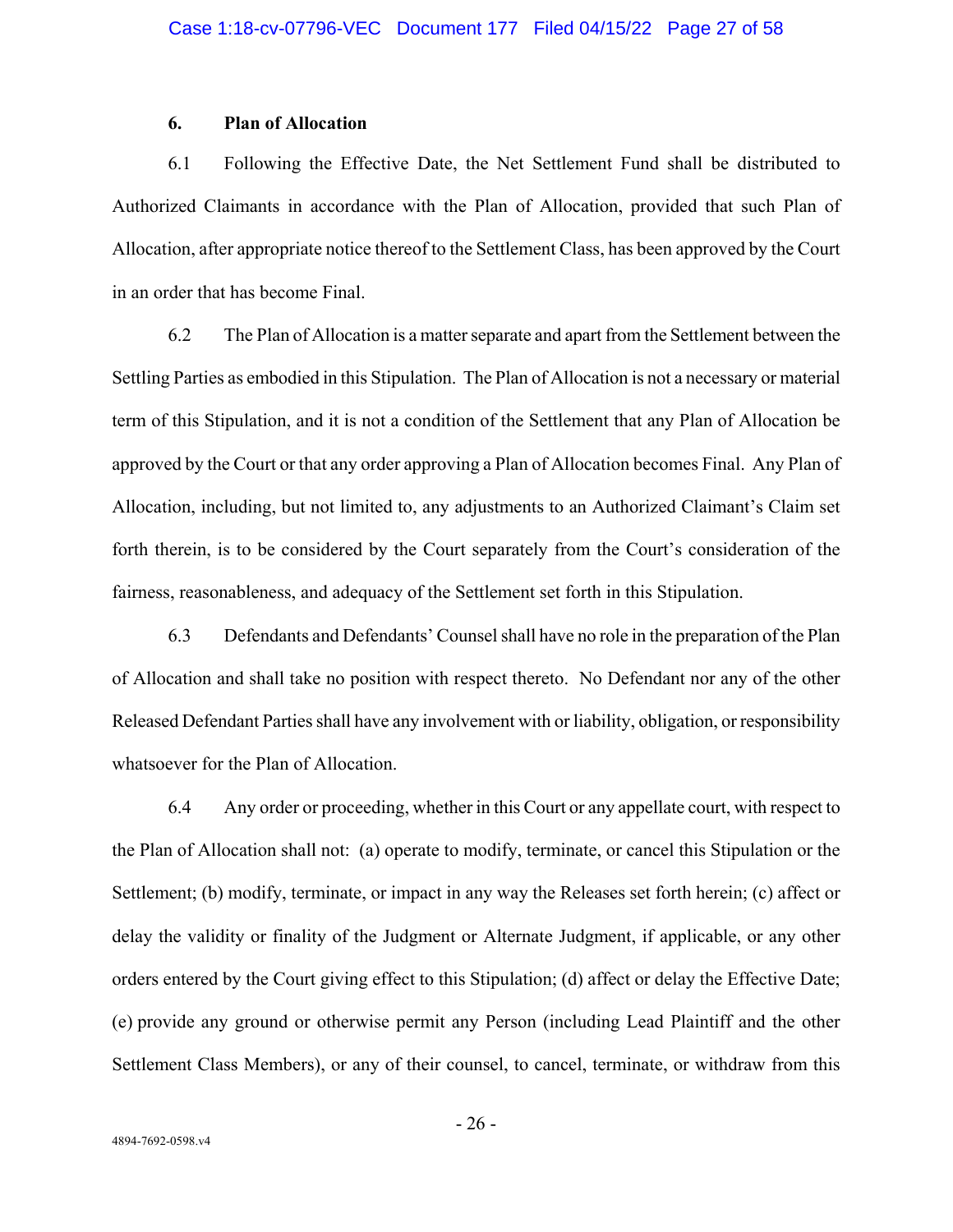#### Case 1:18-cv-07796-VEC Document 177 Filed 04/15/22 Page 28 of 58

Stipulation or the Settlement; and/or (f) affect or delay the validity of the Settlement. For the avoidance of doubt, this paragraph is not applicable to any Settlement Class Members who timely and validly request exclusion from the Settlement Class.

## **7. Attorneys' Fees and Litigation Expenses**

7.1 Lead Counsel may submit an application for an award of attorneys' fees or payment of Litigation Expenses and any interest earned on such amounts ("Fee and Expense Application"). Lead Counsel's Fee and Expense Application may also include a request for reimbursement of Lead Plaintiff's reasonable costs and expenses in connection with its representation of the Settlement Class pursuant to 15 U.S.C.  $\frac{878u-4(a)(4)}{2}$ . Lead Counsel reserves the right to make additional applications for attorneys' fees and/or Litigation Expenses incurred in connection with this Action. Lead Counsel's Fee and Expense Application is not the subject of any agreement between Defendants and Lead Plaintiff other than what is set forth in this Stipulation.

7.2 The amount of attorneys' fees and/or Litigation Expenses awarded to Lead Counsel by the Court ("Fee and Expense Award") is within the sole discretion of the Court. Any Fee and Expense Award shall be paid to Lead Counsel solely from (and out of) the Settlement Fund, as ordered, immediately after the Court enters the Judgment or, if applicable, the Alternate Judgment, and the Fee and Expense Award, notwithstanding the existence of any timely filed objections thereto or to the Settlement, or potential for appeal therefrom, or collateral attack on the Settlement or any part thereof. Lead Counsel may thereafter allocate the awarded attorneys' fees among Lead Plaintiff's Counsel in a manner in which it in good faith believes reflects the contributions of such counsel to the initiation, prosecution, and resolution of the Action.

7.3 The procedure for and the allowance or disallowance by the Court of any Fee and Expense Application and/or Fee and Expense Award is a matter separate and apart from the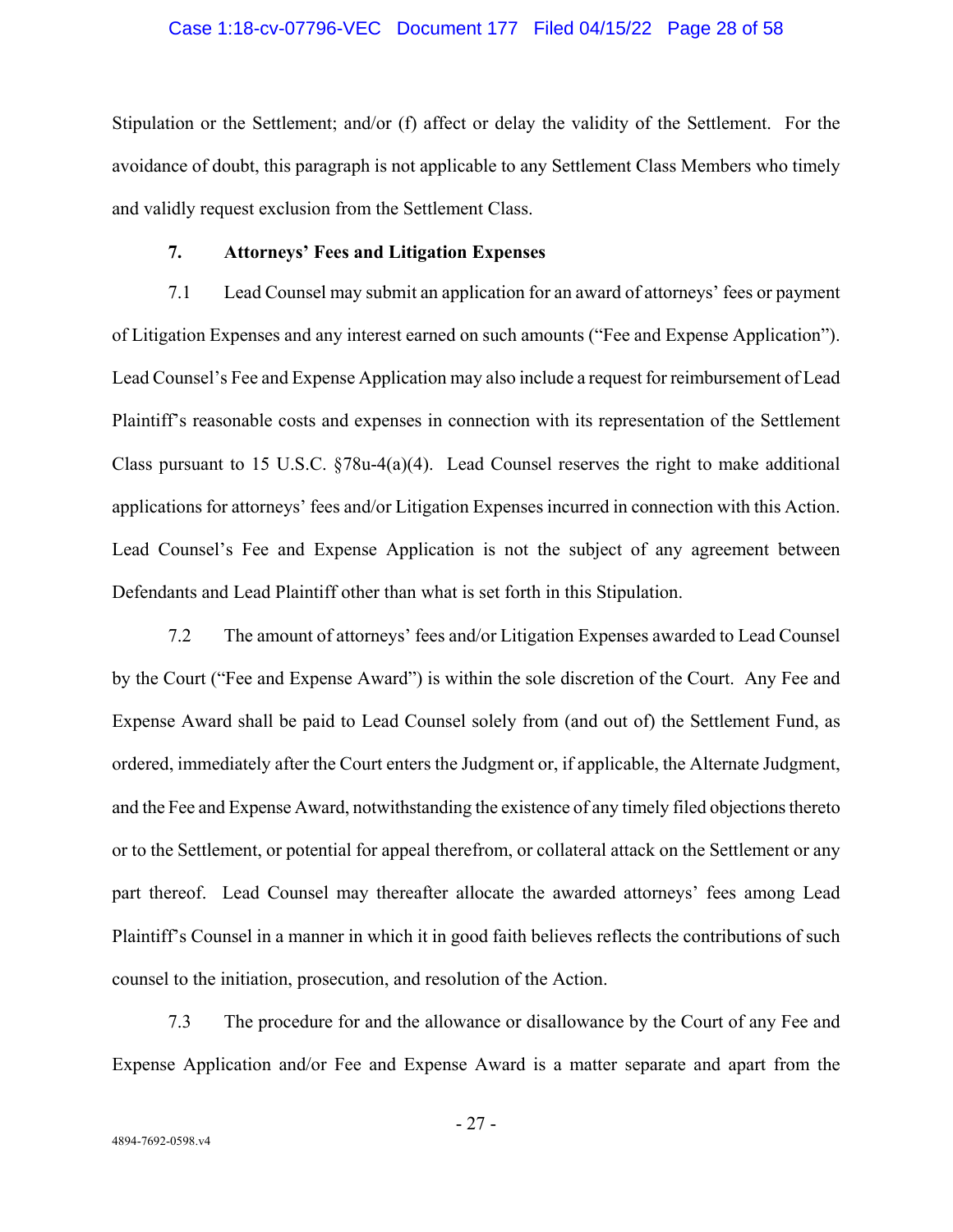#### Case 1:18-cv-07796-VEC Document 177 Filed 04/15/22 Page 29 of 58

Settlement between the Settling Parties as embodied in this Stipulation and is not a necessary or material term of this Stipulation or a condition of the Settlement.

7.4 With the sole exception of CBS's obligation to pay or cause to be paid the Settlement Amount as provided for in ¶4.2, neither Defendants nor any of the other Released Defendant Parties shall have any involvement with or liability, obligation, or responsibility whatsoever with respect to, any Fee and Expense Award or any other attorneys' fees and/or Litigation Expenses incurred by or on behalf of Lead Plaintiff, Lead Counsel, Lead Plaintiff's Counsel, or the Settlement Class Members. Furthermore, Defendants and the other Released Defendant Parties shall have no involvement with or liability, obligation, or responsibility whatsoever with respect to the allocation among Lead Plaintiff's Counsel and/or any other Person who may assert some claim thereto of any Fee and Expense Award that the Court may make in the Action.

7.5 Any order or proceeding, whether in this Court or any appellate court, with respect to the award, payment, or allocation of attorneys' fees and/or Litigation Expenses in connection with this Action shall not: (a) operate to modify, terminate, or cancel this Stipulation or the Settlement; (b) modify, terminate, or impact in any way the Releases set forth herein; (c) affect or delay the validity or finality of the Judgment or Alternate Judgment, if applicable, or any other orders entered by the Court giving effect to this Stipulation; (d) affect or delay the Effective Date; (e) provide any ground or otherwise permit any Person (including Lead Plaintiff, Lead Counsel, Lead Plaintiff's Counsel, and the Settlement Class Members), or any of their counsel, to cancel, terminate, or withdraw from this Stipulation or the Settlement; and/or (f) affect or delay the validity of the Settlement.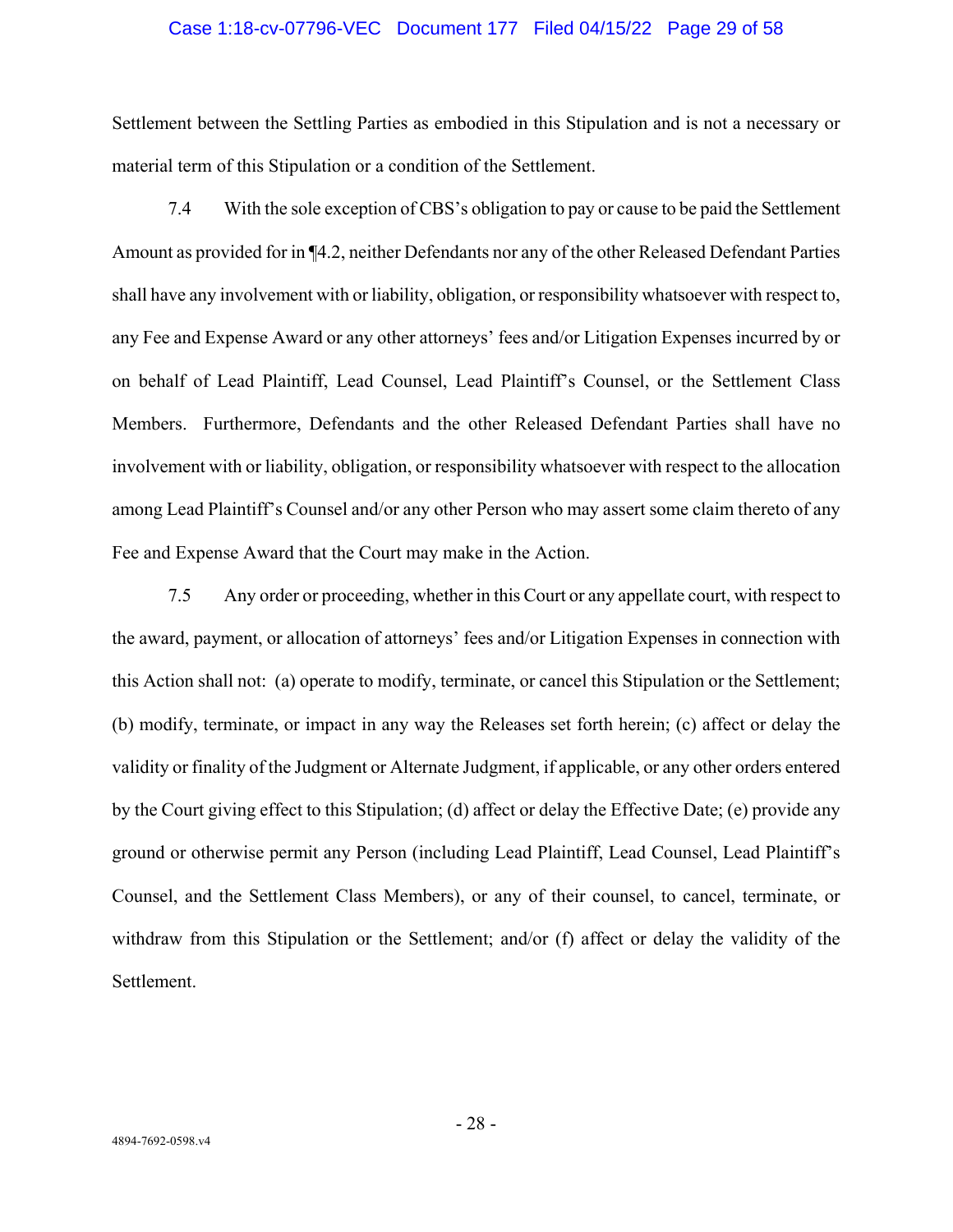## **8. Notice and Settlement Administration**

8.1 The Claims Administrator, subject to such supervision and direction of Lead Counsel and the Court as may be necessary or as circumstances may require, shall administer and calculate the Claims submitted by Settlement Class Members, oversee distribution of the Net Settlement Fund to Authorized Claimants pursuant to the Plan of Allocation approved by the Court in an order that has become Final, and perform all claims administration procedures necessary or appropriate in connection therewith.

8.2 Lead Counsel shall be solely responsible, subject to Court approval, for notice to the Settlement Class, administration of the Settlement, and the allocation of the Settlement Amount among Settlement Class Members. Such allocation, or changes to the Plan of Allocation, shall not affect the finality of the Settlement. Other than CBS's obligation to use its best efforts to provide or make available transfer records as provided in ¶10.2, Defendants and the other Released Defendant Parties shall have no involvement with or liability, obligation, or responsibility whatsoever with respect to the administration of the Settlement or the actions or decisions of the Claims Administrator, and shall have no involvement with or liability, obligation, or responsibility whatsoever to the Releasing Plaintiff Parties, including Lead Plaintiff, any other Settlement Class Members, Lead Counsel, or Lead Plaintiff's Counsel, with respect to such administration, including, but not limited to: (a) any act, omission, or determination by Lead Counsel, the Escrow Agent, and/or the Claims Administrator, or any of their respective designees or agents, in connection with the administration of the Settlement or otherwise; (b) the management or investment of the Settlement Fund or the Net Settlement Fund; (c) the distribution of the Net Settlement Fund; (d) the Plan of Allocation; (e) the determination, administration, calculation, or payment of any Claims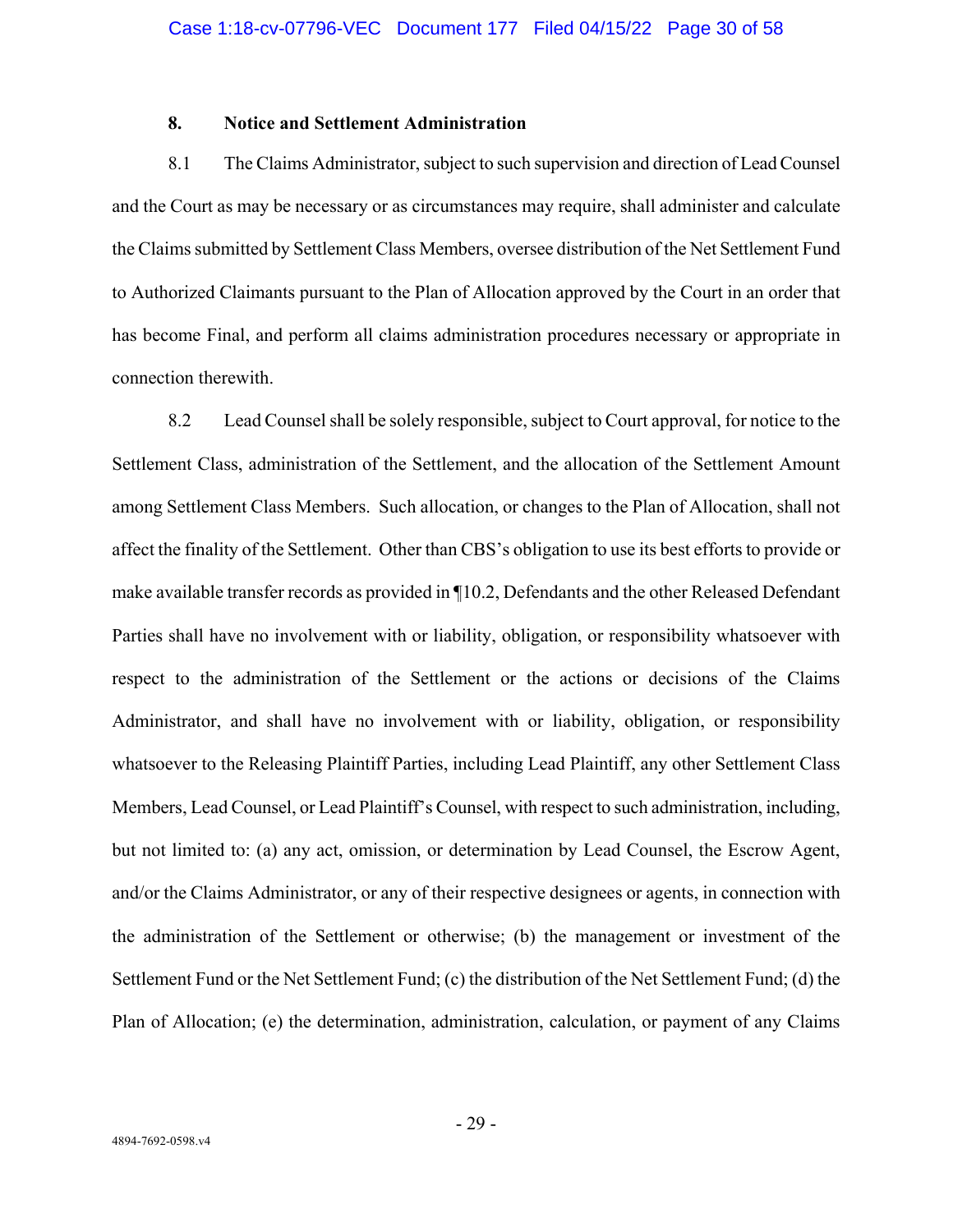#### Case 1:18-cv-07796-VEC Document 177 Filed 04/15/22 Page 31 of 58

asserted against the Settlement Fund; (f) any losses suffered by, or fluctuations in value of, the Settlement Fund; or (g) the payment or withholding of any Taxes or Tax Expenses.

- 8.3 The Settlement Fund shall be applied as follows:
	- (i) to pay all Notice and Administration Costs;
	- (ii) to pay the Taxes and Tax Expenses;
	- (iii) to pay any Fee and Expense Award; and

(iv) after the Effective Date, to distribute the Net Settlement Fund to Authorized Claimants as provided by this Stipulation, the Court-approved Plan of Allocation, and/or the orders of the Court.

8.4 The Claims Administrator shall mail the Notice to those Settlement Class Members who may be identified through the transfer records provided by CBS pursuant to ¶10.2, and to all other Settlement Class Members who can be reasonably identified, and shall publish the Summary Notice, pursuant to the terms of the Preliminary Approval Order.

8.5 Within one hundred-twenty (120) calendar days after the mailing of the Notice or such other time as may be set by the Court, each Settlement Class Member shall be required to submit to the Claims Administrator a completed Proof of Claim Form, substantially in the form of Exhibit A-2 attached hereto, signed under penalty of perjury and supported by such documents as are specified in the Proof of Claim Form. The Claims Administrator, under the supervision of Lead Counsel, shall determine, in accordance with this Stipulation and the approved Plan of Allocation, the extent, if any, to which each Claim shall be allowed, subject to review by the Court pursuant to ¶8.9 below.

8.6 The Claims Administrator shall receive Claims and determine, first, whether the Claim is a valid Claim in whole or part and, second, each Authorized Claimant's share of the Net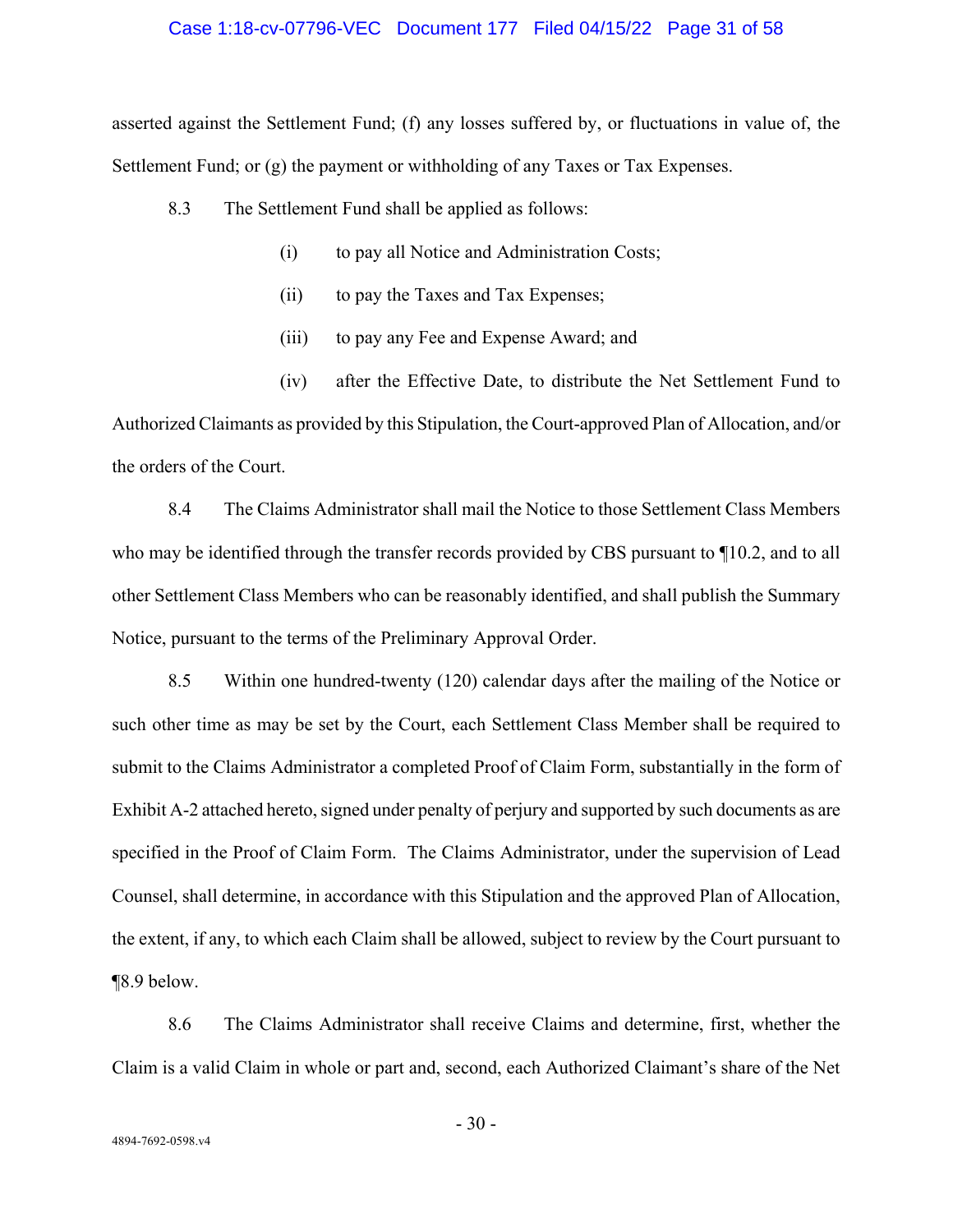#### Case 1:18-cv-07796-VEC Document 177 Filed 04/15/22 Page 32 of 58

Settlement Fund based upon the Plan of Allocation approved by the Court. Neither Defendants nor any of the Released Defendant Parties shall be permitted to review, contest, or object to any Proof of Claim Form or any decision of the Claims Administrator or Lead Counsel with respect to accepting or rejecting any Proof of Claim Form or Claim for payment by a Settlement Class Member.

8.7 All Settlement Class Members who fail to timely submit a valid Proof of Claim Form within such period, or such other period as may be ordered by the Court, or otherwise allowed, shall be forever barred from receiving any payments pursuant to this Stipulation and the Settlement set forth herein. Notwithstanding the foregoing, Lead Counsel shall have the discretion (but not an obligation) to accept late-submitted Claims for processing by the Claims Administrator so long as the distribution of the Net Settlement Fund to Authorized Claimants is not materially delayed thereby. No Person shall have any claim against Lead Plaintiff, Lead Plaintiff's Counsel, the Claims Administrator, or any Settlement Class Member by reason of the exercise or non-exercise of such discretion.

8.8 Proof of Claim Forms that do not meet the submission requirements may be rejected. Prior to rejecting a Proof of Claim Form in whole or in part, the Claims Administrator shall communicate with the Claimant in writing to give the Claimant the chance to remedy any curable deficiencies in the Proof of Claim Form submitted. The Claims Administrator, under the supervision of Lead Counsel, shall notify, in a timely fashion and in writing, all Claimants whose Claims the Claims Administrator proposes to reject in whole or in part for curable deficiencies, setting forth the reasons therefor, and shall indicate in such notice that the Claimant whose Claim is to be rejected has the right to a review by the Court if the Claimant so desires and complies with the requirements of ¶8.9 below.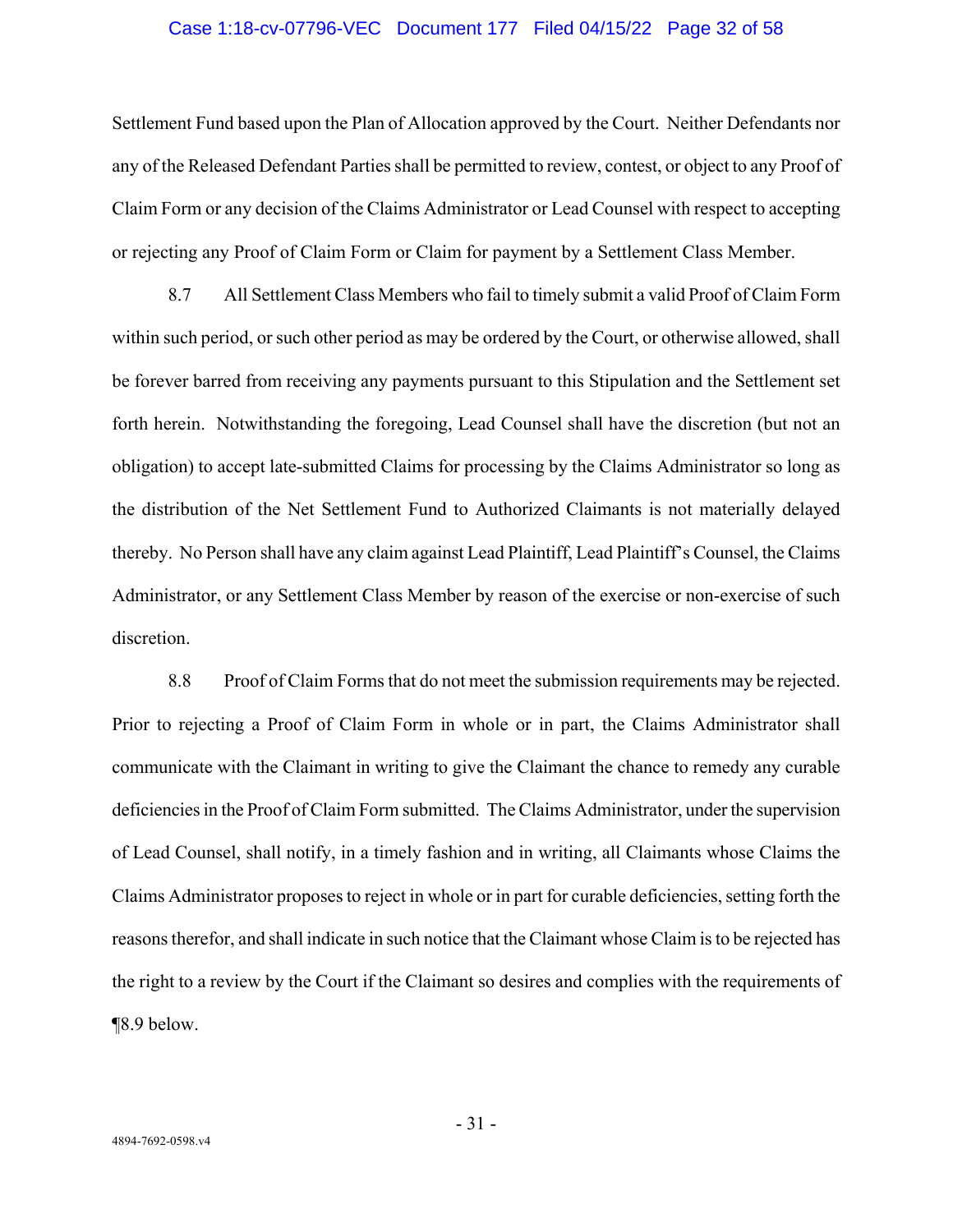### Case 1:18-cv-07796-VEC Document 177 Filed 04/15/22 Page 33 of 58

8.9 If any Claimant whose timely Claim has been rejected in whole or in part for curable deficiency desires to contest such rejection, the Claimant must, within twenty (20) calendar days after the date of mailing of the notice required in ¶8.8 above, or a lesser period of time if the Claim was untimely, serve upon the Claims Administrator a notice and statement of reasons indicating the Claimant's grounds for contesting the rejection along with any supporting documentation, and requesting a review thereof by the Court. If a dispute concerning a Claim cannot be otherwise resolved, Lead Counsel shall thereafter present the Claimant's request for review to the Court.

8.10 Except as otherwise ordered by the Court, all Claimants shall be deemed to have submitted to the jurisdiction of the Court with respect to the Claimant's Claim, including, but not limited to, all releases provided for herein and in the Judgment, and the Claim will be subject to investigation and discovery under the Federal Rules of Civil Procedure, provided that such investigation and discovery shall be limited to the claimant's status as a Settlement Class Member and the validity and amount of the Claimant's Claim. In connection with processing the Proof of Claim Form, no discovery shall be allowed on the merits of the Action or the Settlement. All proceedings with respect to the administration, processing and determination of Claims and the determination of all controversies relating thereto, including disputed questions of law and fact with respect to the validity of Claims, shall be subject to the jurisdiction of the Court, but shall not, in any event, delay or affect the finality of the Judgment. All Settlement Class Members, other Claimants, and Settling Parties expressly waive trial by jury (to the extent any such right may exist) and any right of appeal or review with respect to such determinations.

8.11 Except as otherwise ordered by the Court, all Settlement Class Members who decline to be excluded from the Settlement Class (including those who fail to submit a timely Claim, Claimants whose Claims are rejected, and Authorized Claimants) will, in all other respects, be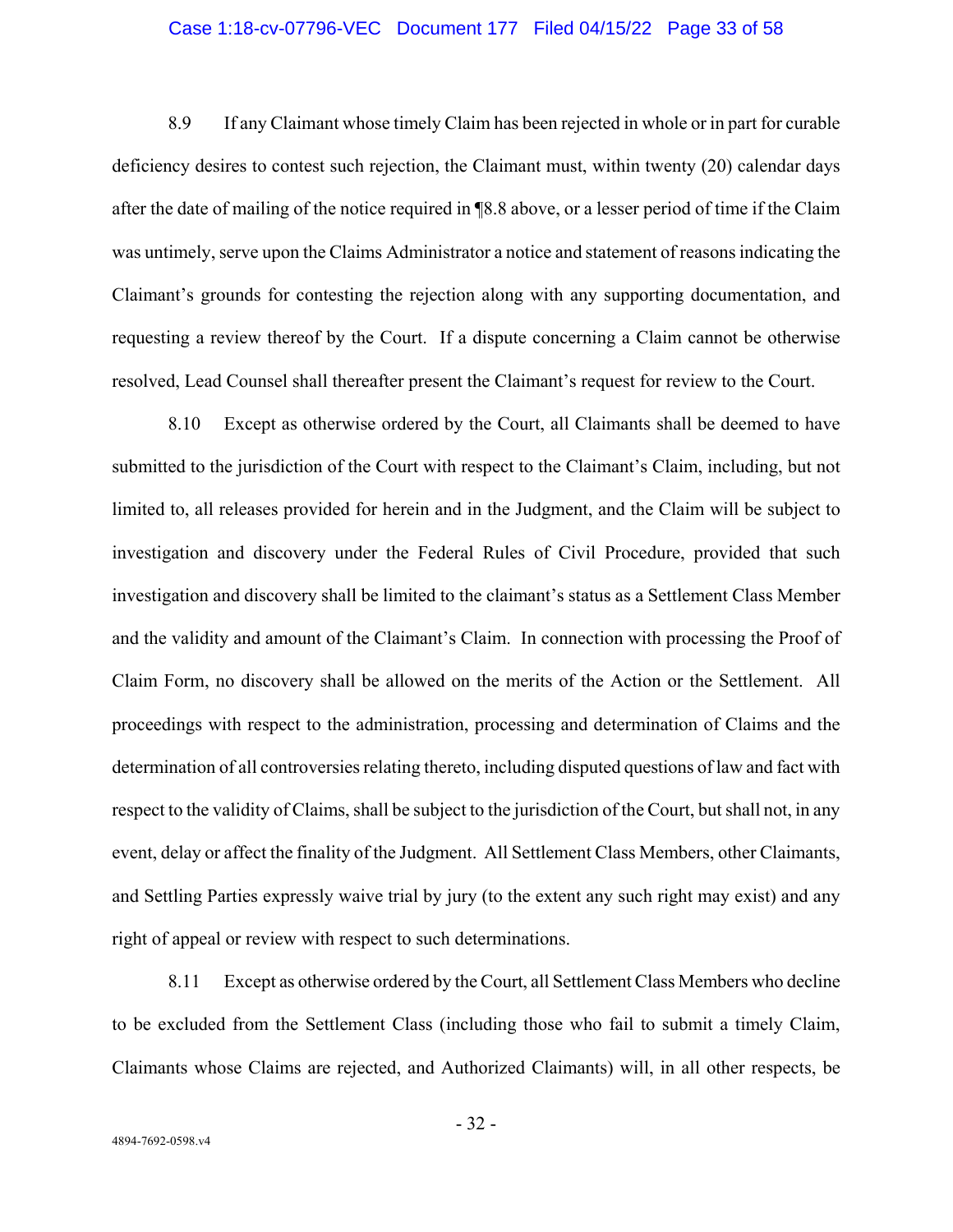#### Case 1:18-cv-07796-VEC Document 177 Filed 04/15/22 Page 34 of 58

subject to and bound by all of the terms of the Settlement, including the terms of the Judgment or, if applicable, the Alternate Judgment to be entered in this Action and the releases provided for herein, and will be permanently barred and enjoined from bringing any action, claim, or other proceeding of any kind against the Released Defendant Parties concerning any Released Plaintiff's Claim.

8.12 Following the Effective Date, the Net Settlement Fund shall be distributed to the Authorized Claimants substantially in accordance with the Plan of Allocation approved by the Court. No distributions will be made to Authorized Claimants who would otherwise receive a distribution of less than \$10.00. If there is any balance remaining in the Net Settlement Fund after a reasonable period of time after the date of the distribution of the Net Settlement Fund, Lead Counsel shall, if feasible, reallocate such balance among Authorized Claimants who negotiated the checks sent in the initial distribution and who would receive a minimum of \$10.00. These redistributions shall be repeated until the balance remaining in the Net Settlement Fund is *de minimis*. Any *de minimis* balance that still remains in the Net Settlement Fund after such reallocation(s) and payments, which is not feasible or economical to reallocate, shall be donated to an appropriate non-sectarian, nonprofit charitable organization(s) serving the public interest selected by Lead Counsel and approved by the Court.

8.13 The Released Defendant Parties shall have no responsibility for, interest in, or liability whatsoever with respect to the distribution of the Net Settlement Fund, the Plan of Allocation, the determination, administration, or calculation of Claims, the payment or withholding of Taxes or Tax Expenses, or any losses incurred in connection therewith. No Person shall have any claim of any kind against the Released Defendant Parties with respect to the administration or distribution of the Settlement Fund and the related matters set forth herein; and the Releasing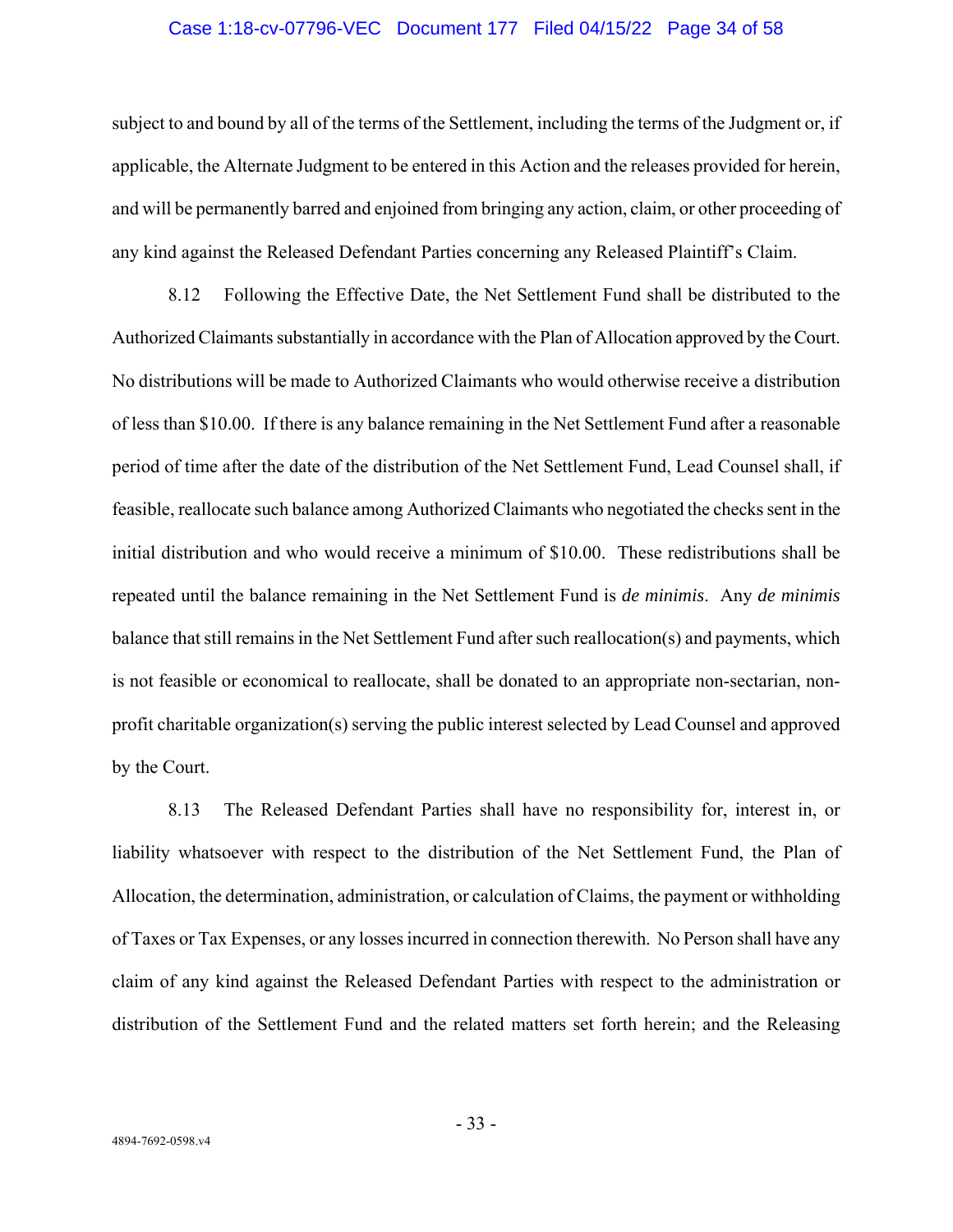#### Case 1:18-cv-07796-VEC Document 177 Filed 04/15/22 Page 35 of 58

Plaintiff Parties release the Released Defendant Parties from any and all liability and claims arising from or with respect to such matters.

8.14 No Person shall have any claim against the Released Defendant Parties, the Releasing Plaintiff Parties, the Claims Administrator, or any other Person designated by Lead Counsel based on the administration, processing and determination of Claims made substantially in accordance with this Stipulation, the approved Plan of Allocation, or further order(s) of the Court.

8.15 All proceedings with respect to the administration, processing and determination of Claims and the determination of all controversies relating thereto, including disputed questions of law and fact with respect to the validity of Claims, shall be subject to the jurisdiction of the Court.

## **9. Objections and Requests For Exclusion**

9.1 Pursuant to the terms and subject to the conditions set forth in the Preliminary Approval Order, any Settlement Class Member except Lead Plaintiff may appear at the Final Approval Hearing and show cause why the proposed Settlement embodied herein, should not be approved as fair, reasonable and adequate and in the best interests of the Settlement Class, or why the Judgment should not be entered thereon. Any Settlement Class Member may appear at the Final Approval Hearing and show cause why the Plan of Allocation or Lead Counsel's Fee and Expense Application should not be approved. Any Settlement Class Member may appear at the Final Approval Hearing to express support for the Settlement, Plan of Allocation, or Fee and Expense Application.

9.2 Pursuant to the terms and subject to the conditions set forth in the Preliminary Approval Order, any putative Settlement Class Member except Lead Plaintiff may request to be excluded from the Settlement Class.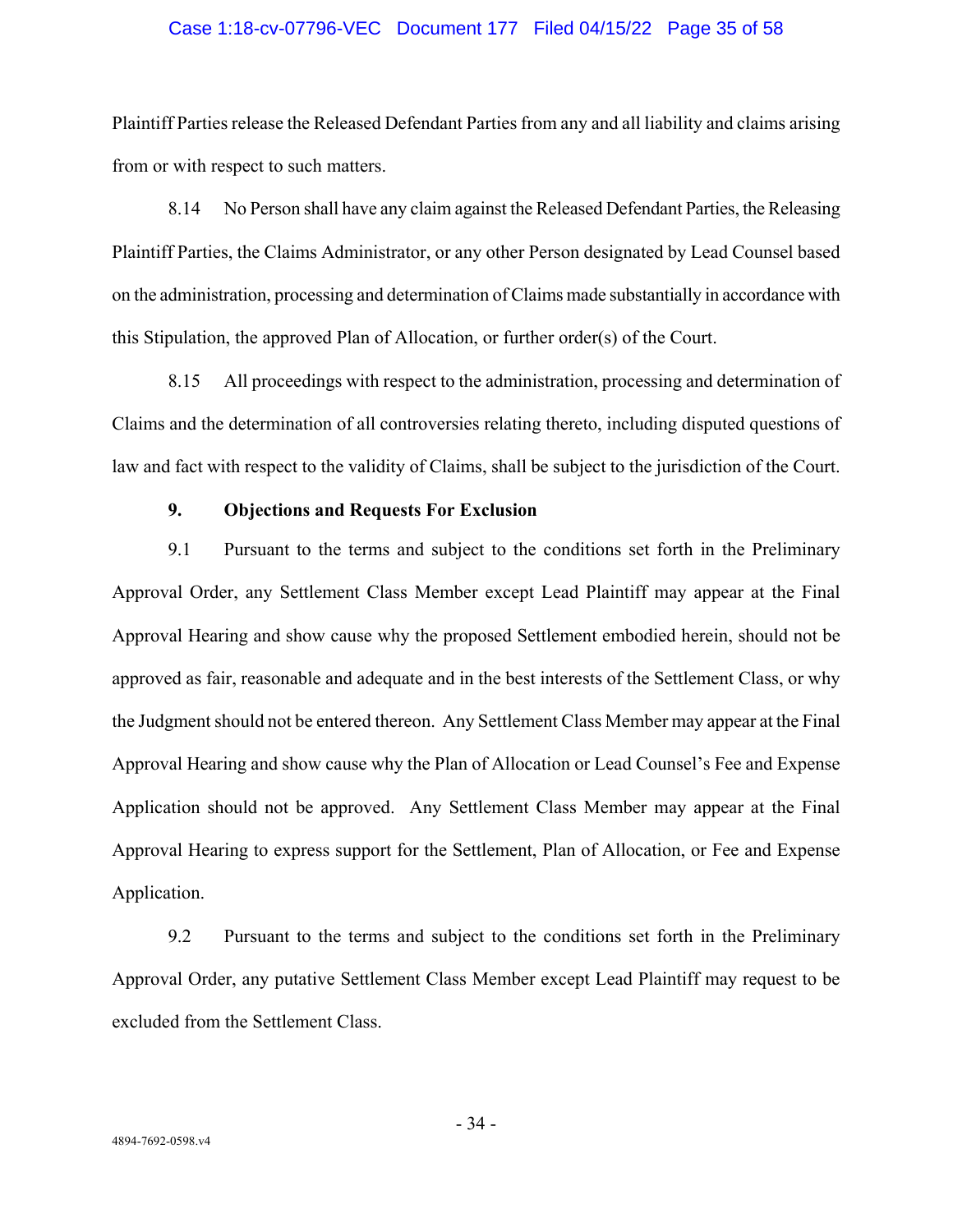### Case 1:18-cv-07796-VEC Document 177 Filed 04/15/22 Page 36 of 58

9.3 The Claims Administrator shall scan and electronically send copies of all requests for exclusion in PDF format (or such other format as shall be agreed) to CBS's Counsel and to Lead Counsel as expeditiously as possible, and in any event, and not more than five (5) days after receipt by the Claims Administrator. However, if the Claims Administrator receives any requests for exclusion within fourteen (14) days of the Final Approval Hearing, it shall scan and electronically send copies of those requests to CBS's Counsel and to Lead Counsel as expeditiously as possible, and, in any event, not more than one (1) calendar day after receipt by the Claims Administrator.

#### **10. Preliminary Approval of the Settlement**

10.1 As soon as practicable following execution of this Stipulation, Lead Counsel shall submit this Stipulation together with the exhibits annexed hereto to the Court and shall move for preliminary approval of the Settlement embodied herein, certification of the Settlement Class for settlement purposes, authorization to provide notice of the Settlement to the Settlement Class, approval of the contents and method of distribution of the Notices and the Proof of Claim Form, and scheduling of the Final Approval Hearing after notice is given to the Settlement Class and no earlier than ninety (90) days following any deadline for Defendants to serve the CAFA Notice as set forth in ¶2.1 through ¶2.3. Concurrently with the motion for preliminary approval, Lead Plaintiff shall apply to the Court for, and Defendants shall agree to, entry of the Preliminary Approval Order, substantially in the form attached hereto as Exhibit A.

10.2 Within ten (10) business days after entry of the Preliminary Approval Order, CBS shall use its best efforts to provide or cause to be provided to the Claims Administrator, at no cost to Lead Plaintiff or the Settlement Class, reasonably available transfer records in electronic searchable form, such as Excel, containing the names and addresses of purchasers of CBS common stock during the Settlement Class Period. It shall be solely Lead Counsel's responsibility to disseminate the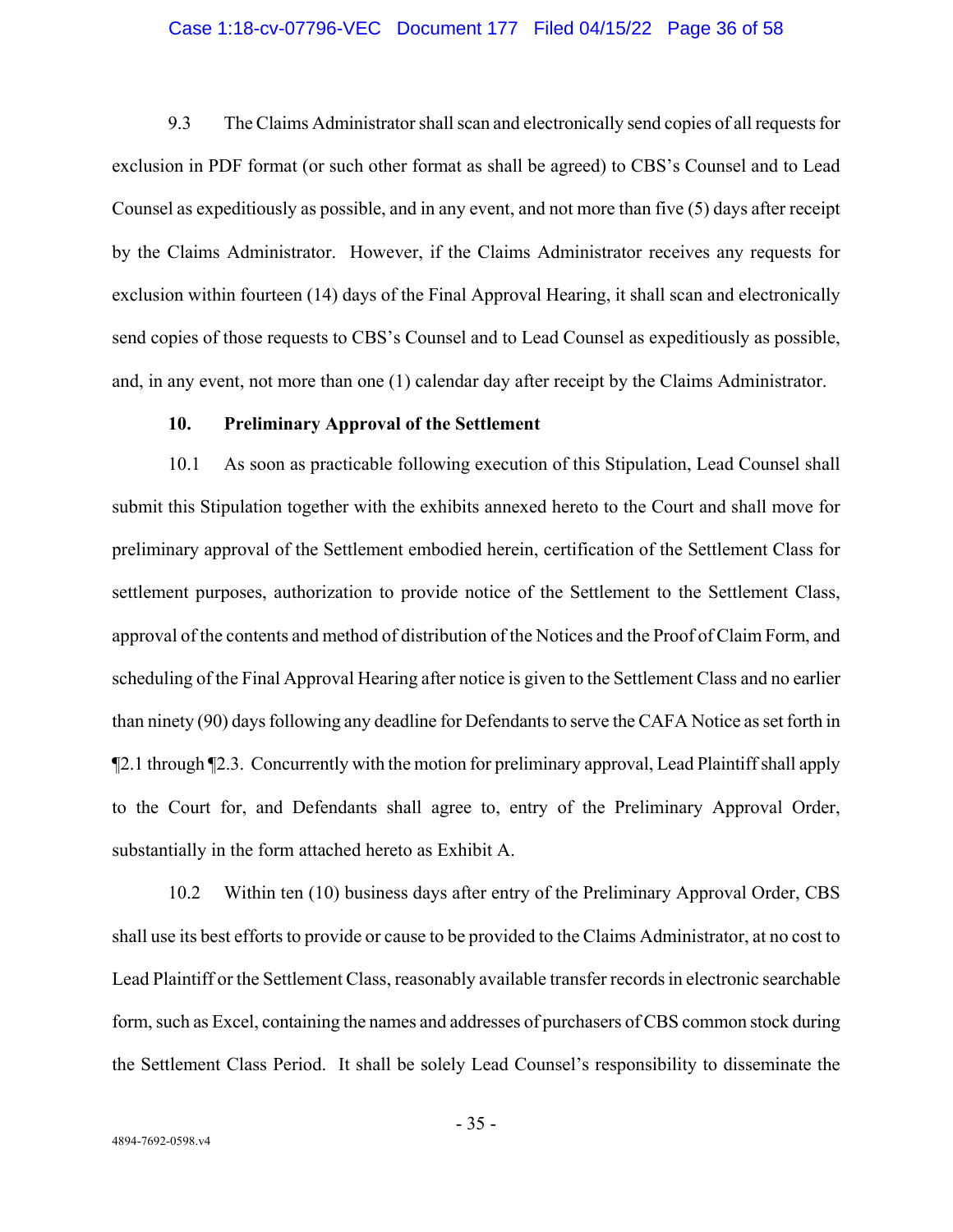### Case 1:18-cv-07796-VEC Document 177 Filed 04/15/22 Page 37 of 58

Notice and Summary Notice to the Settlement Class in accordance with this Stipulation and as ordered by the Court. Settlement Class Members shall have no recourse as to the Lead Plaintiff, Lead Plaintiff's Counsel, Defendants or the other Released Defendant Parties with respect to any claims they may have that arise from any failure of the notice process made substantially in accordance with this Stipulation, or order(s) of the Court.

10.3 At or after the Final Approval Hearing, Lead Counsel will request that the Court approve the proposed Plan of Allocation and the Fee and Expense Application.

#### **11. Judgment Approving the Settlement**

11.1 If the Settlement embodied in this Stipulation is approved by the Court, Lead Counsel, with Defendants' consent, shall request that the Court enter the Judgment, substantially in the form attached hereto as Exhibit B.

## **12. Termination Rights**

12.1 CBS and Lead Plaintiff shall each have the right to terminate the Settlement, by providing written notice of their election to do so ("Termination Notice") to the other Settling Parties to this Stipulation within thirty (30) days of the date on which any of the following occur: (a) the Court's final refusal to enter the Preliminary Approval Order in any material respect; (b) the Court's final refusal to approve this Stipulation or any material part thereof; (c) the Court's final refusal to enter the Judgment in any material respect as to the Settlement; (d) the date upon which the Judgment is modified or reversed in any material respect by the United States Court of Appeals for the Second Circuit or the United States Supreme Court; (e) the date upon which an Alternate Judgment is modified or reversed in any material respect by the United States Court of Appeals for the Second Circuit or the United States Supreme Court; or (f) the failure of the Effective Date to occur for any reason, and the provisions of ¶13.1 through ¶13.6 below shall apply. Notwithstanding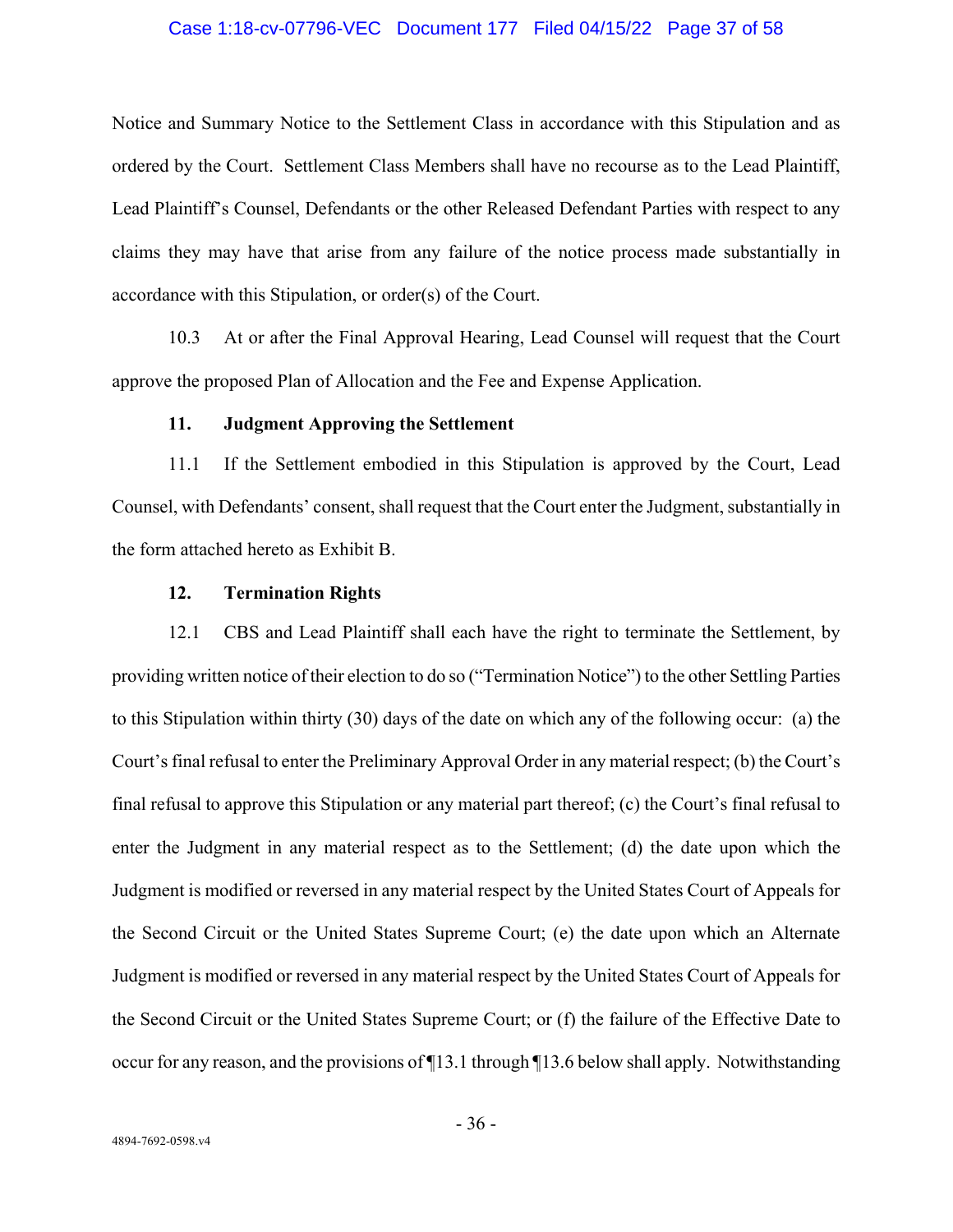#### Case 1:18-cv-07796-VEC Document 177 Filed 04/15/22 Page 38 of 58

the foregoing, any order or proceeding, whether in this Court or any appellate court, with respect to a Fee and Expense Application or Fee and Expense Award shall not be considered necessary or material to the Settlement, shall not be considered a condition of Settlement, shall not affect the finality of any Judgment or, if applicable, the Alternate Judgment and shall not be grounds for termination of the Settlement.

12.2 In addition to the grounds set forth in ¶12.1 above, CBS shall have, in its sole and absolute discretion, the right to terminate the Settlement and render it null and void in the event that Settlement Class Members timely and validly requesting exclusion from the Settlement Class meet the conditions set forth in a separate confidential agreement (the "Supplemental Agreement") executed between Lead Plaintiff and CBS, by and through their counsel concurrently herewith. Lead Plaintiff and CBS agree to maintain the confidentiality of the Supplemental Agreement, which is being executed concurrently herewith. The Supplemental Agreement shall not be filed with the Court and its terms shall not be disclosed in any other manner (other than the statements herein and in the Notices, to the extent necessary, or as otherwise provided in the Supplemental Agreement) unless the Court otherwise directs or a dispute arises between Lead Plaintiff and CBS concerning its interpretation or application; *provided, however*, that if the Supplemental Agreement is submitted to the Court, Lead Plaintiff and CBS will seek to have the Supplemental Agreement submitted to the Court *in camera* or filed under seal. Notwithstanding the foregoing, CBS may include a redacted copy of the Supplemental Agreement with any CAFA Notice.

12.3 In addition to the grounds set forth in ¶12.1 above, Lead Plaintiff shall also have the right to terminate the Settlement in the event that the Settlement Amount is not timely paid or caused to be paid by CBS as provided for in ¶4.2, but only if: (a) Lead Counsel has notified CBS in writing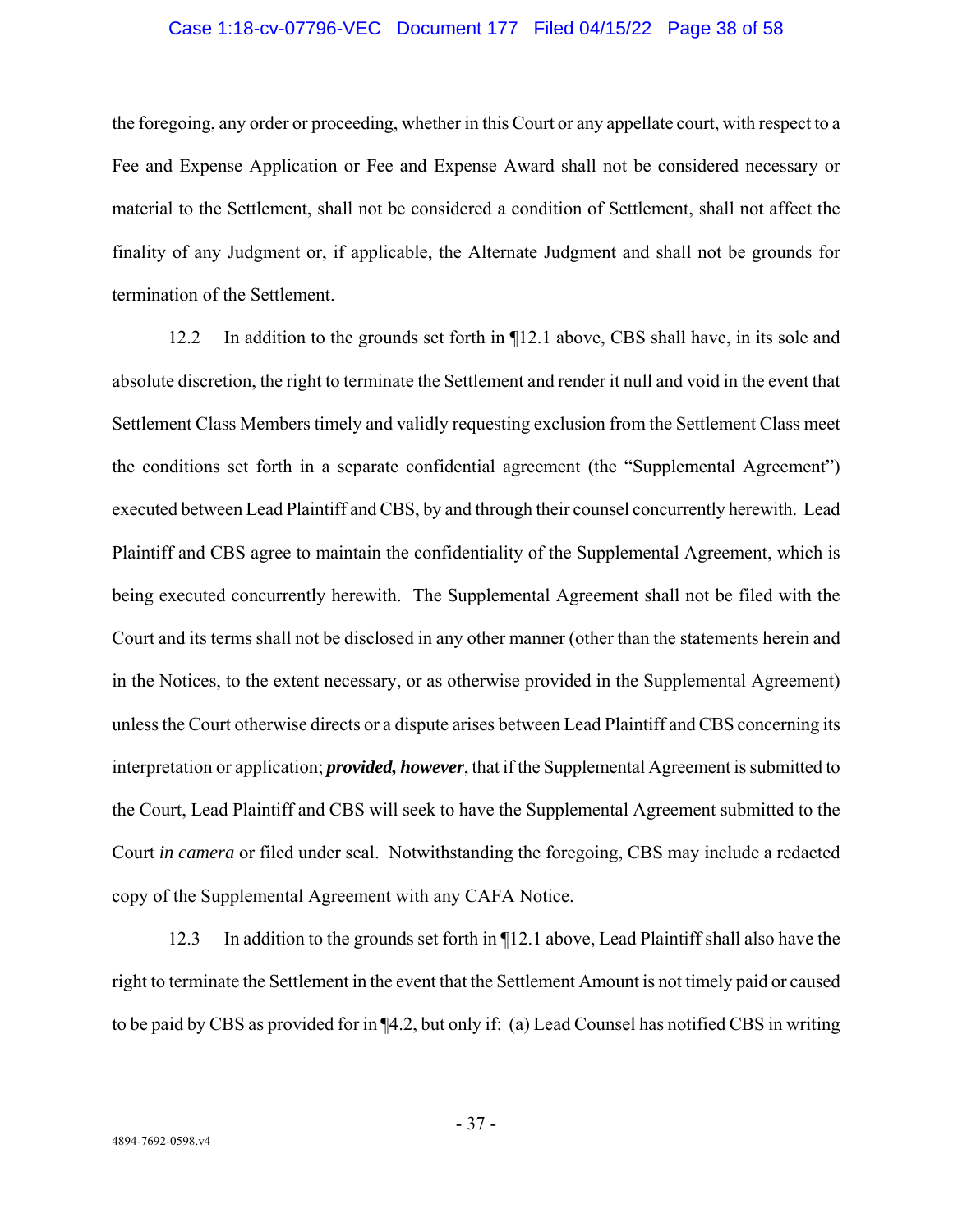#### Case 1:18-cv-07796-VEC Document 177 Filed 04/15/22 Page 39 of 58

of its intention to terminate the Settlement, and (b) the entire Settlement Amount is not paid within five (5) business days after Lead Counsel has provided such written notice.

12.4 The termination rights set forth herein are not intended to limit or impair the Settling Parties' rights under the law of contracts of the State of New York with respect to any breach of this Stipulation.

## **13. Conditions of Settlement and Effect of Disapproval, Cancellation, or Termination**

13.1 The Effective Date of the Settlement shall be deemed to have occurred upon the occurrence or waiver of all of the following events:

(i) the Court has entered the Preliminary Approval Order, substantially in the form set forth in Exhibit A;

(ii) the Settlement Amount has been deposited into the Escrow Account;

(iii) CBS has not exercised its option to terminate the Settlement pursuant to the provisions of this Stipulation, including pursuant to the Supplemental Agreement, and the time to exercise its termination rights has expired;

(iv) Lead Plaintiff has not exercised its option to terminate the Settlement pursuant to the provisions of this Stipulation and the time to exercise its termination rights has expired;

(v) the Court has approved all material terms set forth in this Stipulation and the Settlement embodied herein, following the provision of notice to the Settlement Class and a Final Approval Hearing, as prescribed by Rule 23 of the Federal Rules of Civil Procedure; and

(vi) the Court has entered the Judgment, substantially in the form set forth in Exhibit B, or the Court has entered an Alternate Judgment and neither Lead Plaintiff nor CBS seek to terminate the Settlement and the Alternate Judgment has become Final.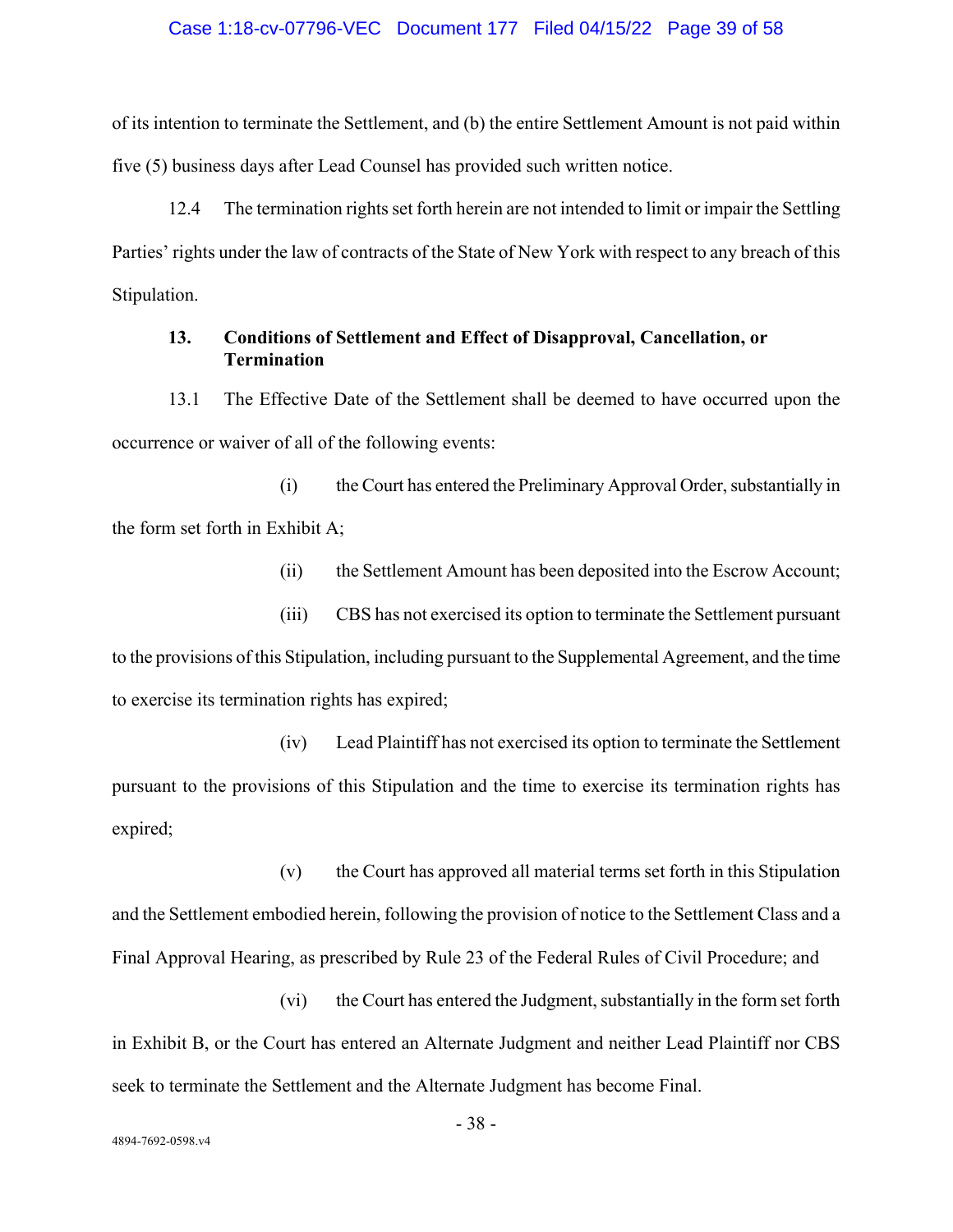#### Case 1:18-cv-07796-VEC Document 177 Filed 04/15/22 Page 40 of 58

13.2 If the conditions specified in ¶13.1 hereof are met and the Effective Date has occurred, no portion of the Settlement Fund will be returned to CBS, irrespective of the number of Claims filed, the collective amount of losses of Authorized Claimants, the percentage of recovery of losses, or the amounts to be paid to Authorized Claimants from the Net Settlement Fund.

13.3 If the conditions specified in ¶13.1 hereof are not met, then the Settlement shall be canceled and terminated pursuant to ¶12.1 through ¶12.4 hereof unless CBS and Lead Plaintiff mutually agree in writing to proceed with the Settlement.

13.4 Upon the Effective Date, any and all remaining interest or right of CBS or CBS's Insurer in or to the Settlement Fund, if any, shall be absolutely and forever extinguished and the Releases herein shall be effective.

13.5 If (a) CBS exercises its right to terminate the Settlement as provided in this Stipulation; (b) Lead Plaintiff exercises its right to terminate the Settlement as provided in this Stipulation; (c) the Court disapproves the Settlement; (d) the Judgment or, if applicable, the Alternate Judgment is reversed or vacated or altered following any appeal taken therefrom, or is successfully collaterally attacked; or (e) the Effective Date as to the Settlement otherwise fails to occur, then:

(i) The Settlement and relevant portions of this Stipulation shall be canceled and terminated.

(ii) Lead Plaintiff and Defendants shall revert to their respective positions in the Action as of immediately prior to the agreement-in-principle reached on January 10, 2022.

(iii) The terms and provisions of this Stipulation, with the exception of ¶¶1.1-1.51, 5.1-5.3, 5.7-5.14, 13.1-13.6, 14.1-14.2, and 15.16 hereof, shall have no further force and effect with respect to the Settling Parties and shall not be used in this Litigation or in any other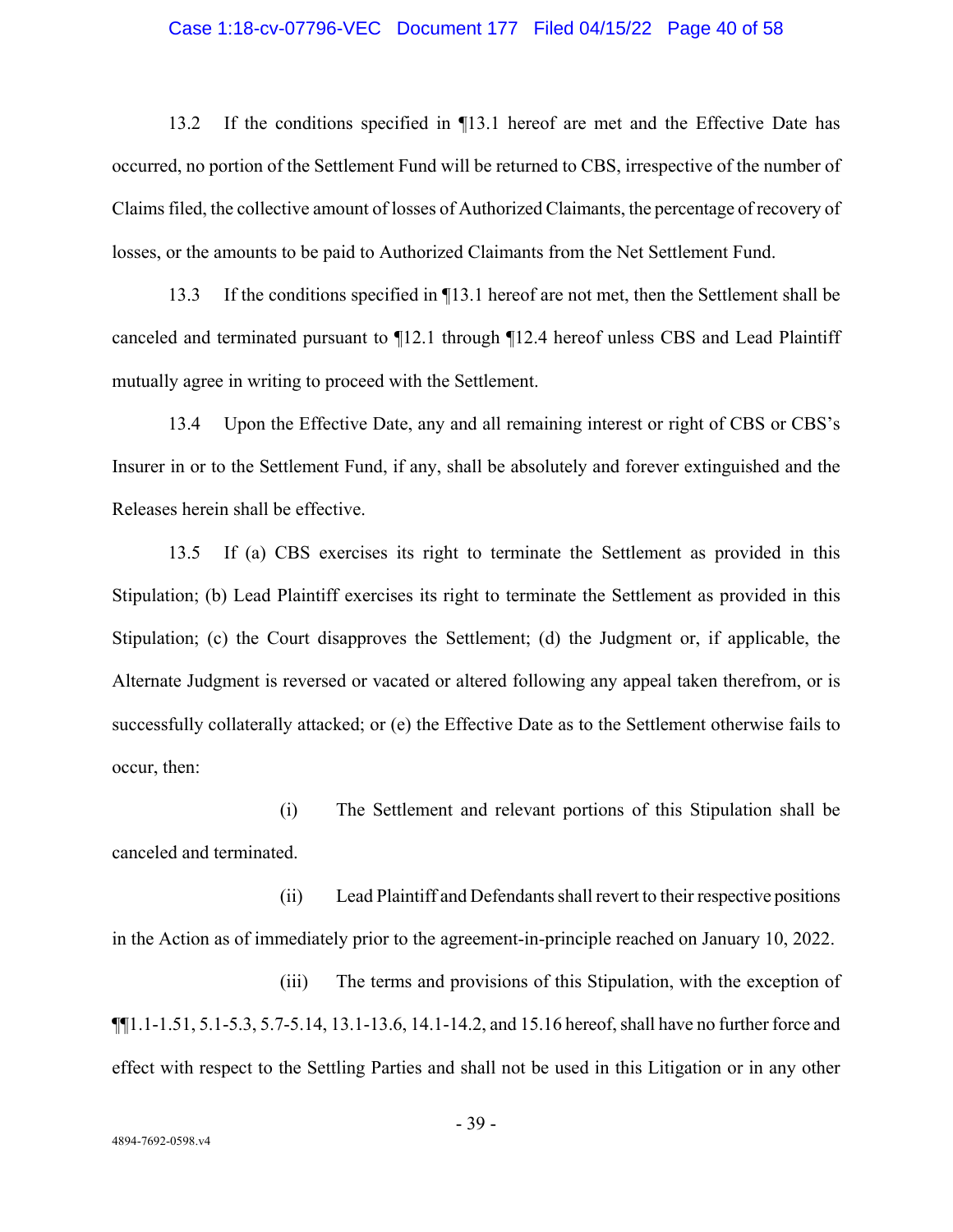#### Case 1:18-cv-07796-VEC Document 177 Filed 04/15/22 Page 41 of 58

proceeding for any purpose, and any judgment or order entered by the Court in accordance with the terms of this Stipulation shall be treated as vacated, *nunc pro tunc*.

(iv) Within ten (10) business days after written notification of such event is sent by CBS's Counsel or Lead Counsel to the Escrow Agent, the Settlement Fund (including accrued interest), less Taxes, Tax Expenses, and Notice and Administration Costs actually incurred, paid, or payable pursuant to ¶5.7 and/or ¶5.8 hereof, or are chargeable to the Settlement Fund pursuant to ¶5.7 and/or ¶5.8 hereof, shall be refunded by the Escrow Agent to CBS as directed by the written instructions of CBS's Counsel. The Escrow Agent or its designee shall apply for any tax refund owed on the Settlement Fund and pay the proceeds, after deducting any fees or expenses incurred in connection with such application(s), to CBS in the same manner as the Settlement Fund described in this ¶13.5.

(v) If any portion of the Fee and Expense Award has been paid out of the Settlement Fund, then Lead Counsel, including its partners and/or shareholders, and such other Lead Plaintiff's Counsel, including their law firms, partners, and/or shareholders, and/or Lead Plaintiff, to the extent they have received any portion of the Fee and Expense Award, shall, within ten (10) business days from receiving notice from CBS's Counsel or from a court of appropriate jurisdiction, refund or repay to the Settlement Fund all such fees and expenses previously paid to them from the Settlement Fund plus interest thereon at the same rate as would have been earned had those sums remained in the Settlement Fund. Any refunds or payment required pursuant to this ¶13.5(v) shall be the several obligation of Lead Plaintiff's Counsel, including their partners, shareholders, and/or members, and/or Lead Plaintiff, to the extent they have received any portion of the Fee and Expense Award, to make appropriate refunds or repayments to the Settlement Fund. As a condition of receiving such fees and expenses, Lead Plaintiff's Counsel, on behalf of themselves and their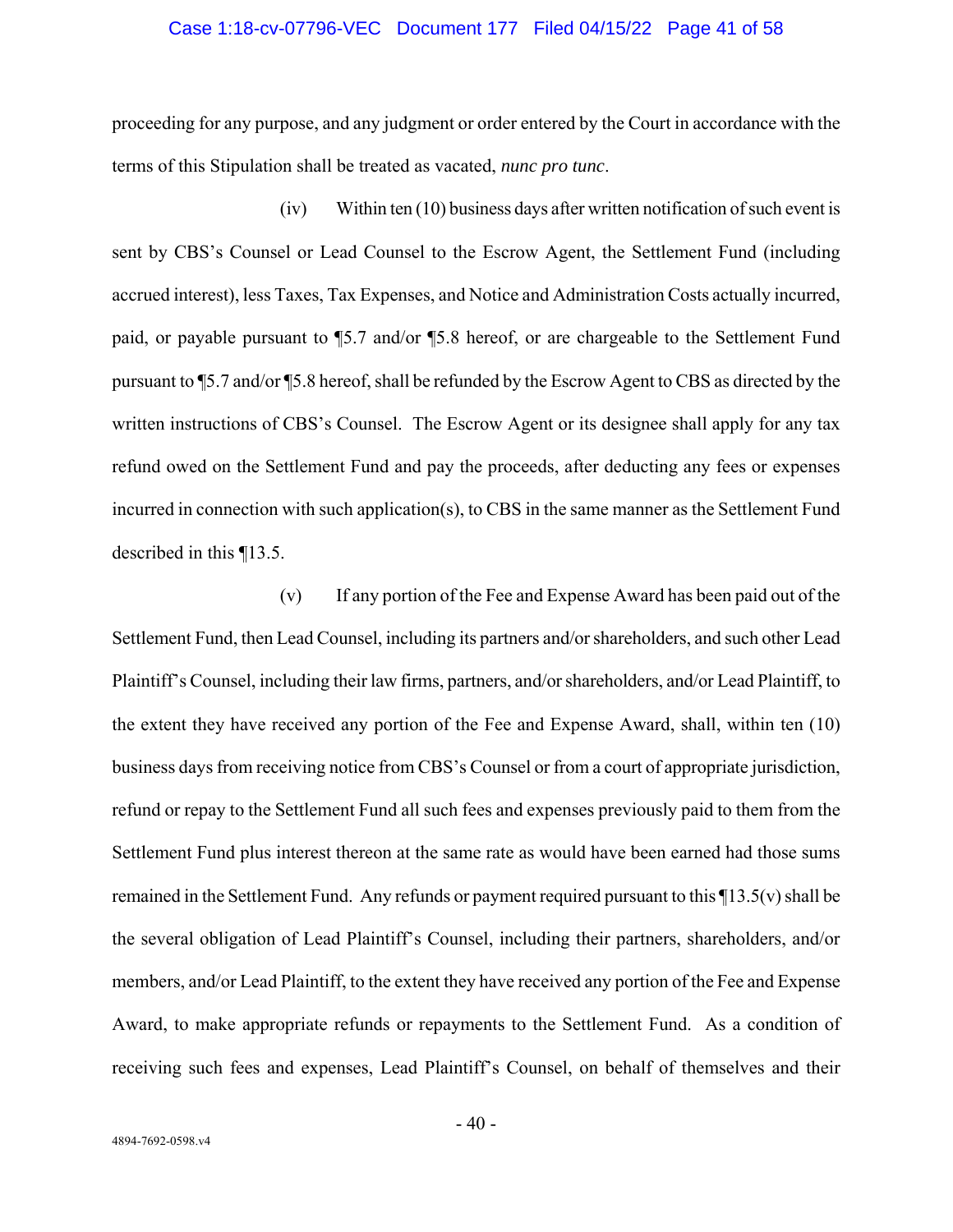#### Case 1:18-cv-07796-VEC Document 177 Filed 04/15/22 Page 42 of 58

partners, shareholders, and/or members, and Lead Plaintiff, agree that Lead Counsel and each of their partners, shareholders, and/or members, and Lead Plaintiff are subject to the jurisdiction of the Court for the purpose of enforcing the provisions of this paragraph and are severally liable for the full amount of all fees, expenses, and costs paid from the Settlement Fund. Without limitation, Lead Plaintiff's Counsel and their partners, shareholders, and/or members, and Lead Plaintiff agree that the Court may, upon application of CBS and notice to Lead Plaintiff's Counsel, summarily issue orders, including, but not limited to, judgments and attachment orders, and may make appropriate fundings of or sanctions for contempt, should they fail to timely repay fees and expenses pursuant to this paragraph.

13.6 In the event that the Effective Date does not occur, or the Judgment or the order making the Fee and Expense Award is reversed or modified, or this Stipulation is cancelled or terminated for any other reason, and such reversal, modification, cancellation or termination becomes Final and not subject to review, and in the event that the Fee and Expense Award has been paid to any extent, then Lead Counsel, including its partners and/or shareholders, and such other Lead Plaintiff's Counsel, including their law firms, partners, and/or shareholders, and Lead Plaintiff who have received any portion of the Fee and Expense Award shall, within five (5) business days from receiving notice from CBS's Counsel or from a court of appropriate jurisdiction, refund to the Settlement Fund all such fees and expenses previously paid to them from the Settlement Fund plus interest thereon at the same rate as earned by the Settlement Fund in an amount consistent with such reversal, modification, cancellation or termination. Any refunds or payment required pursuant to this ¶13.6 shall be the several obligation of Lead Plaintiff's Counsel, including their partners, shareholders, and/or members, and Lead Plaintiff that received fees or expenses to make appropriate refunds or repayments to the Settlement Fund. As a condition of receiving such fees and expenses,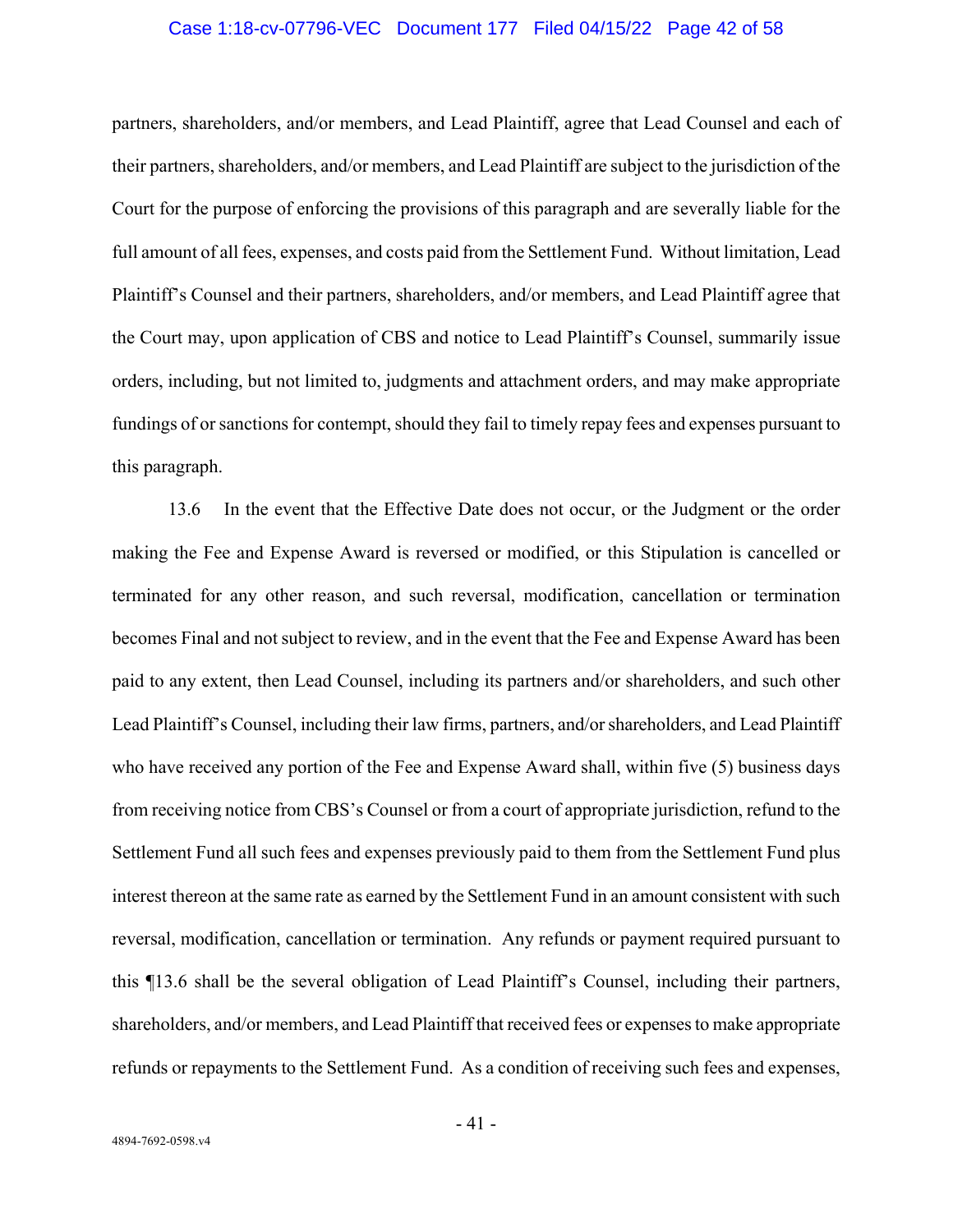#### Case 1:18-cv-07796-VEC Document 177 Filed 04/15/22 Page 43 of 58

Lead Plaintiff's Counsel, on behalf of themselves and their partners, shareholders, and/or members, and Lead Plaintiff, agree that Lead Counsel and each of their partners, shareholders, and/or members, and Lead Plaintiff are subject to the jurisdiction of the Court for the purpose of enforcing the provisions of this paragraph and are severally liable for the full amount of all fees, expenses, and costs paid from the Settlement Fund. Without limitation, Lead Plaintiff's Counsel and their partners, shareholders, and/or members, and Lead Plaintiff agree that the Court may, upon application of CBS and notice to Lead Plaintiff's Counsel, summarily issue orders, including, but not limited to, judgments and attachment orders, and may make appropriate findings of or sanctions for contempt, should they fail to timely repay fees and expenses pursuant to this paragraph.

## **14. No Admission of Wrongdoing**

14.1 Defendants expressly deny any liability with respect to the matters alleged in the Amended Complaint. Defendants have denied and continue to deny, among other allegations, the allegations that Lead Plaintiff or the Settlement Class Members have suffered any damages; that Lead Plaintiff or the Settlement Class Members were harmed by the conduct alleged in the Action or that could have been alleged in the Action; that the price of CBS common stock was artificially inflated by reason of any alleged misrepresentations, omissions, or otherwise; that Defendants acted fraudulently in any way; that Defendants made any alleged material misrepresentations or omissions; or that the alleged harm suffered by Lead Plaintiff and other Settlement Class Members, if any, was causally linked to any alleged misrepresentations or omissions. In addition, Defendants maintain that they have meritorious defenses to all claims alleged in the Action. Nonetheless, Defendants have concluded that further litigation of the Action, especially given the complexity of cases such as this one, would be protracted, burdensome, and expensive, and that it is desirable and beneficial to them that they secure releases to the fullest extent permitted by law and that the Action be fully and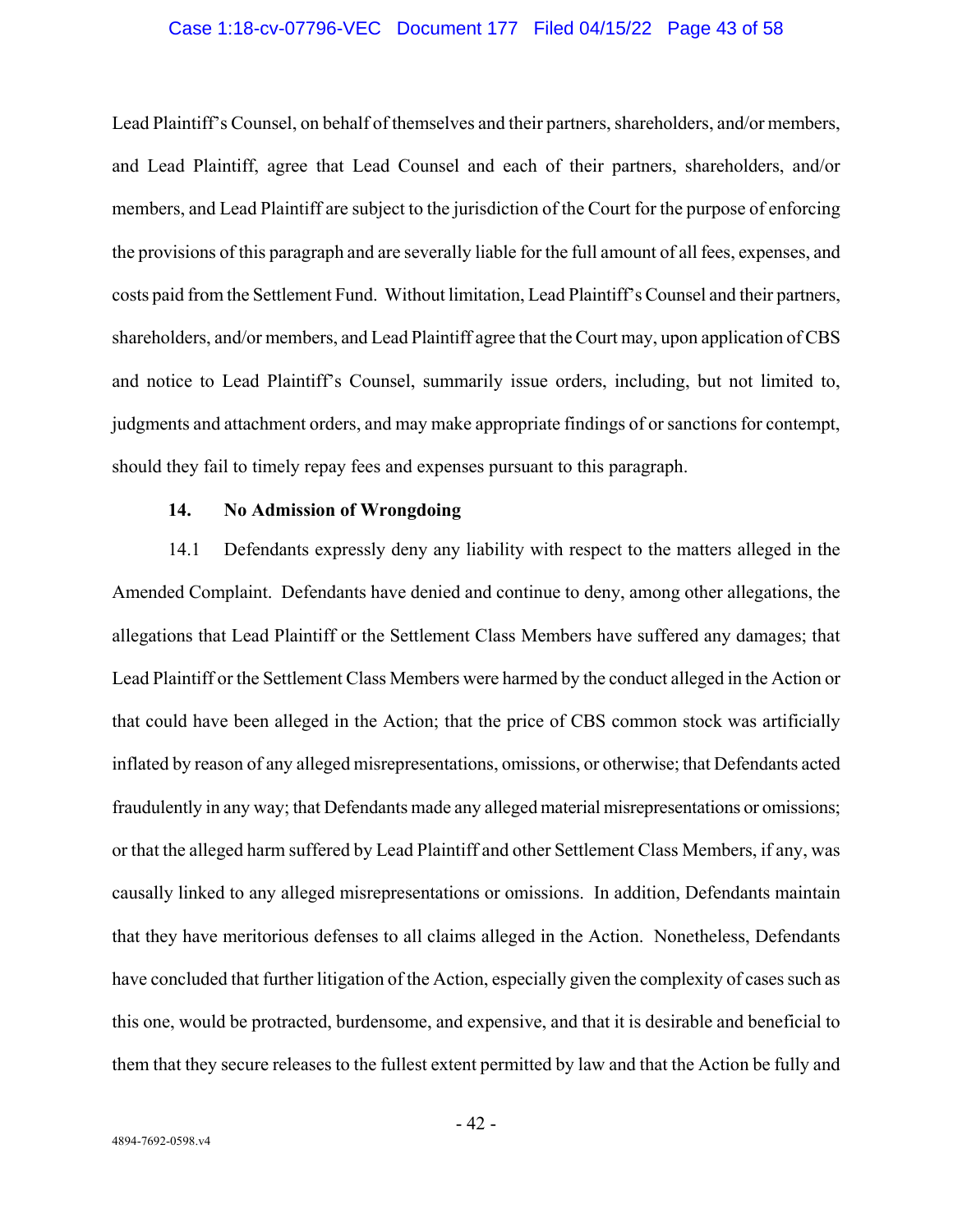### Case 1:18-cv-07796-VEC Document 177 Filed 04/15/22 Page 44 of 58

finally settled and terminated in the manner and upon the terms and conditions set forth in this Stipulation.

14.2 Neither the Settlement, this Stipulation (whether or not consummated), including the Exhibits hereto and the Plan of Allocation, the negotiations leading to the execution of this Stipulation and the Settlement, nor any proceedings, communications, drafts, documents or agreements taken pursuant to or in connection with this Stipulation, and/or approval of the Settlement (including any arguments proffered in connection therewith):

(a) shall be offered or received against any of the Released Defendant Parties as evidence of or construed as or deemed to be evidence of any presumption, concession, or admission by any of the Released Defendant Parties of the truth of any allegations by Lead Plaintiff or any Settlement Class Member or the validity, or lack thereof, of any claim that has been or could have been asserted in the Action, or the deficiency of any defense that has been or could have been asserted in the Action or in any other litigation, including, but not limited to, litigation of the Released Plaintiff's Claims, or the deficiency of any defense that has been or could have been asserted in the Action or in any litigation, or of any liability, negligence, fault, or wrongdoing of the Released Defendant Parties;

(b) shall be offered or received against any of the Released Defendant Parties as evidence of or construed as or deemed to be evidence of any presumption, concession, or admission by any of the Released Defendant Parties of any fault, misrepresentation, or omission with respect to any statement or written document approved or made by any Released Defendant Party, or against any Releasing Plaintiff Party as evidence of any infirmity in the claims of Lead Plaintiff or the other Settlement Class Members;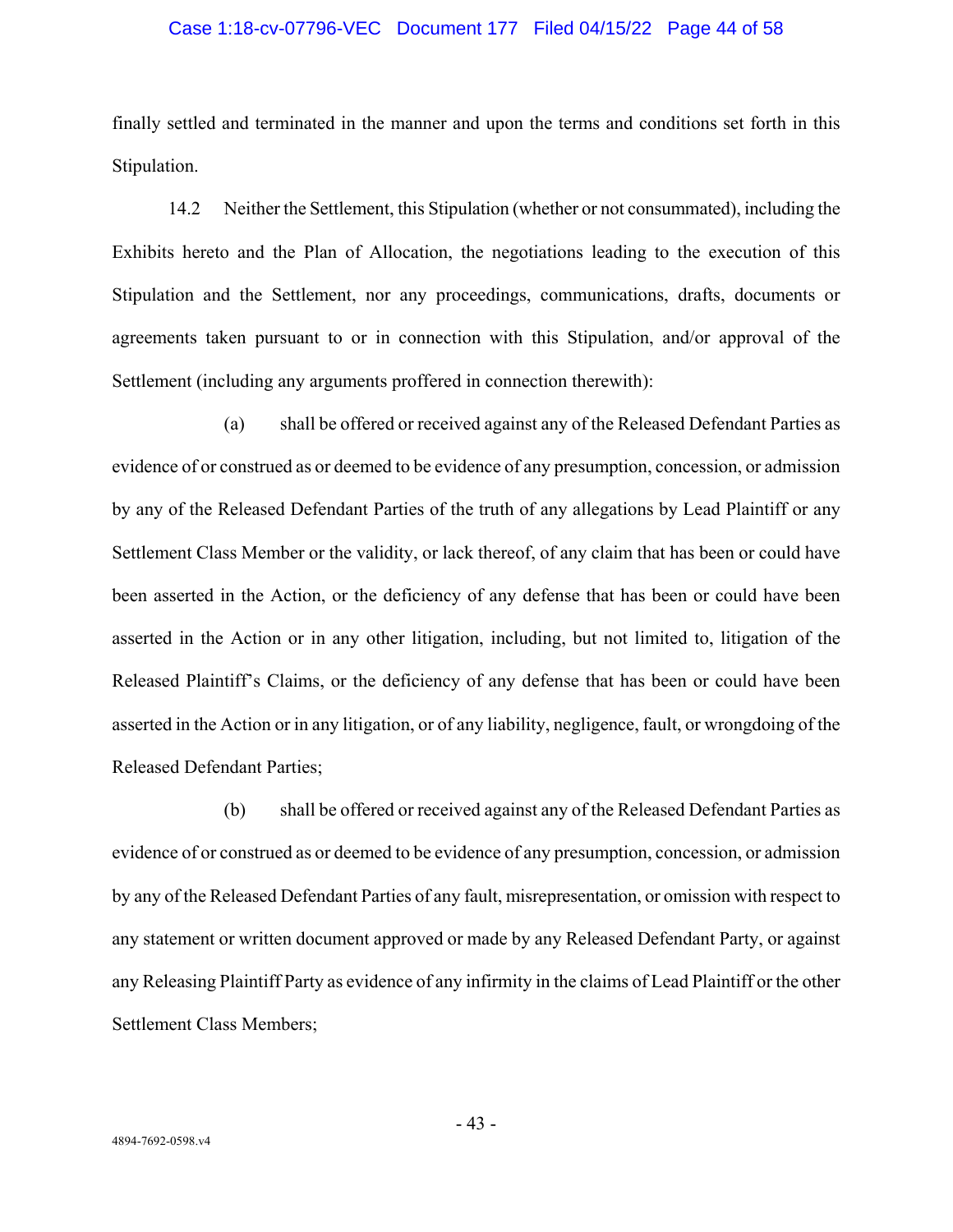#### Case 1:18-cv-07796-VEC Document 177 Filed 04/15/22 Page 45 of 58

(c) shall be offered or received against any of the Releasing Plaintiff Parties as evidence of or construed as or deemed to be evidence of any presumption, concession, or admission that any of Lead Plaintiff's or the Settlement Class's claims are without merit, that any of the Released Defendant Parties had meritorious defenses, or that damages recoverable under the Amended Complaint would not have exceeded the Settlement Amount;

(d) shall be offered or received against any of the Released Defendant Parties or Releasing Plaintiff Parties as evidence or construed as or deemed to be evidence of any presumption, concession, or admission with respect to liability, negligence, fault, or wrongdoing of any kind, or in any way referred to for any other reason as against any of the Released Defendant Parties or Releasing Plaintiff Parties in any arbitration proceeding or other civil, criminal, or administrative action or proceeding; and/or

(e) shall be construed against any of the Released Defendant Parties or Releasing Plaintiff Parties as evidence of a presumption, concession, or admission that the consideration to be given hereunder represents the amount which could be or would have been recovered after trial in the Action or in any proceeding;

(f) *provided, however*, that, notwithstanding the foregoing, if this Stipulation is approved by the Court, the Settling Parties and the other Released Defendant Parties and Releasing Plaintiff Parties may file or refer to this Stipulation to effectuate the protections from liability granted hereunder or otherwise to enforce the terms of the Settlement.

### **15. Miscellaneous Provisions**

15.1 The Settling Parties agree to fully cooperate to the extent reasonably necessary to effectuate and implement all terms and conditions of this Stipulation, including in seeking Court approval of the Preliminary Approval Order. The Settling Parties further agree to exercise their best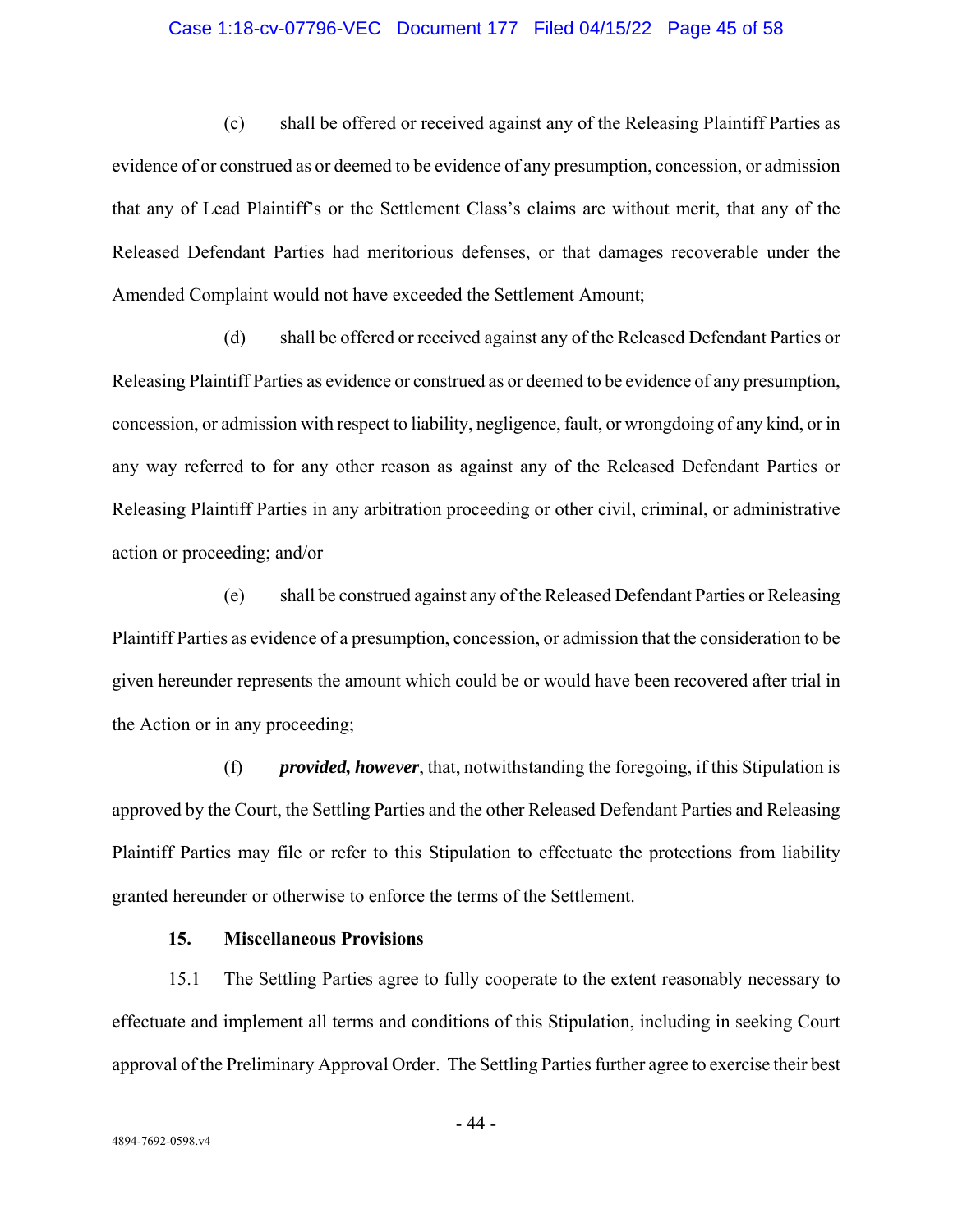#### Case 1:18-cv-07796-VEC Document 177 Filed 04/15/22 Page 46 of 58

efforts to accomplish the foregoing terms and conditions of this Stipulation and to promptly agree upon and execute all such other documentation as may be reasonably required to obtain final approval by the Court of the Settlement.

15.2 Pending approval of the Court of the Settlement, all proceedings in this Action shall be stayed and Lead Plaintiff and all Settlement Class Members shall be barred and enjoined from, other than for those matters necessary to implement and effectuate the Settlement itself: (a) taking any steps to prosecute any of the Released Plaintiff's Claims against any of the Released Defendant Parties; and (b) initiating or participating in any proceedings asserting any of the Released Plaintiff's Claims against any of the Released Defendant Parties. Also Lead Plaintiff shall not take any discovery relating to the Settlement, often referred to as confirmatory discovery, including, but not limited to, document discovery and depositions, and will not seek Court permission or undertake other efforts to do so.

15.3 The Settling Parties intend the Settlement to be a final and complete resolution of all disputes asserted or which could be asserted by Lead Plaintiff and any other Settlement Class Member against the Released Defendant Parties with respect to the Released Plaintiff's Claims. The Settlement compromises all claims that were or are contested and shall not be deemed an admission by any Settling Party as to the merits of any claim or defense. No Settling Party will deny that the Action was commenced, litigated, and resolved in good faith and in a manner that comports with Rule 11 of the Federal Rules of Civil Procedure. No Settling Party will assert any violation of Rule 11 or any similar law, rule or regulation relating to the litigation of the Action, including, but not limited to, the institution, prosecution, defense, or settlement of the Action. The Judgment will contain a finding that, during the course of the Action, the Settling Parties and their counsel at all times complied with the requirements of Rule 11 of the Federal Rules of Civil Procedure. No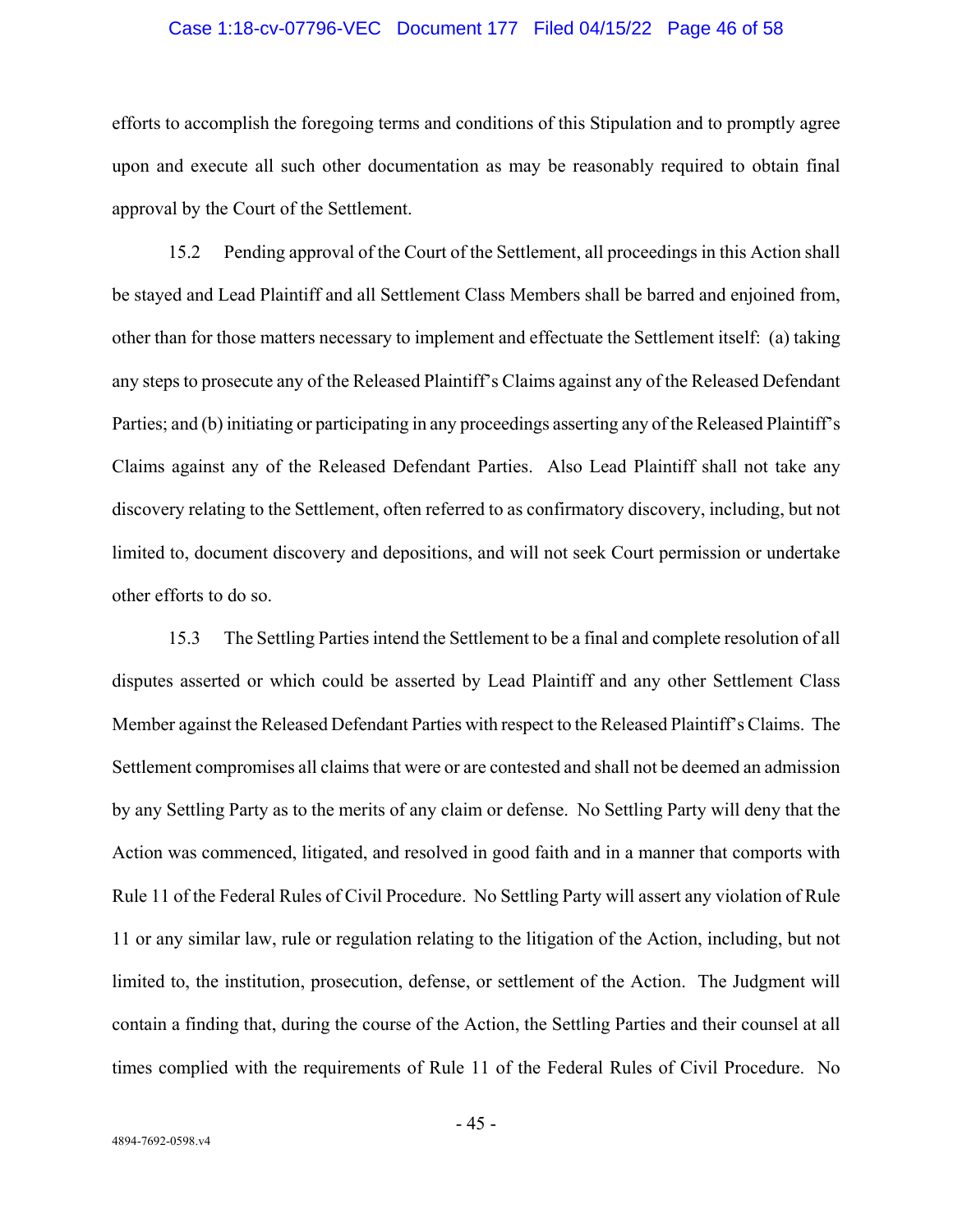#### Case 1:18-cv-07796-VEC Document 177 Filed 04/15/22 Page 47 of 58

Settling Party will object to any finding by the Court in the Judgment, Alternate Judgment, or otherwise that the Settling Parties and their respective counsel have complied in all respects with the requirements of Rule 11 in connection with the institution, prosecution, defense, and settlement of the Action. The Settling Parties agree that the Settlement Amount and the other terms of the Settlement were negotiated at arm's length and in good faith by the Settling Parties, and reflect the Settlement that was reached voluntarily after extensive negotiations and consultation with experienced legal counsel, who were fully competent to assess the strengths and weaknesses of their respective clients' claims or defenses.

15.4 The Settling Parties agree to take no action with respect to the Settlement that is intended to, or that would be reasonably expected to, harm the reputation of the other Settling Party (including the Settling Party's officers, directors, employees, agents or attorneys) or that would reasonably be expected to lead to unfavorable publicity for any other Settling Party.

15.5 The Settling Parties and their counsel agree not to assert in any statement made to any media representative (whether or not for attribution) that the Action was commenced or prosecuted by Lead Plaintiff or defended by Defendants or Former Defendants in bad faith or without a reasonable basis, nor will they deny that the Action was commenced and prosecuted and defended in good faith and is being settled voluntarily after consultation with competent legal counsel. In all events, the Settling Parties and their counsel shall not make any accusations of wrongful or actionable conduct by any party concerning the prosecution, defenses and resolution of the Action, and shall not otherwise suggest that the Settlement constitutes an admission of any claim or defense alleged, to the media or otherwise. The Settling Parties reserve their right to rebut, in a manner that such party determines to be appropriate, any contention made in any public forum regarding the Action, including that the Action was brought or defended in bad faith or without a reasonable basis.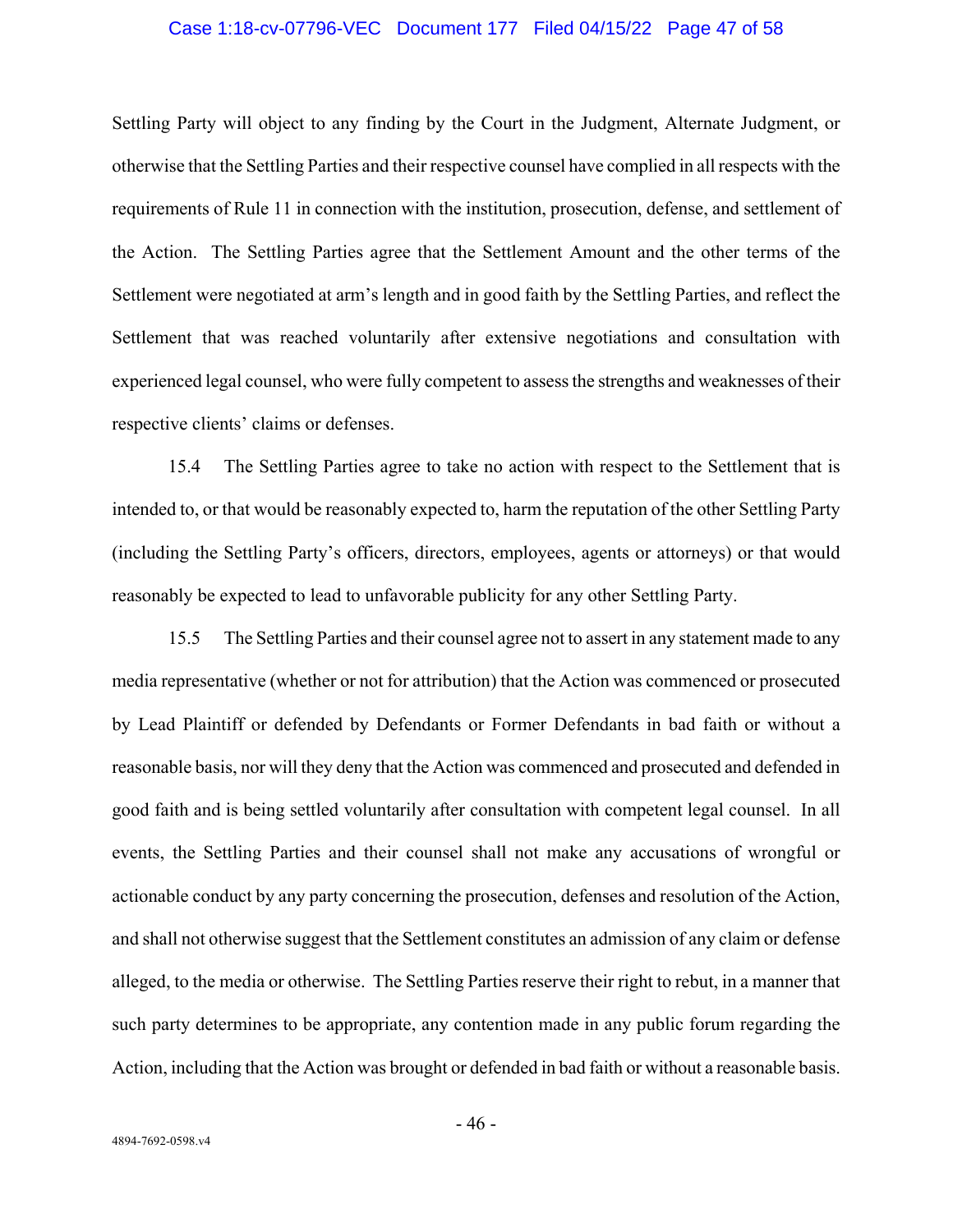#### Case 1:18-cv-07796-VEC Document 177 Filed 04/15/22 Page 48 of 58

For the avoidance of doubt, the Defendants and Former Defendants retain their right to deny that the claims and allegations asserted in the Action were meritorious.

15.6 This Stipulation and the Exhibits attached hereto together with the Supplemental Agreement constitute the entire agreement among the Settling Parties as to the subject matter hereof. This Stipulation and the Supplemental Agreement supersede any prior or contemporaneous written or oral agreements or understandings between the Settling Parties, and no representations, warranties, or inducements have been made to any Settling Party concerning this Stipulation, its Exhibits, or the Supplemental Agreement, other than the representations, warranties, and covenants contained and memorialized in such documents.

15.7 All of the Exhibits attached hereto and the Supplemental Agreement are fully incorporated by reference as if fully set forth herein and are material terms. Notwithstanding the foregoing, in the event that there exists a conflict or inconsistency between the terms of this Stipulation and the terms of any exhibit attached hereto, the terms of this Stipulation shall prevail.

15.8 This Stipulation shall be binding upon, and inure to the benefit of, the successors and assigns of the Settling Parties, including any and all Released Defendant Parties.

15.9 All time periods set forth in this Stipulation shall be computed in calendar days, unless expressly provided otherwise, and pursuant to the terms of Rule 6(a) of the Federal Rules of Civil Procedure.

15.10 The headings herein are used for the purpose of convenience only and are not meant to have legal effect.

15.11 The administration, consummation and enforcement of the Settlement as embodied in this Stipulation shall be under the authority of the Court, and the Settling Parties intend that the Court retain jurisdiction with respect to implementation and enforcement of the terms of this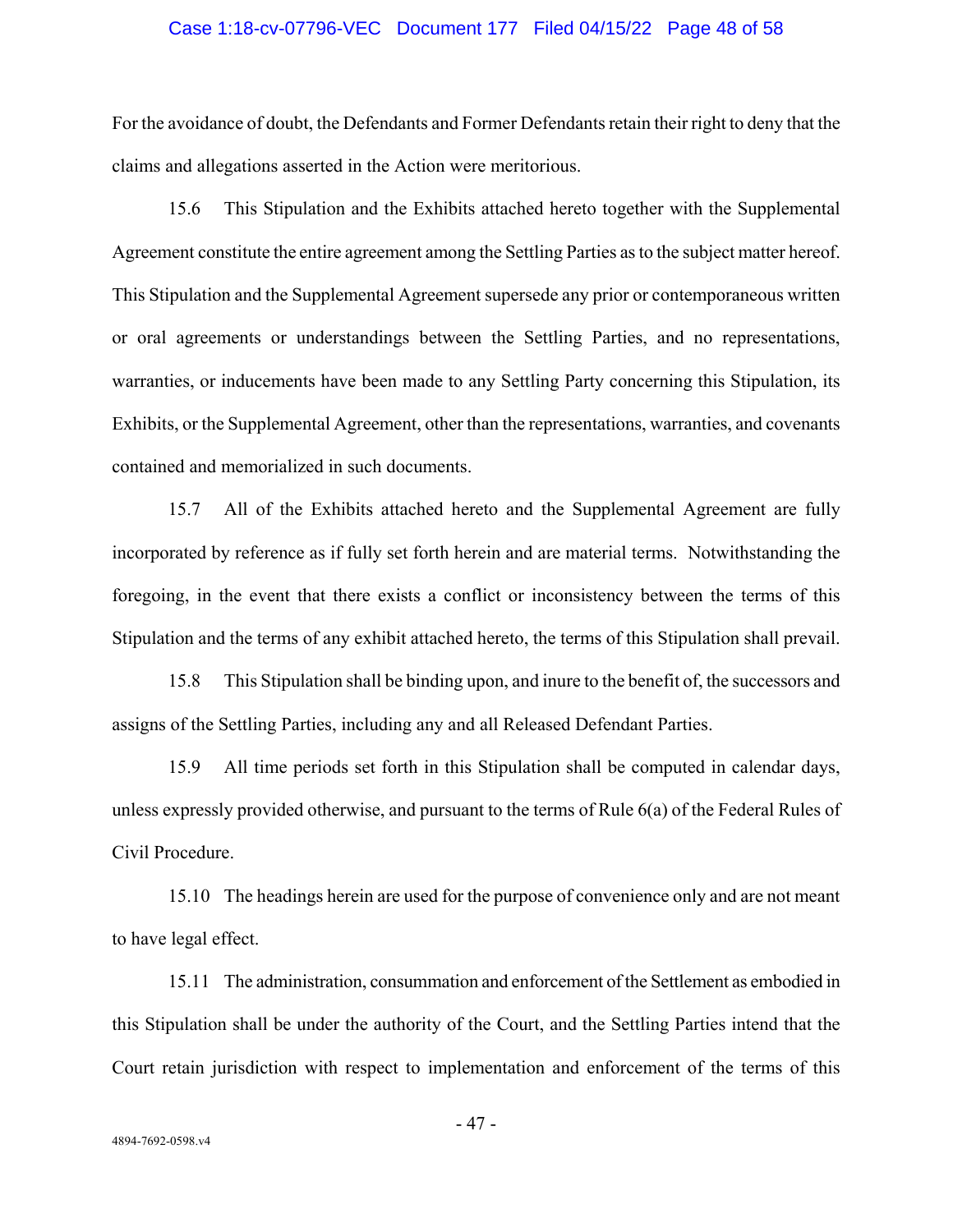## Case 1:18-cv-07796-VEC Document 177 Filed 04/15/22 Page 49 of 58

Stipulation, *inter alia*, entering orders providing for any Fee and Expense Award, the approval of the Plan of Allocation and enforcing the terms of the Settlement. All Settling Parties submit to the jurisdiction of the Court for purposes of implementing and enforcing the Settlement embodied in this Stipulation and matters related to the Settlement.

15.12 All notices, requests, demands, claims, and other communications hereunder shall be in writing and shall be deemed duly given (a) one (1) business day after being sent to the recipient by reputable overnight courier service (charges prepaid), or (b) seven (7) business days after being mailed to the recipient by certified or registered mail, return receipt requested and postage prepaid, and addressed to the intended recipient as set forth below:

## *If to Lead Plaintiff or to Lead Counsel:*

ROBBINS GELLER RUDMAN & DOWD LLP ELLEN GUSIKOFF STEWART 655 West Broadway, Suite 1900 San Diego, CA 92101

## *If to Defendant CBS or Defendant CBS's Counsel:*

WILLKIE FARR & GALLAGHER LLP TODD G. COSENZA 787 Seventh Avenue New York, NY 10019

## *If to Defendant Moonves or Defendant Moonves' Counsel:*

DECHERT LLP ANDREW LEVANDER ANGELA M. LIU Three Bryant Park 1095 Avenue of the Americas New York, NY 10036

15.13 Unless otherwise provided, the Settling Parties may agree to reasonable extensions of

time to carry out any of the provisions of this Stipulation without further order of the Court.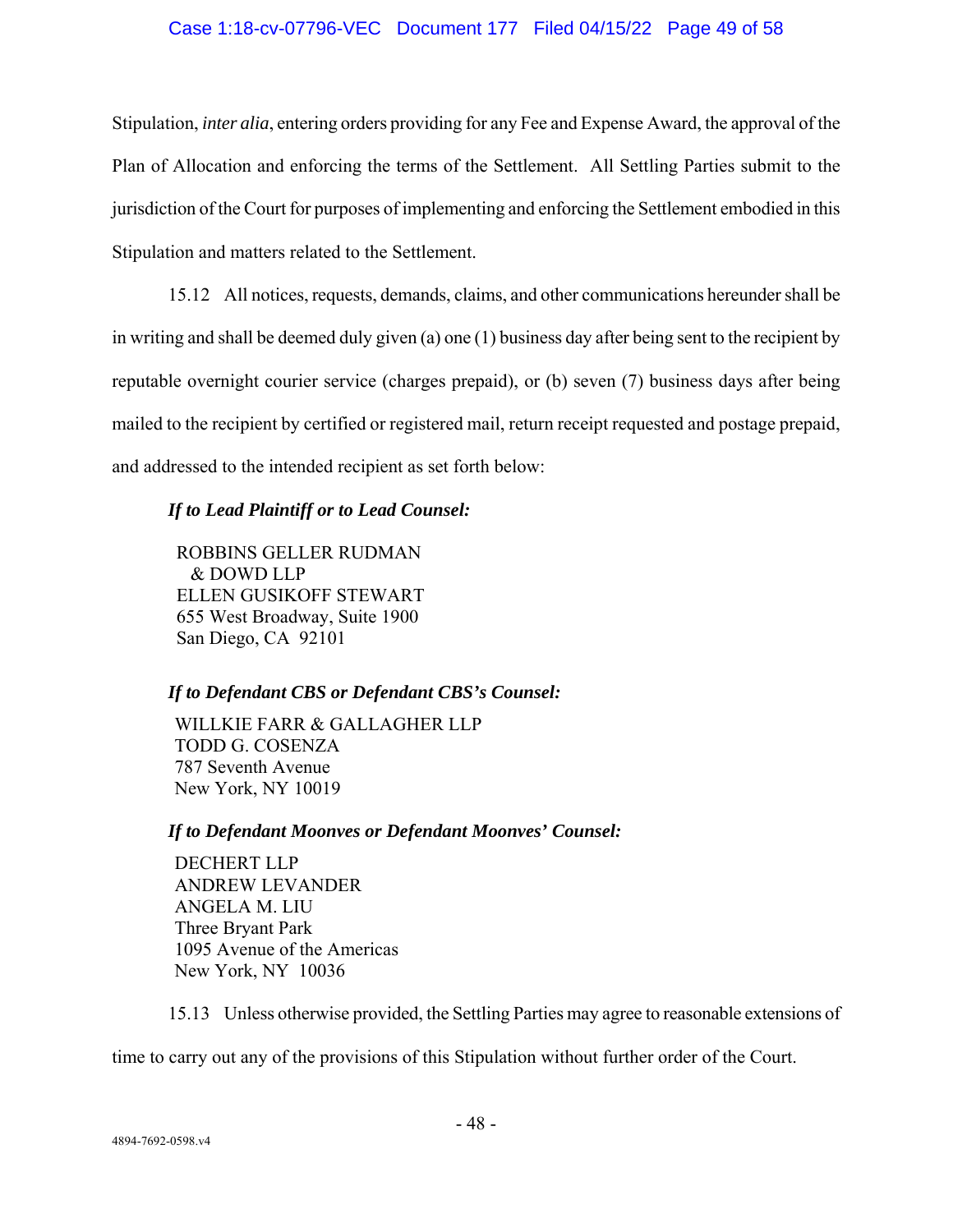#### Case 1:18-cv-07796-VEC Document 177 Filed 04/15/22 Page 50 of 58

15.14 No opinion or advice concerning the tax consequences of the Settlement to individual Settlement Class Members is being given or will be given by the Settling Parties or their counsel nor is any representation or warranty in this regard made by virtue of this Stipulation. Settlement Class Members will be directed to consult their own tax advisors regarding the tax consequences of this Stipulation, and the Settlement embodied herein, and any tax reporting obligations they might have with respect to it. Each Settlement Class Member's tax obligations, and the determination thereof, are the sole responsibility of the Settlement Class Member, and it is understood that the tax consequences may vary depending on the particular circumstances of each Settlement Class Member, and the Released Defendant Parties shall have no liability for such taxes, penalties or interest.

15.15 All agreements made and orders entered during the course of the Action relating to the confidentiality of information shall survive this Stipulation.

15.16 Except as otherwise provided herein, each Settling Party shall bear his, her, or its own fees and costs.

15.17 Lead Counsel, on behalf of the Settlement Class, is expressly authorized by Lead Plaintiff to take all appropriate action required or permitted to be taken by the Settlement Class pursuant to this Stipulation to effectuate its terms and also is expressly authorized to enter into any modifications or amendments to this Stipulation on behalf of the Settlement Class which it deems appropriate.

15.18 This Stipulation, along with its Exhibits and the Supplemental Agreement, may not be modified or amended, nor may any of its provisions be waived except by a writing signed on behalf of both Lead Plaintiff and Defendants (or their successors-in-interest).

- 49 -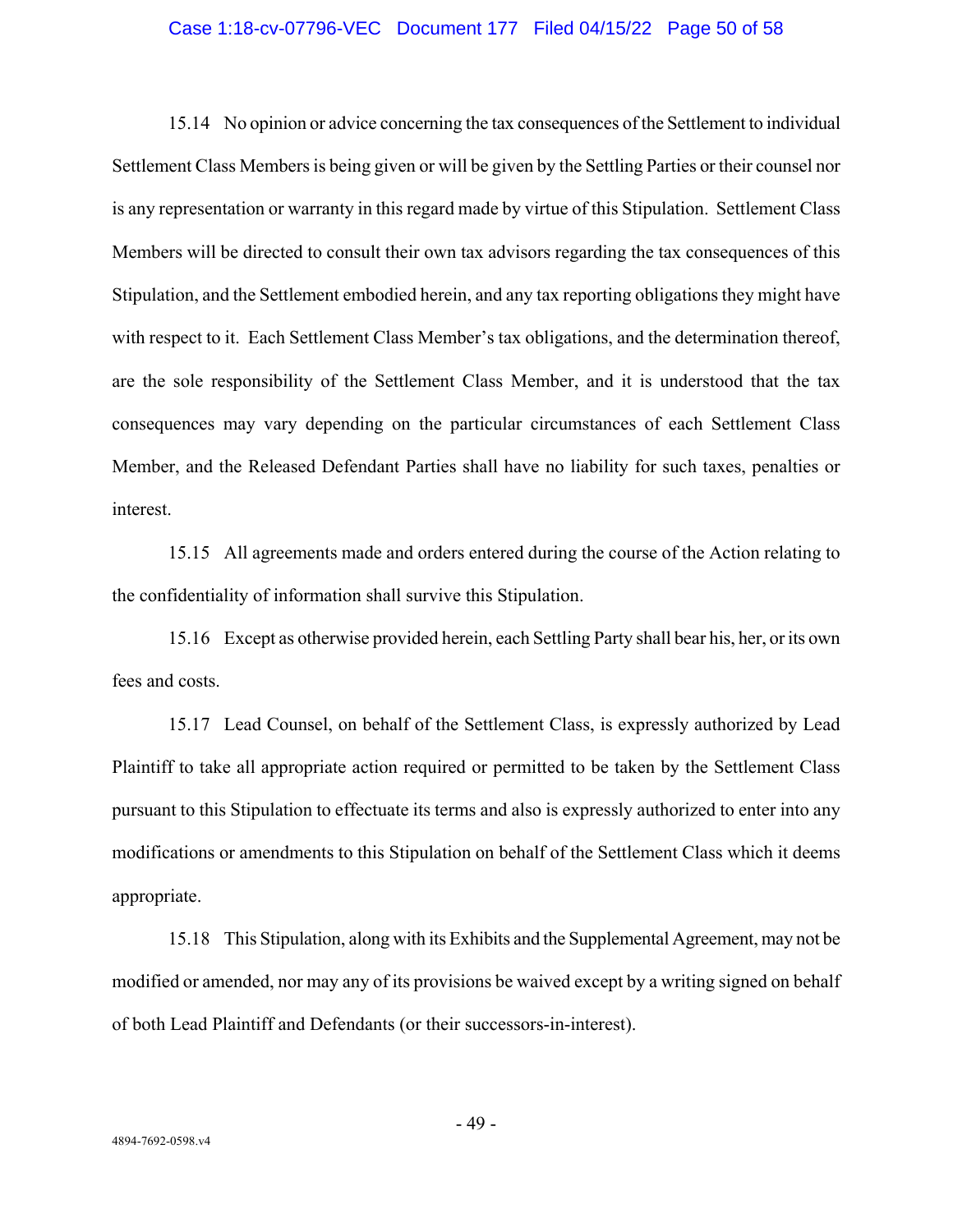#### Case 1:18-cv-07796-VEC Document 177 Filed 04/15/22 Page 51 of 58

15.19 The waiver by one Settling Party of any breach of this Stipulation by any other party shall not be deemed a waiver by any other Settling Party or a waiver of any other prior or subsequent breach of this Stipulation.

15.20 Any action arising under or to enforce this Stipulation or any portion thereof, shall be commenced and maintained only in the Court. All Settling Parties submit to the jurisdiction of the Court for purposes of implementing and enforcing the Settlement.

15.21 The Settling Parties may file this Stipulation and/or the Judgment or, if applicable, the Alternate Judgment in any action that may be brought to enforce the terms of this Stipulation and/or the Judgment or, if applicable, the Alternate Judgment. Defendants and/or the other Released Defendant Parties may file this Stipulation and/or the Judgment or, if applicable, the Alternate Judgment in any other action that may be brought against them in order to support a defense or counterclaim based on principles of *res judicata*, collateral estoppel, release, statute of limitations, statute of repose, good faith settlement, judgment bar or reduction, or any theory of claim preclusion or issue preclusion or similar defense or counterclaim, or to effectuate any liability protection under any applicable insurance policy.

15.22 To the extent there are disputes regarding the interpretation of any term of this Stipulation, the Settling Parties will attempt to resolve any such dispute in good faith. If the Settling Parties fail to resolve the dispute, or in the event of a breach of the terms of the Settlement, any nonbreaching Settling Party shall be entitled to bring an action seeking to enforce those provisions, and the exclusive forum for any such action shall be this Court.

15.23 This Stipulation shall not be construed more strictly against one party than another merely by virtue of the fact that it, or any part of it, may have been prepared by counsel for one of the Settling Parties, it being recognized that this Stipulation is the result of arm's-length negotiations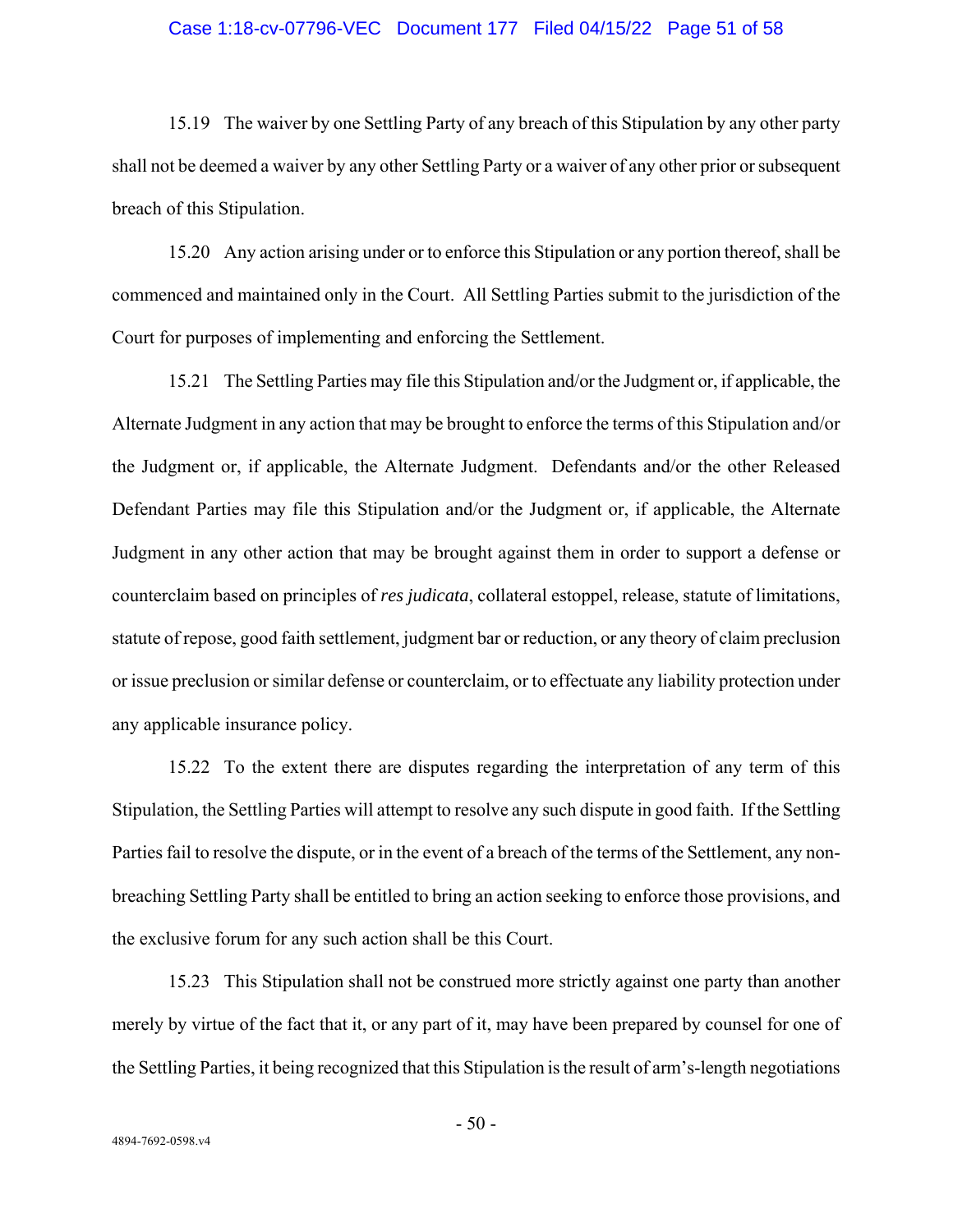### Case 1:18-cv-07796-VEC Document 177 Filed 04/15/22 Page 52 of 58

between the Settling Parties and all Settling Parties have contributed substantially and materially to the preparation of this Stipulation. Nothing in this Stipulation, or the negotiations relating thereto, is intended to or shall be deemed to constitute a waiver of any applicable privilege or immunity, including, without limitation, attorney-client privilege, joint defense privilege, or work product protection.

15.24 This Stipulation, its Exhibits, the Supplemental Agreement, and all documents necessary to effectuate it shall be considered to have been negotiated, executed and delivered, and to be wholly performed, in the State of New York. The construction, interpretation, operation, effect and validity of this Stipulation, and all documents necessary to effectuate it, shall be construed and enforced in accordance with, and governed by, the internal, substantive laws of the State of New York without giving effect to its choice-of-law principles, except to the extent that federal law requires that federal law govern.

15.25 Each counsel or other Person executing this Stipulation, its Exhibits, the Supplemental Agreement, or any related Settlement document, on behalf of any party hereto hereby warrants that such Person has the full authority to do so, and that such Person has the authority to take appropriate action required or permitted to be taken pursuant to this Stipulation to effectuate its terms, without requiring additional consent, approval, or authorization of any other Person, board, entity, tribunal, or other regulatory or governmental authority.

15.26 This Stipulation may be executed in one or more counterparts, including by signature transmitted via facsimile, or by a .pdf/.tif image of the signature transmitted via email. All executed counterparts and each of them shall be deemed to be one and the same instrument. A complete set of executed counterparts shall be filed with the Court.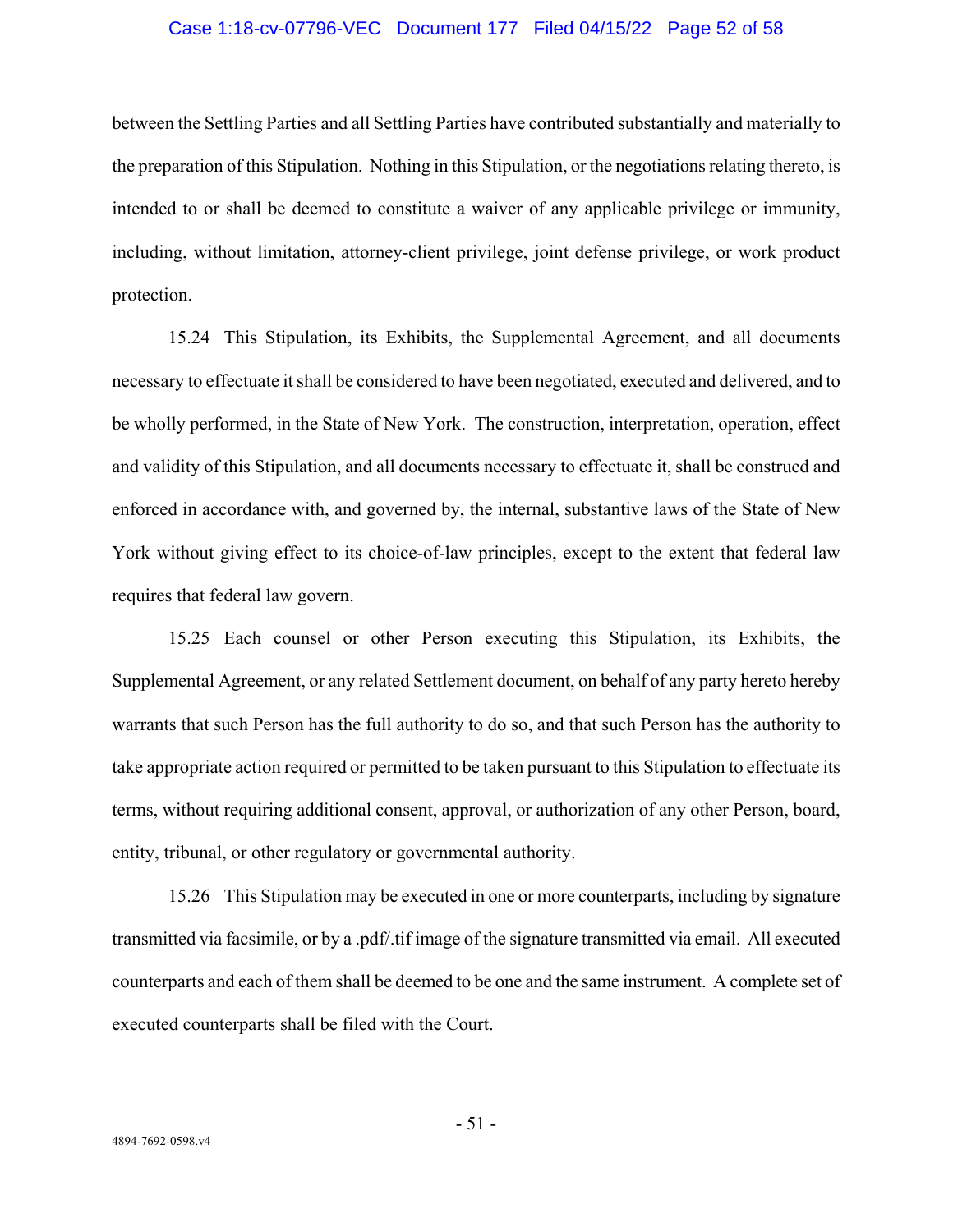15.27 Whether or not the Settlement is approved by the Court and whether or not the Settlement is consummated, or the Effective Date occurs, the Settling Parties and their counsel agree to keep all negotiations, discussions, acts performed, agreements, drafts, documents signed, and proceedings in connection with this Stipulation confidential.

IN WITNESS WHEREOF, the parties hereto have caused this Stipulation to be executed, by their duly authorized attorneys, dated April 15, 2022.

> ROBBINS GELLER RUDMAN & DOWD LLP SAMUEL H. RUDMAN VINCENT M. SERRA

Mus

SAMUEL H. RUDMAN

58 South Service Road, Suite 200 Melville, NY 11747 Telephone: 631/367-7100 631/367-1173 (fax) srudman@rgrdlaw.com vserra@rgrdlaw.com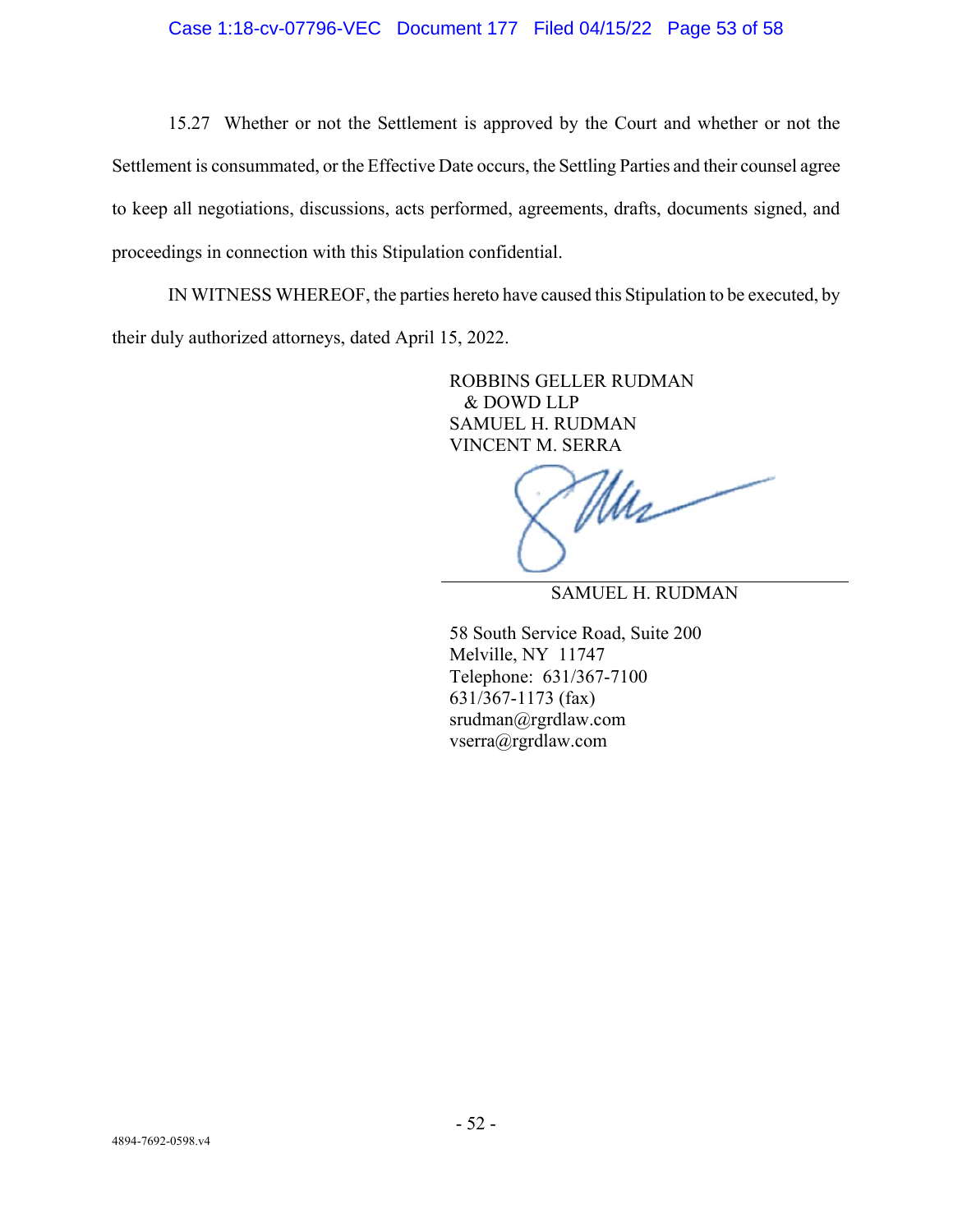WILLKIE FARR & GALLAGHER LLP TODD G. COSENZA ALEXANDER L. CHENEY TARIQ MUNDIYA ZEH S. EKONO

TODD G. COSENZA

787 Seventh Avenue New York, NY 10019 Telephone: 212/728-8000 tcosenza@willkie.com  $acheney@willkie.com$ tmundiya $@$ willkie.com zekono@willkie.com

*Attorneys for Defendant CBS Corporation n/k/a Paramount Global* 

DECHERT LLP ANDREW J. LEVANDER MARGARET MORTIMER (signed electronically with consent of counsel)

# ANDREW J. LEVANDER

Three Bryant Park 1095 Avenue of the Americas New York, NY 10036 Telephone: 212/698-3500 andrew.levander@dechert.com  $margaret.mortimer@decenter.com$ 

ANGELA M. LIU (admitted *pro hac vice*) 35 West Wacker Drive, Suite 3400 Chicago, IL 60601 Telephone: 312/646-5816 angela.liu@dechert.com

*Attorneys for Defendant Leslie Moonves*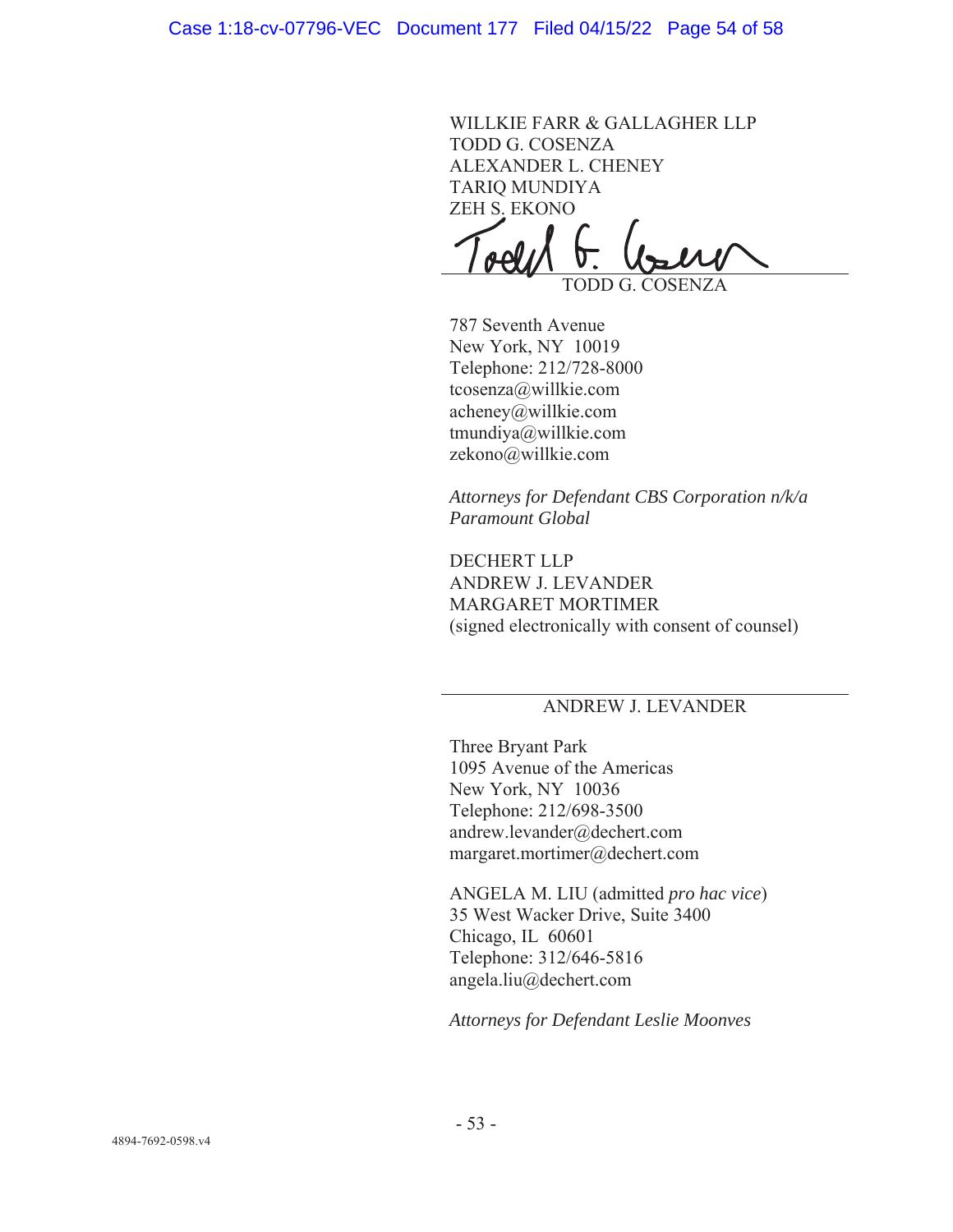WILLKIE FARR & GALLAGHER LLP TODD G. COSENZA ALEXANDER L. CHENEY TARIQ MUNDIYA ZEH S. EKONO

## TODD G. COSENZA

787 Seventh Avenue New York, NY 10019 Telephone: 212/728-8000 tcosenza@willkie.com acheney@willkie.com tmundiya@willkie.com zekono@willkie.com

*Attorneys for Defendant CBS Corporation n/k/a Paramount Global* 

 DECHERT LLP ANDREW J. LEVANDER MARGARET MORTIMER (signed electronically with consent of counsel)

ANDREW J. LEVANDER

Three Bryant Park 1095 Avenue of the Americas New York, NY 10036 Telephone: 212/698-3500 andrew.levander@dechert.com margaret.mortimer@dechert.com

ANGELA M. LIU (admitted *pro hac vice*) 35 West Wacker Drive, Suite 3400 Chicago, IL 60601 Telephone: 312/646-5816 angela.liu@dechert.com

*Attorneys for Defendant Leslie Moonves*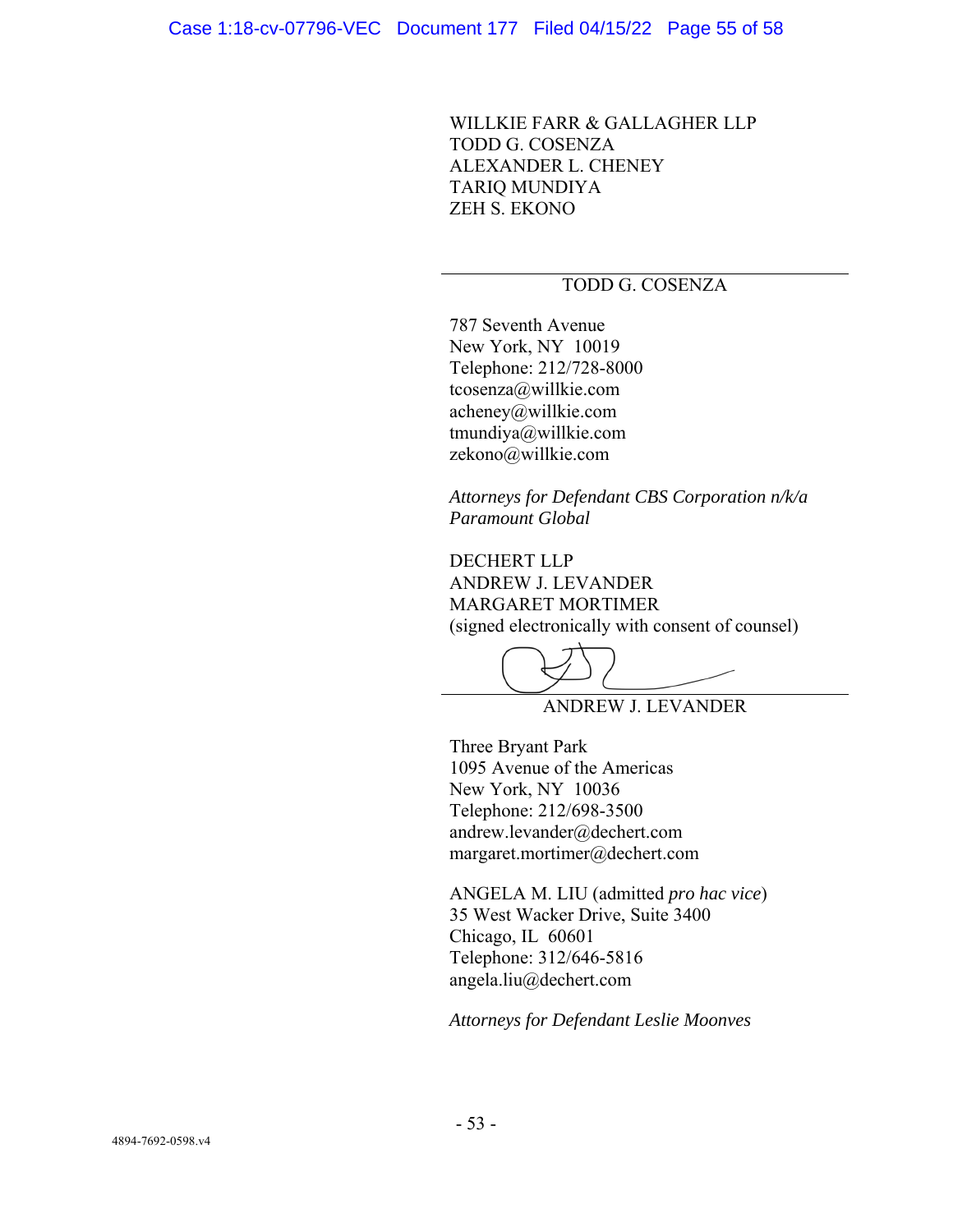## CERTIFICATE OF SERVICE

I hereby certify under penalty of perjury that on April 15, 2022, I authorized the electronic filing of the foregoing with the Clerk of the Court using the CM/ECF system which will send notification of such filing to the email addresses on the attached Electronic Mail Notice List, and I hereby certify that I caused the mailing of the foregoing via the United States Postal Service to the non-CM/ECF participants indicated on the attached Manual Notice List.

> s/ Vincent M. Serra VINCENT M. SERRA

ROBBINS GELLER RUDMAN & DOWD LLP 58 South Service Road, Suite 200 Melville, NY 11747 Telephone: 631/367-7100 631/367-1173 (fax)

Email: vserra@rgrdlaw.com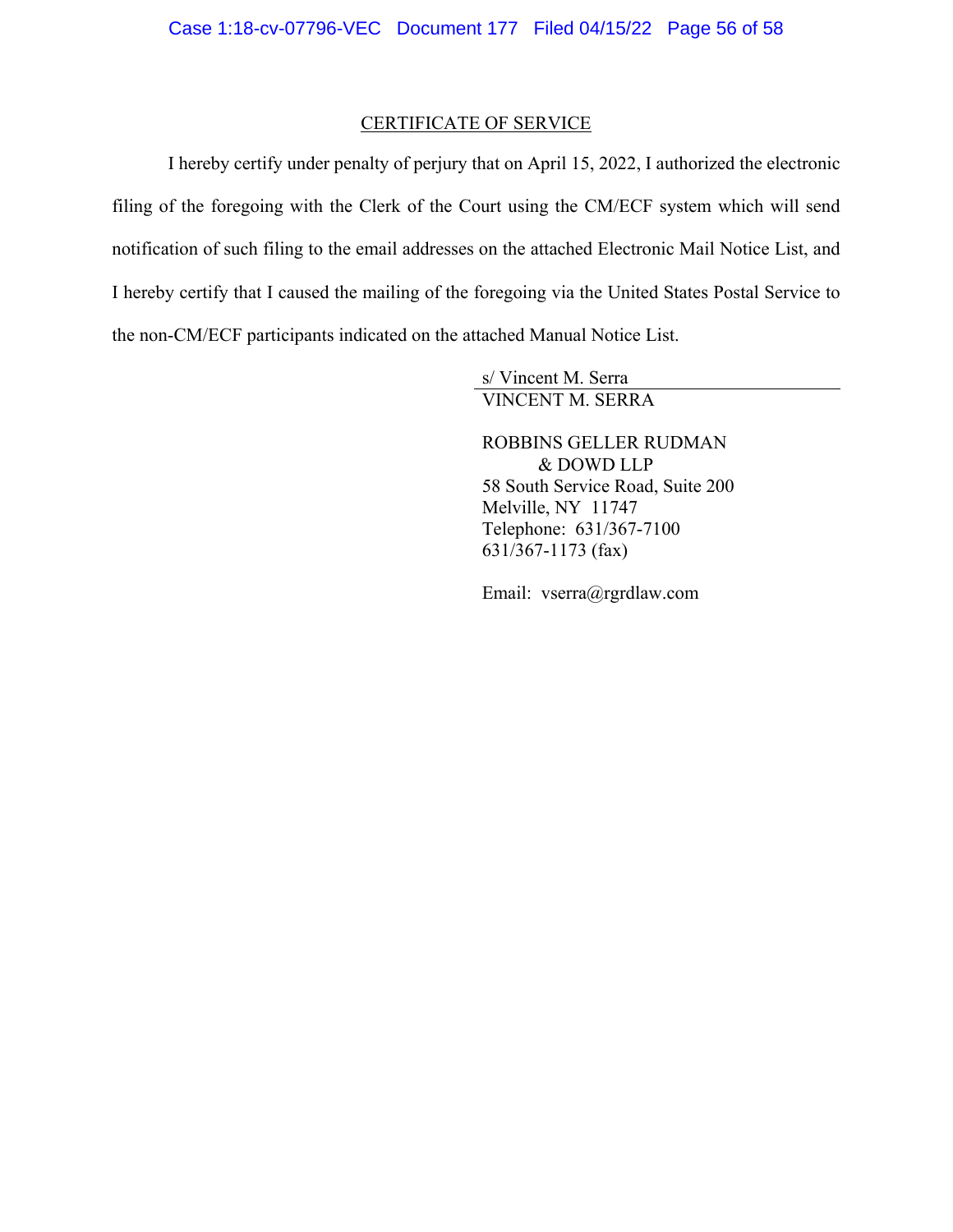#### 4/14/22, 12:39 PM 
- Case 1:18-cv-07796-VEC Document 177 Filed 04/15/22 Page 57 of 58

## Mailing Information for a Case 1:18-cv-07796-VEC Samit v. CBS Corporation et al

#### Electronic Mail Notice List

The following are those who are currently on the list to receive e-mail notices for this case.

- Laura Andracchio LAndracchio@rgrdlaw.com
- Mary Katherine Blasy mblasy@rgrdlaw.com,e file ny@rgrdlaw.com,e file sd@rgrdlaw.com
- David W. Brown  $dbrown@paulweiss.com, Mao\_fednational@paulweiss.com$
- Spencer A. Burkholz spenceb@rgrdlaw.com,e\_file\_sd@rgrdlaw.com,kjohnson@rgrdlaw.com,scaesar@rgrdlaw.com
- Steven M. Cady scady@wc.com
- Alexander Leonard Cheney acheney@willkie.com,maosdny@willkie.com
- Todd G. Cosenza  $t\cosenza@$ willkie.com,maosdny $@$ willkie.com
- Scott A Edelman sedelman@gibsondunn.com
- **Zeh Sheena Ekono** maosdny@willkie.com,zekono@willkie.com
- Brad D. Feldman bfeldman@paulweiss.com,mao\_fednational@paulweiss.com
- Jonah H. Goldstein jonahg@rgrdlaw.com,e\_file\_sd@rgrdlaw.com
- Richard Francis Hans, Jr  $Richard.Hans@dlapiper.com, ivy.hamlin@dlapiper.com, DoketingNewYork@dlapiper.com,new-vork-docketing-7871@ecf.pacerpro.com,richard-hans-$ 7005@ecf.pacerpro.com
- Brendan Michael Herrmann brendan.herrmann@dechert.com,nycmanagingclerks@dechert.com,AutoDocket@dechert.com
- Joseph Alexander Hood, II ahood@pomlaw.com,disaacson@pomlaw.com,ashmatkova@pomlaw.com,abarbosa@pomlaw.com
- Phillip C. Kim pkim@rosenlegal.com,pkrosenlaw@ecf.courtdrive.com
- Daniel Jonathan Kramer dkramer@paulweiss.com,bmcginty@paulweiss.com,mao\_fednational@paulweiss.com
- Laurie L. Largent llargent@rgrdlaw.com
- Andrew J. Levander

andrew.levander@dechert.com,christopher.ruhland@dechert.com,nycmanagingclerks@dechert.com,AutoDocket@dechert.com,9833472420@filings.docketbird.com

• Jeremy Alan Lieberman

jalieberman@pomlaw.com,ahood@pomlaw.com,asoto@pomlaw.com,disaacson@pomlaw.com,ashmatkova@pomlaw.com,abarbosa@pomlaw.com

- Angela Liu angela.liu@dechert.com
- Jessica Ann Masella Jessica.Masella@dlapiper.com.jessica-masella-8419@ecf.pacerpro.com
- Margaret Mortimer margaret.mortimer@dechert.com
- Rahul Mukhi rmukhi@cgsh.com,maofiling@cgsh.com
- Tariq Mundiya<br>
maosdny@willkie.com,tmundiya@willkie.cc<br>
 Sharon L. Nelles<br>
NELLESS@SULLCROM.COM,s&cmanagi<br>
rps://ecf.nysd.uscourts.gov/cgi-bin/MailList.pl? ariq Mundiya<br>aaosdny@willkie.com,tmundiya@willkie.com<br>haron L. Nelles<br>ELLESS@SULLCROM.COM,s&cmanagingcler<br>ecf.nysd.uscourts.gov/cgi-bin/MailList.pl?1186 Tariq Mundiya maosdny@willkie.com,tmundiya@willkie.com
- Sharon L. Nelles

 $NELLES\&@SULLCROM.COM$ ,s&cmanagingclerk@sullcrom.com,sharon-nelles-8045@ecf.pacerpro.com